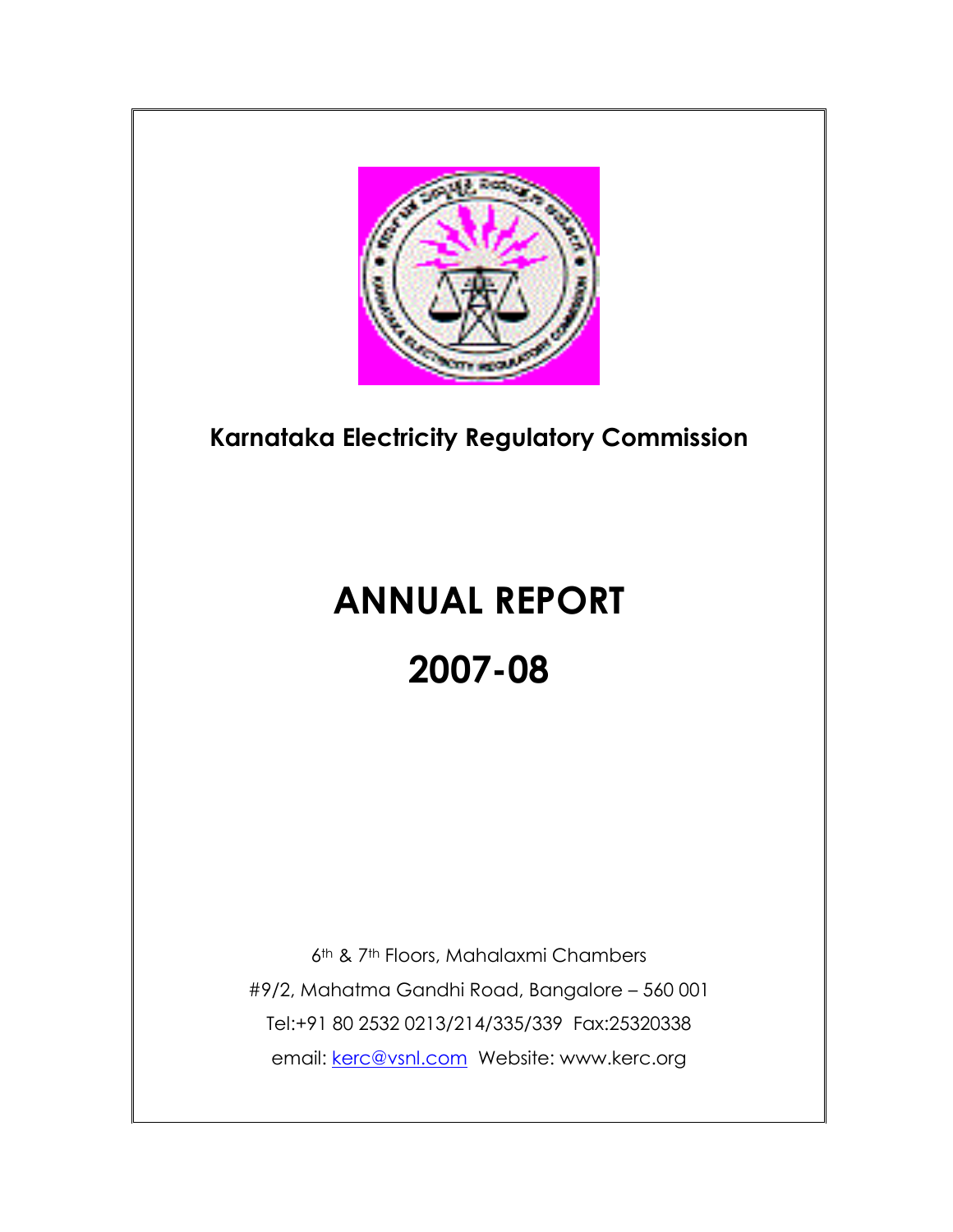#### **KARNATAKA ELECTRICITY REGULATORY COMMISSION**



**K.P. Pandey** 6th & 7th Floors **Chairman Chairman** *Mahalaxmi* **Chambers** # 9/2, M.G. Road Bangalore 560 001

#### **F O R E W O R D**

It gives me great pleasure in placing the ninth Annual Report of the Commission for the year 2007-08. This Report has been prepared to comply with the provisions of section 105 of the Electricity Act 2003. The Report sums up the fulfillment of the duties of the Commission in the previous year and the plan of action for the ensuing year.

During the year 2007-08, the Commission has implemented the Multi-Year Tariff Regulations in respect of Transmission and Distribution activity. The Commission has approved the transmission tariff for the first control period 2007-08 to 2009-10. In respect of distribution companies the Commission has approved the Aggregate Revenue Requirement for the first control period 2007-08 to 2009-10 and retail tariff for FY08. For the first time the Commission has approved different retail tariffs for each of the ESCOMs. These orders are under litigation. Further, as per the MYT Regulations the licensees are entitled to file application for annual performance review to readjust the tariff in the subsequent year.

The Commission is in the process of issuing draft Regulations on the terms and conditions of generation tariff under MYT framework. These Regulations would be brought into effect from the year 2009-10. It is hoped that the generators in the State would strive to comply with the new Regulations with a view to have a transparent process in determination of generation tariff.

The Commission would also draw a road map for introducing reliability indices in respect of cities and towns with a view to ensure quality and reliable power

It is sincerely hoped that all the licensees and the generators would comply with the requirement under the MYT framework and strive to achieve the goals setout by the Commission so as to ensure quality power supply at competitive rates to the consumers in the State, as enunciated in the Electricity Act 2003.

Sd/-

**Date : 29.07.2008 K.P.Pandey Place** : Bangalore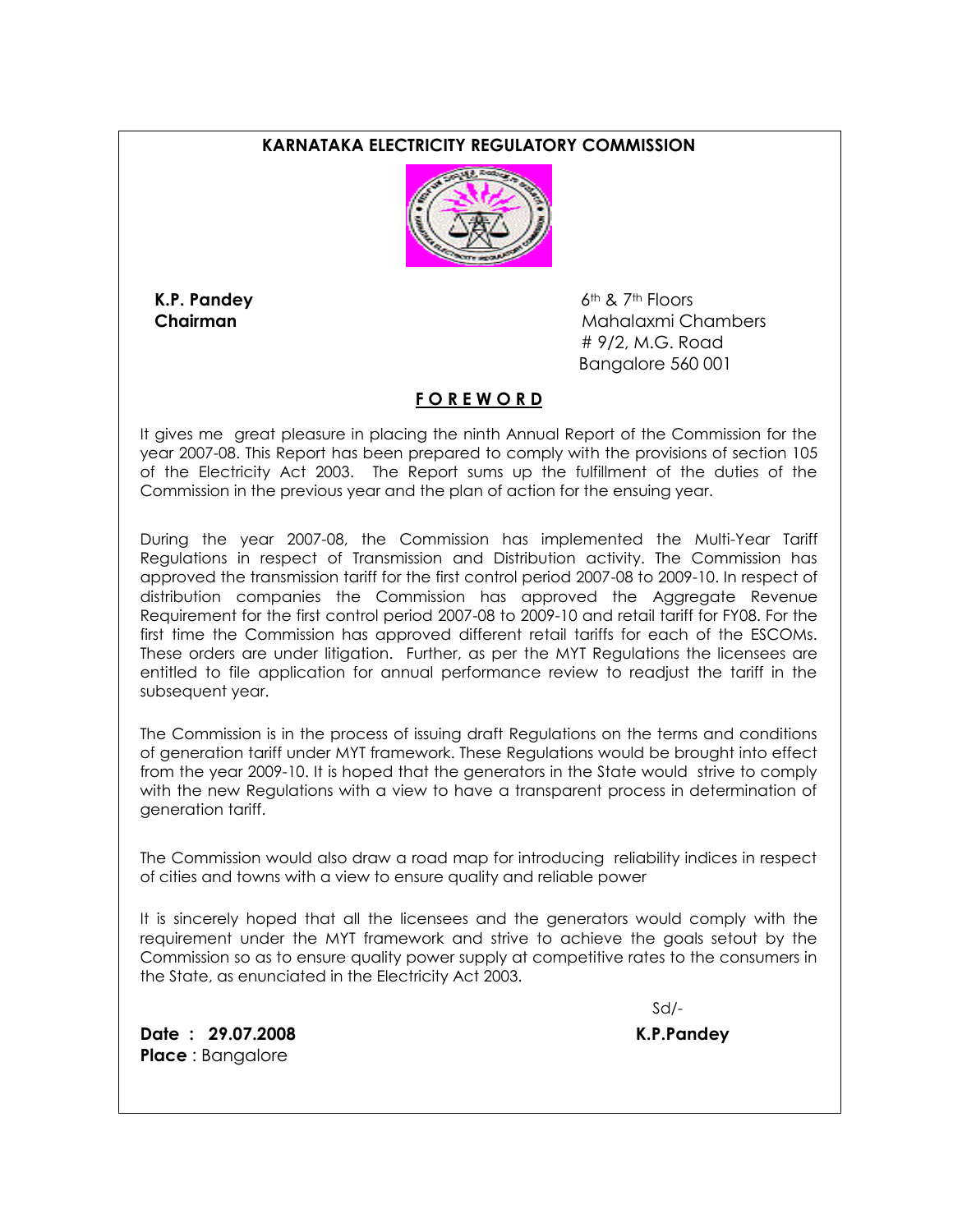| <b>CONTENTS</b> |                                                   |          |  |  |  |
|-----------------|---------------------------------------------------|----------|--|--|--|
|                 | <b>Chapters</b>                                   | Page No. |  |  |  |
|                 | Foreword                                          |          |  |  |  |
|                 | Introduction                                      |          |  |  |  |
|                 | Progress on Work Programme for FY08               |          |  |  |  |
| 3               | Review of Licensees' Performance                  | 17       |  |  |  |
| 4               | <b>Advisory Committee</b>                         | 38       |  |  |  |
| 5               | General Review of the Power Sector                | 40       |  |  |  |
| 6               | Activities of the office of the Consumer Advocacy | 42       |  |  |  |
|                 | of KERC                                           |          |  |  |  |
|                 | Consumer Grievance Redressal FOR A (CGRF)         | 47       |  |  |  |
| 8               | Activities of the Ombudsman                       | 48       |  |  |  |
| 9               | Administration                                    | 50       |  |  |  |
| 10              | Finance & Accounts                                | 54       |  |  |  |
|                 | Programmes for the year ahead (FY09)              | 55       |  |  |  |
| 12              | Kannada In the Commission                         | 57       |  |  |  |

# **List of Annexes**

| 1.1 | Organization Chart of KERC                          | 58 |
|-----|-----------------------------------------------------|----|
| 2.1 | PPAs of NCE Projects                                | 59 |
| 3.1 | List of Petitions/Appeals filed during FY08         | 65 |
| 3.2 | List of High Court Cases pending in which KERC is a | 67 |
|     | party                                               |    |
| 4.1 | List of Members of Advisory Committee               |    |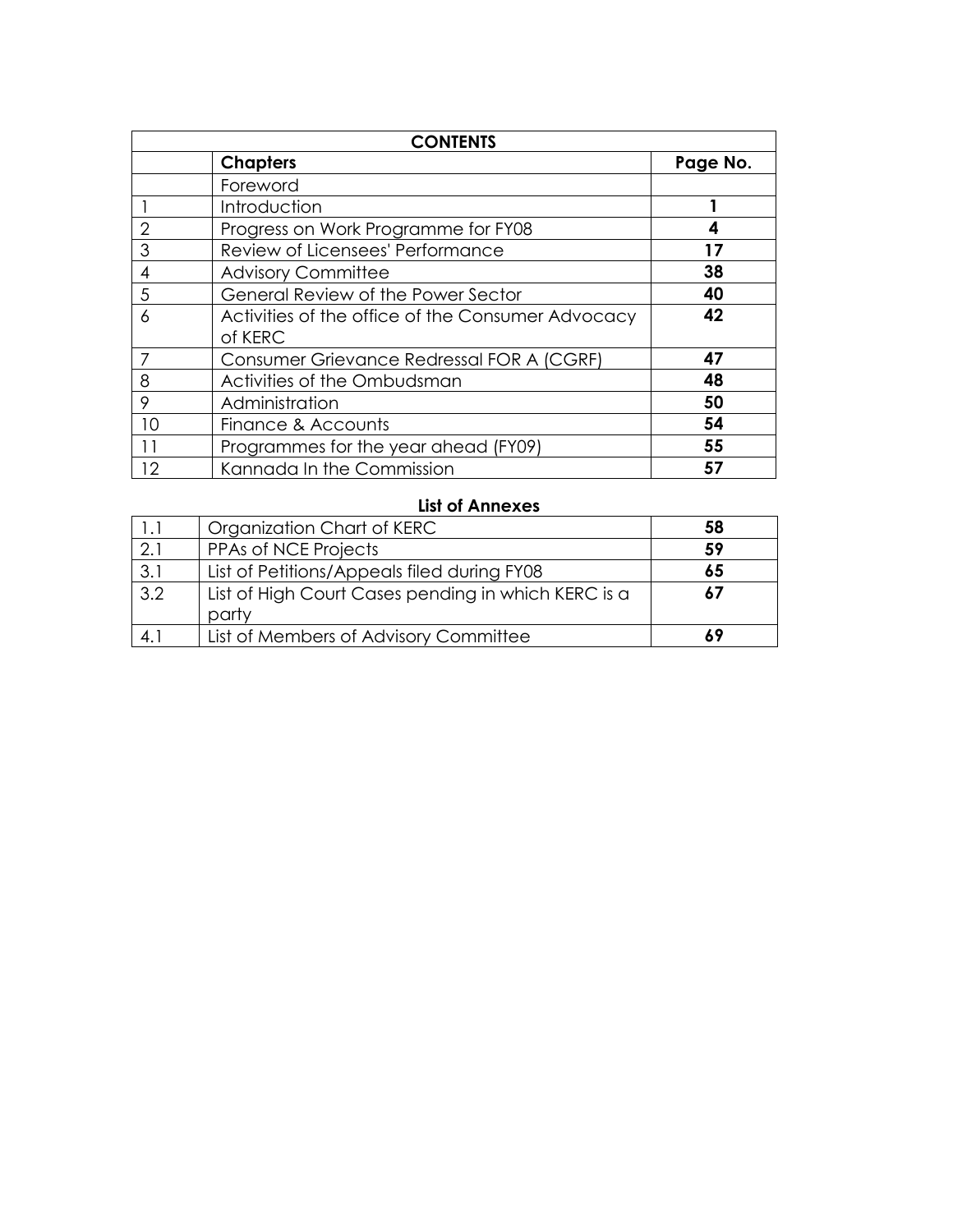# **List of Abbreviations**

| <b>APDRP</b>           | Accelerated Power Development & Reforms Programme        |
|------------------------|----------------------------------------------------------|
| <b>ARR</b>             | Annual Revenue Requirement                               |
| ATL                    | Anti Theft Law                                           |
| <b>BESCOM</b>          | <b>Bangalore Electricity Supply Company</b>              |
| <b>BRP</b>             | <b>Balance Sheet Restructuring Plan</b>                  |
| <b>BST</b>             | <b>Bulk Supply Tariff</b>                                |
| <b>BTPS</b>            | <b>Bellary Thermal Power Station</b>                     |
| <b>CAGR</b>            | Compounded Annual Growth Rate                            |
| <b>CERC</b>            | Central Electricity Regulatory Commission                |
| <b>CESCO</b>           | Chamundeshwari Electricity Supply Corporation            |
| <b>CET</b>             | Central Electricity trader                               |
| CoS                    | Cost of Supply                                           |
| CPRI                   | Central Power Research Institute                         |
| CGS                    | <b>Central Generating Stations</b>                       |
| DC                     | <b>Direct Connection</b>                                 |
| DCB                    | Demand, Collection and Balance                           |
| <b>DM</b>              | Distribution Margin                                      |
| <b>DPR</b>             | <b>Detailed Project Report</b>                           |
| <b>DTC</b>             | Distribution Transformer Centre                          |
| EA2003                 | Electricity Act 2003                                     |
| <b>ECON</b>            | <b>Electricity Consumer Network</b>                      |
| <b>ERC</b>             | <b>Expected Revenue from Charges</b>                     |
| ES&D                   | Electricity Supply & Distribution Code                   |
| Code                   |                                                          |
| <b>ESCOM</b>           | <b>Electricity Supply Company</b>                        |
| FC                     | <b>Fixed Charges</b>                                     |
| <b>FDP</b>             | Financial & Distribution Privatization                   |
| <b>FY</b>              | Financial year                                           |
| <b>GESCOM</b>          | Gulbarga Electricity supply Company                      |
| GO                     | Government Order                                         |
| Gol                    | Government of India                                      |
| GoK                    | Government of Karnataka                                  |
| <b>HESCOM</b>          | Hubli Electricity Supply Company                         |
| <b>HR</b>              | Human Resource                                           |
| HT                     | <b>High Tension</b>                                      |
| <b>HVDS</b>            | <b>High Voltage Distribution System</b>                  |
| IP sets                | Irrigation pump sets                                     |
| $\mathsf{I}\mathsf{T}$ | Information Technology                                   |
| <b>IVRS</b>            | Interactive Voice Response System                        |
| <b>ISP</b>             | Institutional Strengthening and Power Market Development |
| <b>KERA</b>            | Karnataka Electricity Reforms Act                        |
| <b>KERC</b>            | Karnataka Electricity Regulatory Commission              |
| <b>KPTCL</b>           | Karnataka Power Transmission Corporation Ltd.            |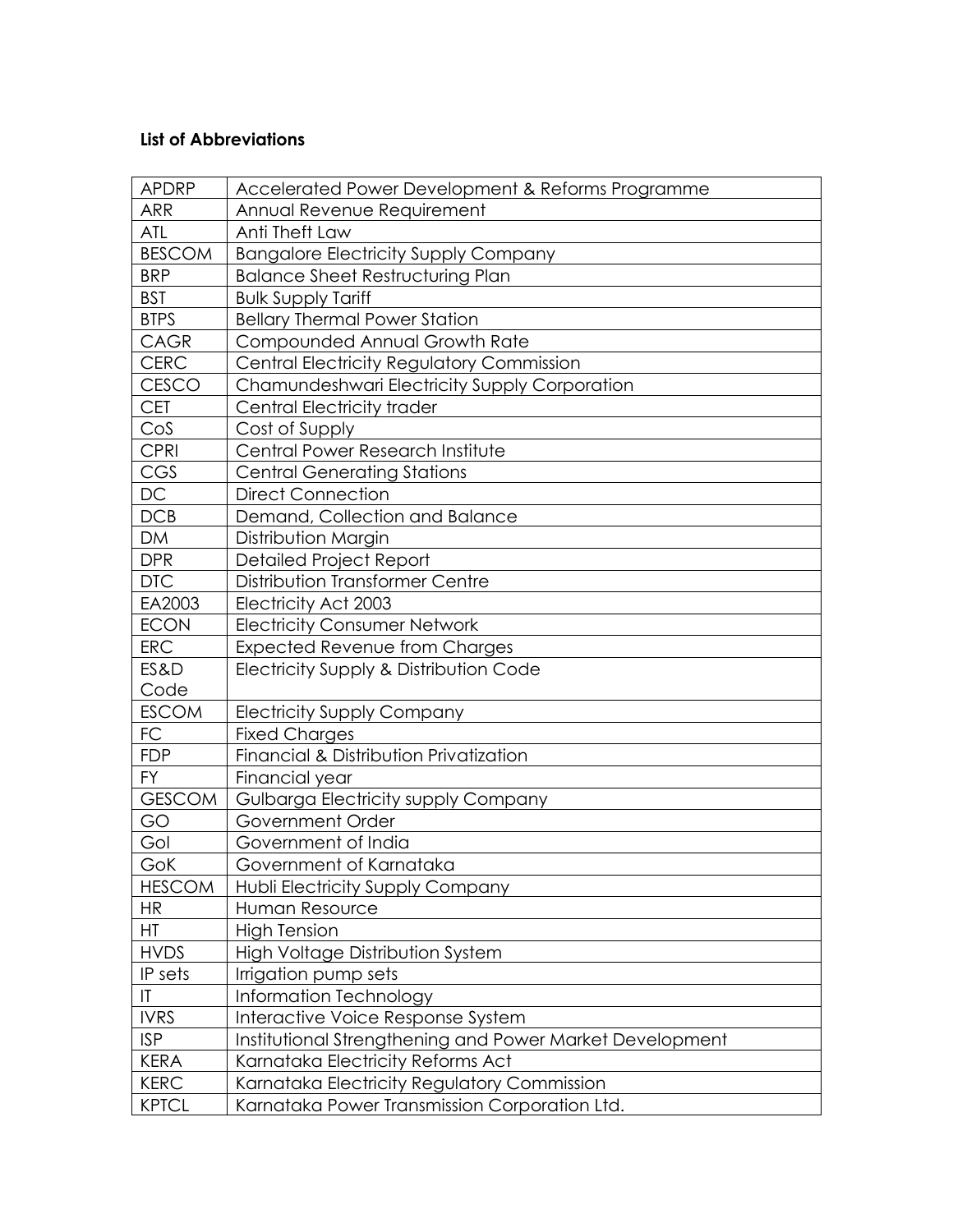| <b>KPCL</b>   | Karnataka Power Corporation Limited         |
|---------------|---------------------------------------------|
| <b>KWh</b>    | Kilo Watt hour                              |
| LT.           | Low Tension                                 |
| <b>MESCOM</b> | Mangalore Electricity Supply Company        |
| <b>MIS</b>    | Management Information System               |
| <b>MMD</b>    | Monthly Minimum Deposit                     |
| <b>MNES</b>   | Ministry of Non-Conventional Energy Sources |
| <b>MNR</b>    | Meter Not Recording                         |
| <b>MoP</b>    | Ministry of Power                           |
| MU            | <b>Million Units</b>                        |
| <b>MW</b>     | Mega watt                                   |
| <b>MYT</b>    | Multi Year Tariff                           |
| <b>NCE</b>    | Non Conventional Energy                     |
| CA            | Office of Consumer Advocacy                 |
| <b>OYT</b>    | Own Your Transformer                        |
| <b>PGCIL</b>  | Power Grid Corporation of India             |
| <b>PPA</b>    | Power Purchase Agreement                    |
| <b>PRDCL</b>  | Power Research Development Consultants Ltd  |
| <b>PWC</b>    | Price Waterhouse & Coopers                  |
| <b>RTPS</b>   | <b>Raichur Thermal Power Station</b>        |
| <b>TBPCL</b>  | Tanir Bhavi Power Company Ltd               |
| T&D           | Transmission & Distribution                 |
| <b>TERI</b>   | The Energy and Resources Institute          |
| <b>VVNL</b>   | Visvesvaraya Vidyuth Nigama Ltd.            |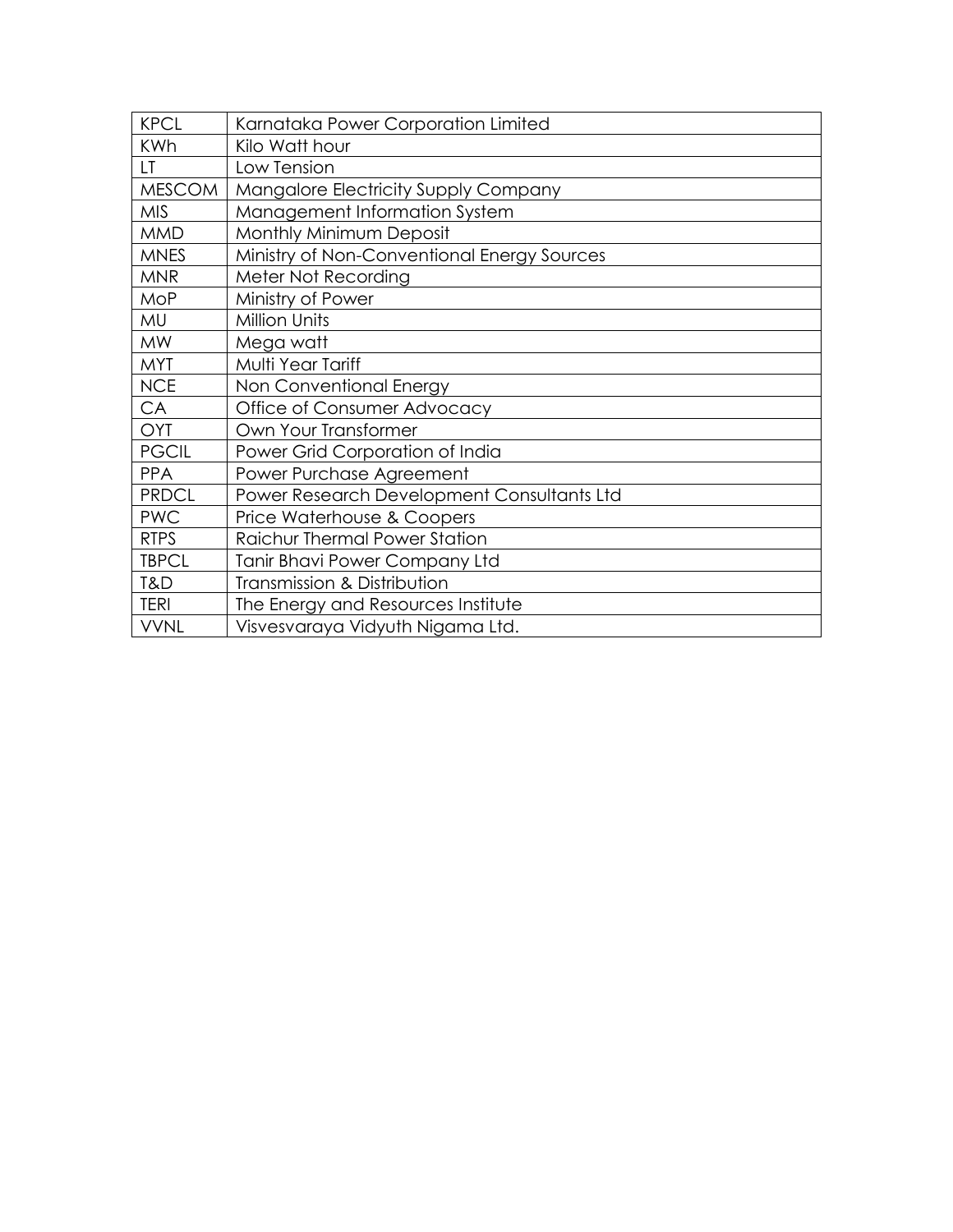#### **1. INTRODUCTION**

This is the ninth financial year of the Karnataka Electricity Regulatory Commission, after it came into existence in November 1999. The Commission has been publishing its Annual Reports depicting the activities of the Commission carried out during each year. In the ninth financial year, the Commission has issued Multi Year Tariff Orders for transmission and distribution licensees in the State for the first time, after due process of consultation with all the stakeholders and public.

In the ninth financial year, the Commission besides having issued MYT Order, has also issued several important Regulations/Amendments to Regulations relating to Manner of Payment of Subsidy by the State Government, Re-constitution of Consumer Grievance Redressal Forum, Payment of Security Deposits by the Consumers, Amendments to Grid Code, Amendments to Conditions of Supply Regulations and Amendments to Regulations on quantum of Power Purchase by Licensees from NCE sources. The Commission has continued its efforts to consolidate the gains achieved so far and is continuing its endeavor to be fair and transparent in all its activities. As in the past, the Commission has given the highest priority for protecting the interest of the consumers and at the same time safeguarding the interests of the licensees also. The activities of the Commission during FY 08 have been presented in this Annual Report. This report also includes, wherever appropriate, information, data, events and action taken reports up to the date of preparation of this report to provide a coherent and upto date information on the activities of the Commission.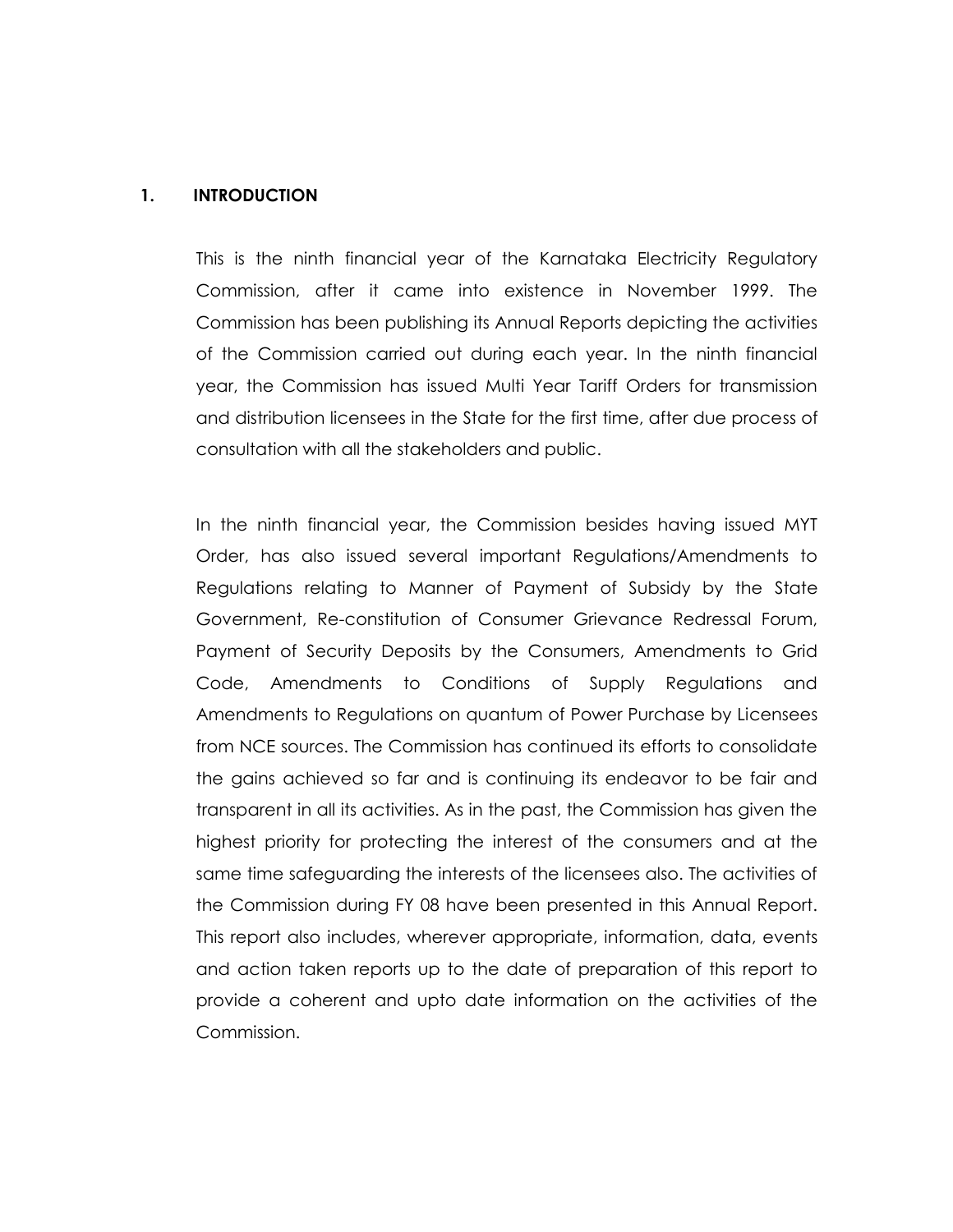#### **1.1 The Commission**

Sri K.P. Pandey is the Chairman of the Commission and Sri. H.S. Subramanya and Sri S.D. Ukkali are the Members. Sri. K.P. Pandey assumed charge on 15.12.2004. Sri. H.S. Subramanya and Sri S.D. Ukkali assumed charge on 14.07.2003.

Sri H. S. Subramanya and Sri. S.D.Ukkali demitted office on 11.03.2008 and 13.07.2008 respectively after retirement. Presently both the posts of the Members are vacant.

#### **1.2 The Commission's Office**

 The Commission's Office, is headed by the Secretary Sri Shaik Ahmed, KAS, selection grade officer who assumed charge as Secretary on 07.10.2005. After his retirement from service on 30.4.2006, the Commission appointed him as Secretary on contract basis with effect from 03.05.2006. He was also appointed as Ombudsman to settle the grievances of the consumers who are not satisfied with the decisions made by the CGRF.

The organizational chart of the Commission is given in **Annex- 1.1** 

#### **1.3 Commission's Meetings**

 During FY08, the Commission held 4 meetings and a number of important issues were discussed and decisions were taken. Some of the major issues on which decisions were taken are:

a) Approval of the Order on the ERC and Tariff Applications of KPTCL and ESCOMs under MYT framework.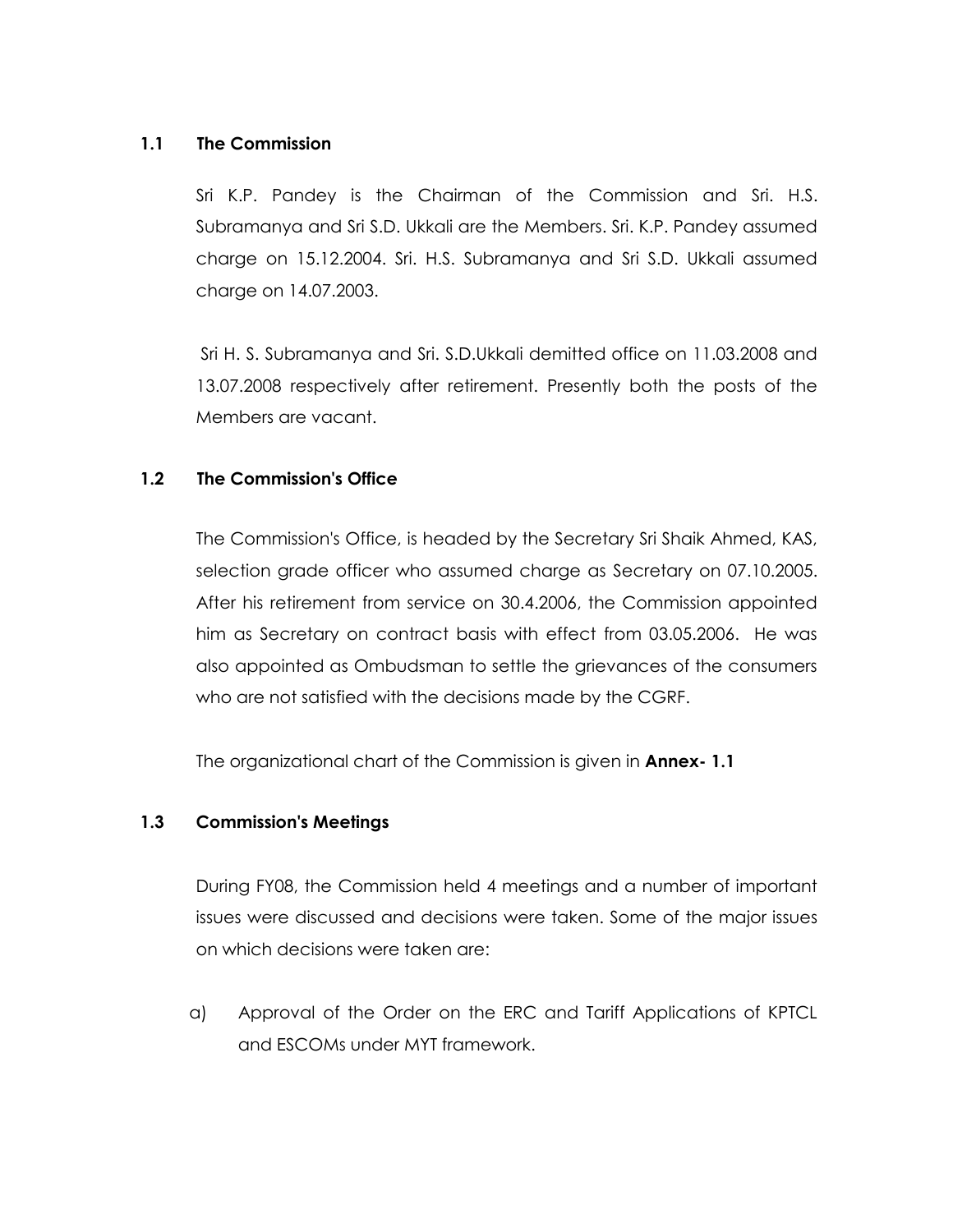- b) Approval of the Amendment to the Regulations on quantum of power procurement by the licensee from NCE sources.
- c) Review and Monitoring of implementation of Intra-state ABT
- d) Approval to amend certain sections of Grid Code pertaining to arranging power supply to installations constructed below EHT lines.
- e) Approval to amend certain sections of the Conditions of Supply pertaining to arranging power supply to more than one installation in the same premises.
- f) Approval of Regulations on the manner of payment of subsidy by Government of Karnataka.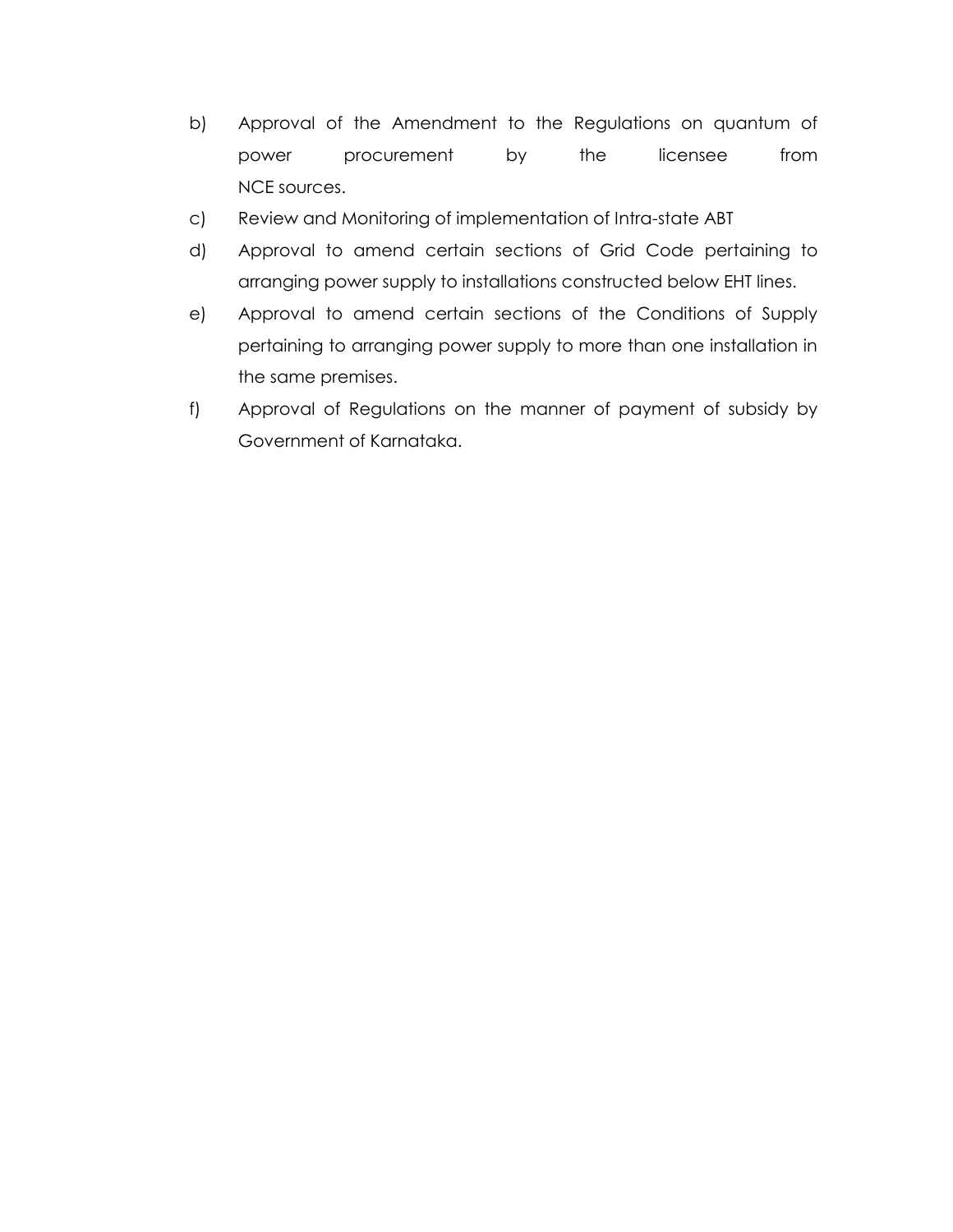# **2. PROGRESS ON WORK PROGRAMME FOR FY08**

#### **2.1 KPTCL Tariff Order for FY 08-10 under MYT framework**

KPTCL filed its ERC for the first MYT period on 30.11.2006 along with the Tariff Application. The Commission communicated its preliminary observations on the filings on 11.12.2006 and KPTCL provided replies to these observations on 2.2.2007. Subsequently, the Commission issued rejoinders to KPTCL on 23.2.2007, seeking replies thereon, as the earlier replies furnished by KPTCL were not fully in compliance with the MYT Regulations and as such, the Commission was unable to accept the ERC applications. Further, KPTCL was requested to furnish replies to the rejoinders within ten days. KPTCL provided replies to the rejoinders on 16.03.2007 and the Application was cleared for publication on 20.03.2007 and public notifications were issued by KPTCL on 26<sup>th</sup> and 27<sup>th</sup> of March 2007.

The Commission conducted a public hearing on 28th and 29th May 2007 to elicit the views/suggestions/objections on ERC/Tariff filing of KPTCL. Participants across the various cross sections of the society aired their views on various aspects of the filing.

The Commission engaged the services of M/s Price Waterhouse Coopers (PWC) as consultants for evaluation of the ERC and Tariff Applications of KPTCL.

After due consideration of the views/suggestions/objections from various stake-holders and the analysis made by the Consultants, the Commission issued KPTCL's MYT Order on 06.07.2007. The salient features of the Tariff Orders are listed below: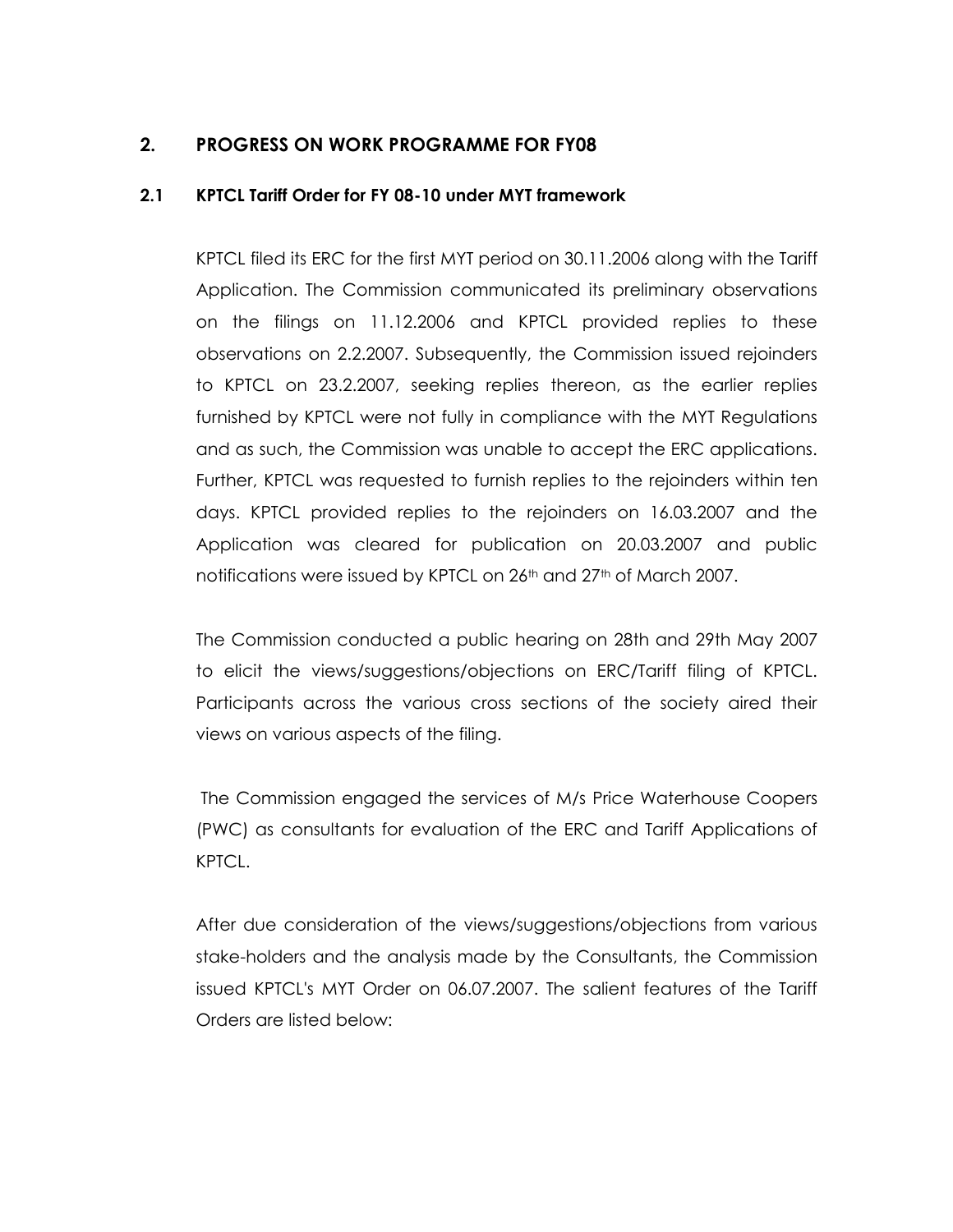- a) Transmission losses benchmarked at 4.06% for FY 08, 4.03% for FY 09 and 4.00 % for FY10.
- b) Transmission expenses approved at Rs. 723.73 Crs for FY 08, Rs. 666.96 Crs for FY 09 and Rs. 695.52 Crs for FY10 against proposed expenses of Rs. 1351.63 Crs. for FY 08, Rs. 1511.00 Crs. for FY 09 and 1979.54 Crs. for FY 10 respectively.
- c) For the first time, Transmission tariff has been determined based on peak demand of ESCOMs in MW, instead of the earlier practice of determining the transmission tariff on the basis of per unit of energy transmitted. The transmission tariff is Rs. 83199/MW per month for FY08, Rs. 71939/MW per month for FY08, Rs. 70391/MW per month for FY10.

However, KPTCL challenged the above Tariff Order before the ATE vide Appeal no. 100 of 2007. Hon'ble ATE disposed of the petition vide their Order dated 4th December 2007. The Commission has complied with the orders of the Hon"ble ATE by issuing a supplementary Transmission Tariff Order on 31st December 2008.

KPTCL however challenged the supplementary Tariff Order dated 31.12.2008 vide Appeal No. 9 of 2008 before the Hon"ble ATE. The Hon'ble ATE has disposed of this Appeal vide its Order dated  $9<sup>th</sup>$  May 2008. The Commission is in the process of examining the pros & cons of the said Order.

#### **2.2 ESCOMs' Tariff Order for FY 08-10 under MYT framework**

The ESCOMs filed their ERC applications for the control period FY08-10 (without filing a tariff application) during November/December 2006. After communicating its observations and receipt of replies from ESCOMs, the Commission cleared the application for publication during May 2007. The ERCs filed by ESCOMs indicated a revenue deficit and they had not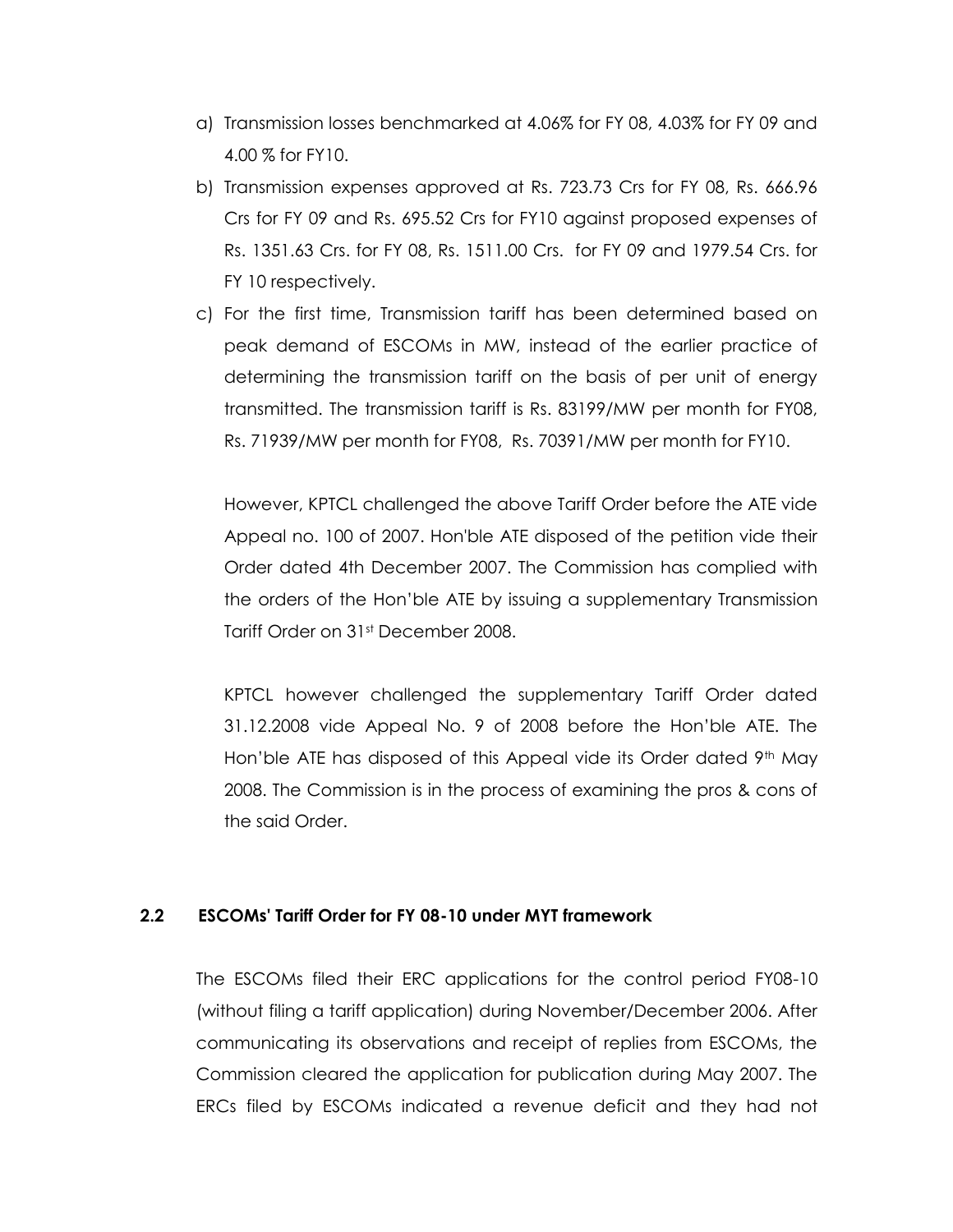indicated as to how the deficit in revenues would be met. After protracted correspondence in the matters by the Commission, the ESCOMs filed their Tariff Applications during June 2007 by proposing a tariff hike of 90 paise per unit for all the categories except BJ/KJ and IP sets. The tariff applications of ESCOMs were cleared for publication in the newspapers, in the same month.

The Commission engaged the services of M/s Price Waterhouse Coopers (PWC) as consultants for evaluation of the ERC and Tariff Applications of ESCOMs.

The Commission held public hearings during August/September 2007 to consider objections and views of the consumers/public and other stakeholders on the proposed tariff hike. After due consideration of the views/suggestions/objections from various stake-holders and the analysis made by the Consultants, the Commission issued Tariff Order for ESCOMs for the MYT period FY08-10 in January 2008. This Order has also been challenged by the ESCOMs before the Hon"ble ATE. The decision of the Hon"ble ATE is awaited.

#### **2.3 ERC of Hukkeri Co-Operative Society under MYT**

Hukeri RECS failed to file its ERC for the period FY08-10 on or before 30th November 2007 as per requirements of the terms and conditions of KERC (Tariff) Regulations, 2000. After persuasion by the Commission, the ERC application for MYT period FY08-10 was filed by the Society on 6th January 2007. The Commission communicated its preliminary observations on 8th February 2007. The Society provided compliance to the observations on 8th January 2008. The Commission issued a separate order in respect of MYT period FY08-10 on 7th March 2008, approving the retail tariff as applicable to the consumers in the HESCOM area.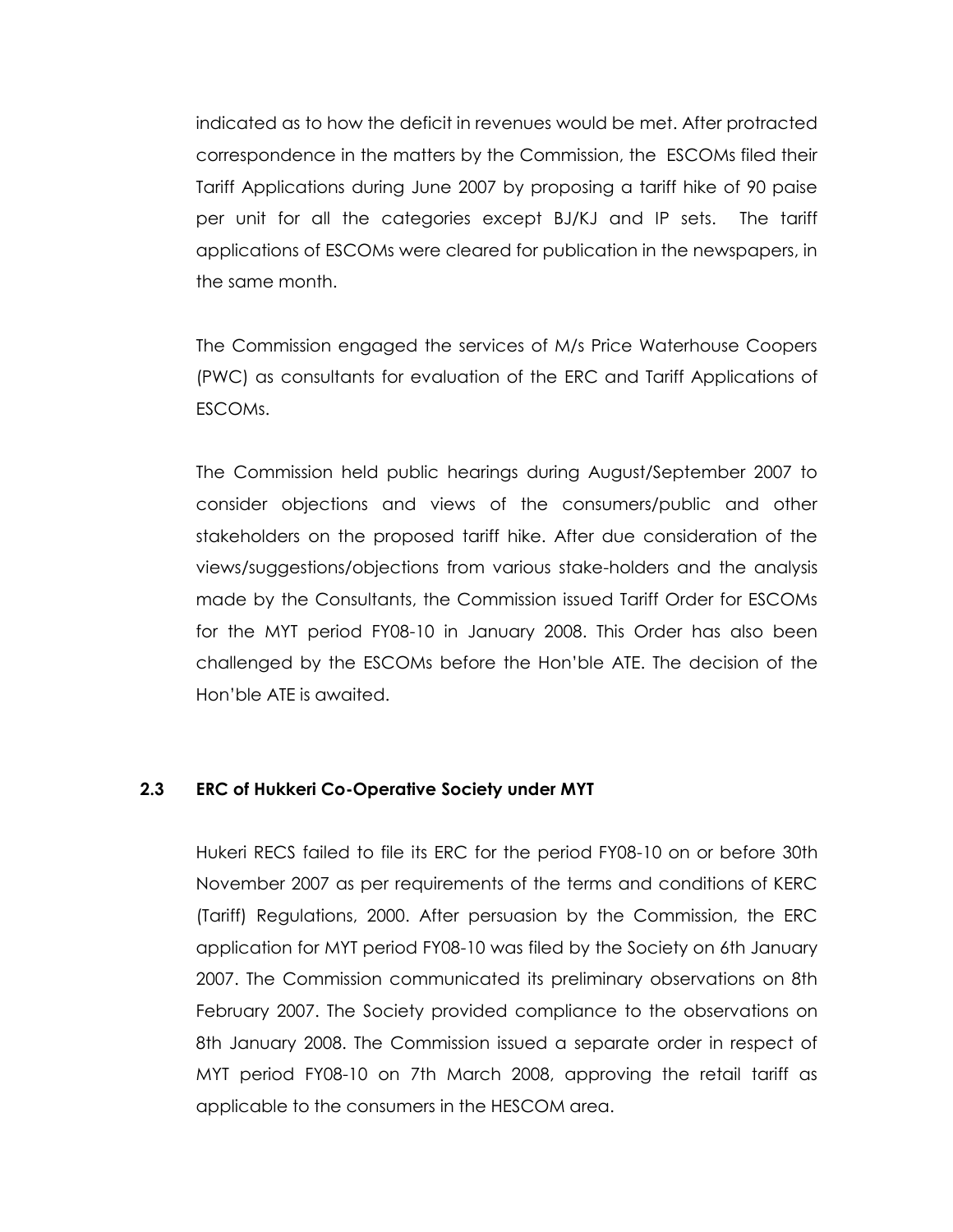# **2.4 Salient feature of the approved ERCs:**

| SI.<br>No      | <b>ESCOM</b>  | <b>Particulars</b>                 | As proposed in ERC filing |             |             | the<br>As<br>by<br>approved<br>Commission |          |             |
|----------------|---------------|------------------------------------|---------------------------|-------------|-------------|-------------------------------------------|----------|-------------|
|                |               |                                    | <b>FY08</b>               | <b>FY09</b> | <b>FY10</b> | <b>FY08</b>                               | FY09     | <b>FY10</b> |
|                |               | Energy Requirement in MU           | 15956.31                  | 17971.46    | 20343.75    | 15886.62                                  | 17940.67 | 20472.88    |
|                | <b>BESCOM</b> | Distribution<br>Loss<br>$\%$<br>in | 22.94                     | 21.94       | 21.19       | 20.00                                     | 19.00    | 17.50       |
|                |               | (inclusive of EHT)                 |                           |             |             |                                           |          |             |
|                |               | ARR in Rs. Crs                     | 7402.74                   | 8152.38     | 9345.88     | 5233.48                                   | 6504.26  | 7690.54     |
|                |               | Energy Requirement in MU           | 3199.00                   | 3469.83     | 3743.17     | 3102.48                                   | 3371.26  | 3644.47     |
| $\overline{2}$ | <b>MESCOM</b> | Distribution Loss<br>$\%$<br>in    | 14.90                     | 14.80       | 14.60       | 14.90                                     | 14.80    | 14.50       |
|                |               | (inclusive of EHT)                 |                           |             |             |                                           |          |             |
|                |               | ARR in Rs. Crs                     | 1240.95                   | 1292.98     | 1432.30     | 873.08                                    | 1004.05  | 1155.58     |
|                |               | Energy Requirement in MU           | 4654.58                   | 4940.59     | 5321.16     | 3869.19                                   | 4087.777 | 4301.32     |
| 3              | <b>CESC</b>   | Distribution<br>$\%$<br>Loss<br>in | 24.00                     | 22.00       | 21.01       | 22.00                                     | 21.00    | 19.50       |
|                |               | (inclusive of EHT)                 |                           |             |             |                                           |          |             |
|                |               | ARR in Rs. Crs.                    | 1513.32                   | 1777.58     | 2017.75     | 981.98                                    | 1189.67  | 1371.17     |
|                |               | Energy Requirement in MU           | 7433.06                   | 9896.50     | 8393.81     | 7441.36                                   | 7759.14  | 7983.12     |
| 4              | <b>HESCOM</b> | Distribution Loss in<br>$\%$       | 27.51                     | 26.51       | 25.51       | 25.00                                     | 24.00    | 22.50       |
|                |               | (inclusive of EHT)                 |                           |             |             |                                           |          |             |
|                |               | ARR in Rs. Crs.                    | 2288.61                   | 2693.76     | 2993.75     | 1844.19                                   | 2212.64  | 2463.25     |
|                |               | Energy Requirement in MU           | 5331.44                   | 5610.64     | 5841.91     | 4634.08                                   | 4876.98  | 5077.13     |
| 5              | <b>GESCOM</b> | Distribution Loss<br>in<br>$\%$    | 28.69                     | 27.48       | 25.47       | 27.05                                     | 26.50    | 25.00       |
|                |               | (inclusive of EHT)                 |                           |             |             |                                           |          |             |
|                |               | ARR in Rs. Crs.                    | 1578.52                   | 1781.02     | 1899.69     | 1176.43                                   | 1443.78  | 1577.21     |
|                |               | Energy Requirement in MU           | 183.87                    | 187.93      | 191.57      | 191.65                                    | 195.82   | 199.55      |
| 6              | Hukeri        | Distribution<br>$\%$<br>Loss<br>in | 15.32                     | 15.21       | 15.04       | 14.70                                     | 14.60    | 14.50       |
|                |               | (inclusive of EHT)                 |                           |             |             |                                           |          |             |
|                |               | ARR in Rs. Crs.                    | 33.07                     | 33.57       | 34.61       | 47.97                                     | 55.20    | 60.90       |

i. The energy requirement, losses and the ARR proposed and approved are tabulated below:

ii. The disallowance in respect of major items of expenditure made by the Commission for FY08 (consolidated figure of ESCOMs) is as follows:

|                                                          |             |             | Amount in Rs. Crs   |
|----------------------------------------------------------|-------------|-------------|---------------------|
| <b>Particulars</b>                                       | As proposed | As approved | <b>Disallowance</b> |
| Power Purchase cost<br>including Transmission<br>Charges | 11275.48    | 8413.57     | 2861.91             |
| O & M Expenses                                           | 1194.65     | 1068.81     | 125.84              |
| Interest & Finance<br>Charges                            | 812.59      | 672.93      | 139.66              |
| <b>Other Debits</b>                                      | 140.50      |             | 40.50               |

iii. ESCOM's Approved ARR & Average Cost for FY08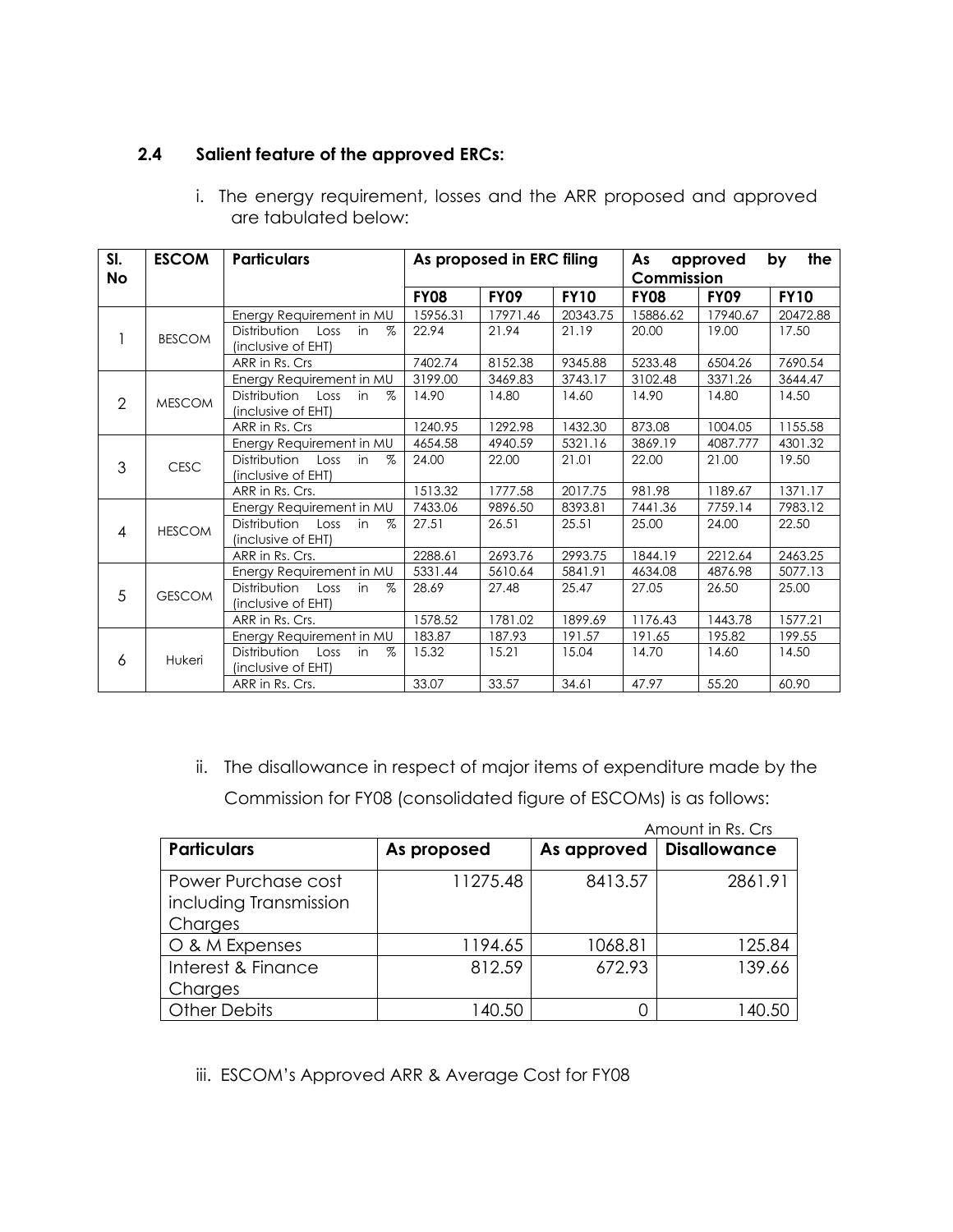The approved Annual revenue requirement of ESCOMs and the average cost of supply thereon are as follows:

| <b>ESCOM</b>       | Approved<br><b>ARR</b><br>(Rs.Crs) | <b>Average Cost of</b><br>supply/ unit<br>(Rs.Crs) |
|--------------------|------------------------------------|----------------------------------------------------|
| <b>BESCOM</b>      | 5233.48                            | 3.29                                               |
| <b>MESCOM</b>      | 873.08                             | 3.31                                               |
| <b>CESC</b>        | 981.98                             | 3.25                                               |
| <b>HESCOM</b>      | 1844.19                            | 3.30                                               |
| <b>GESCOM</b>      | 1176.43                            | 3.48                                               |
| <b>State Total</b> | 10109.16                           | 3.31                                               |

The Commission has determined tariff in such a way that the revenue from the retail supply tariff and the subsidy from GoK towards free power to BJ/KJ and Subsidized power to IP sets ensures full recovery of the aboveapproved ARRs.

#### **iv. Distribution Losses:**

The percentage of distribution losses as proposed by ESCOMs and approved by the Commission for FY08 are given below:

| <b>ESCOM</b>       | Distribution loss as<br>proposed (%) | Distribution loss as<br>approved $(\%)$ |
|--------------------|--------------------------------------|-----------------------------------------|
| <b>BESCOM</b>      | 22.94                                | 20.00                                   |
| <b>MESCOM</b>      | 14.90                                | 14.90                                   |
| <b>CESC</b>        | 24.00                                | 22.00                                   |
| <b>HESCOM</b>      | 27.51                                | 25.00                                   |
| <b>GESCOM</b>      | 28.69                                | 27.05                                   |
| <b>Hukeri RECS</b> | 15.32                                | 14.70                                   |

v. The Commission has introduced differential tariff to each of the ESCOMs. Considering the Average cost of each of the ESCOMs, the tariff fixed for each of the ESCOMs is different. However, by reallocating the subsidy among ESCOMs, the tariff in ESCOMs other than in BESCOM is almost similar. Having regard to the average cost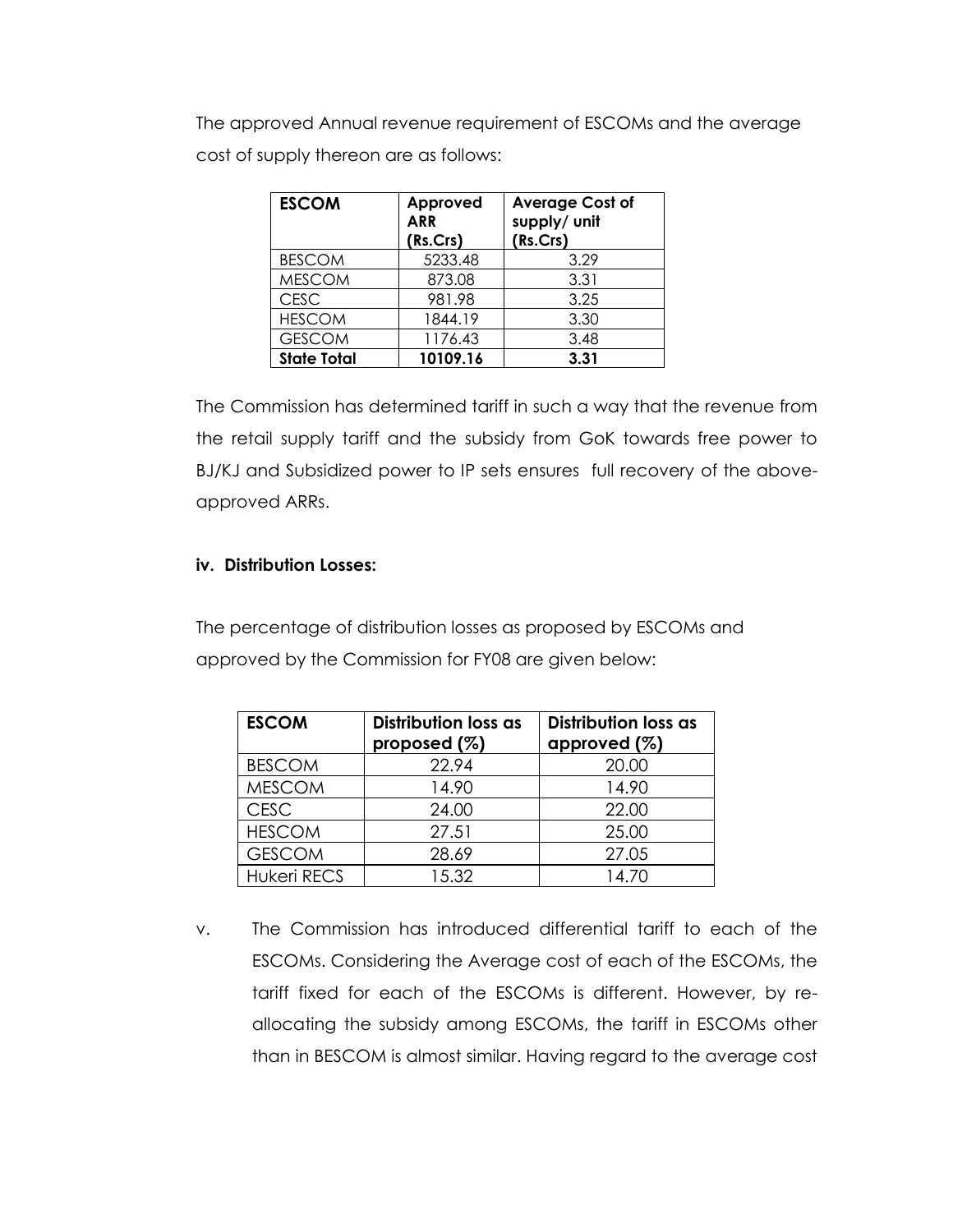of supply in each of the ESCOMs, the Commission determined tariff (CDT) for IP sets and BJ/KJ is different in all the ESCOMs.

- vi. In the Tariff Order 2005, the Commission had introduced different fixed charges for urban and rural areas. In the present order, the Commission, while continuing with different fixed charges, has further reduced the energy charges for urban and rural area consumers in order to provide greater relief to consumers linked to their consumption.
- vii. The Commission has also continued the policy of a different tariff for urban and rural areas considering the quality and reliability of power supplied to these areas.
- viii**. Special Incentive Scheme:** The Commission has continued the special incentive scheme to HT Industries. The rate per unit under this scheme is fixed at the rate of first slab of the energy charges applicable to the HT industries. The applicable rates for special incentive scheme in various ESCOMs is as indicated below:

| <b>ESCOM</b>  | Rate/unit under<br>special incentive<br>scheme (Rs/unit), |  |  |  |  |
|---------------|-----------------------------------------------------------|--|--|--|--|
| <b>BESCOM</b> | $3.55*$                                                   |  |  |  |  |
| <b>MESCOM</b> | 3.55                                                      |  |  |  |  |
| <b>CESC</b>   | 3.55                                                      |  |  |  |  |
| <b>HESCOM</b> | 3.55                                                      |  |  |  |  |
| <b>GESCOM</b> | 3.55                                                      |  |  |  |  |

- Applicable to BBMP Area & Davangere City Areas. In respect of other areas of BESCOM, the rate is Rs.3.45 per unit
- **ix.** Open Access Charges: The Commission has introduced the fourth phase of Open Access from 1st April 2008, wherein all HT consumers with a contract demand of 1-MW and above are entitled for Open Access (OA). With the introduction of the above phase, the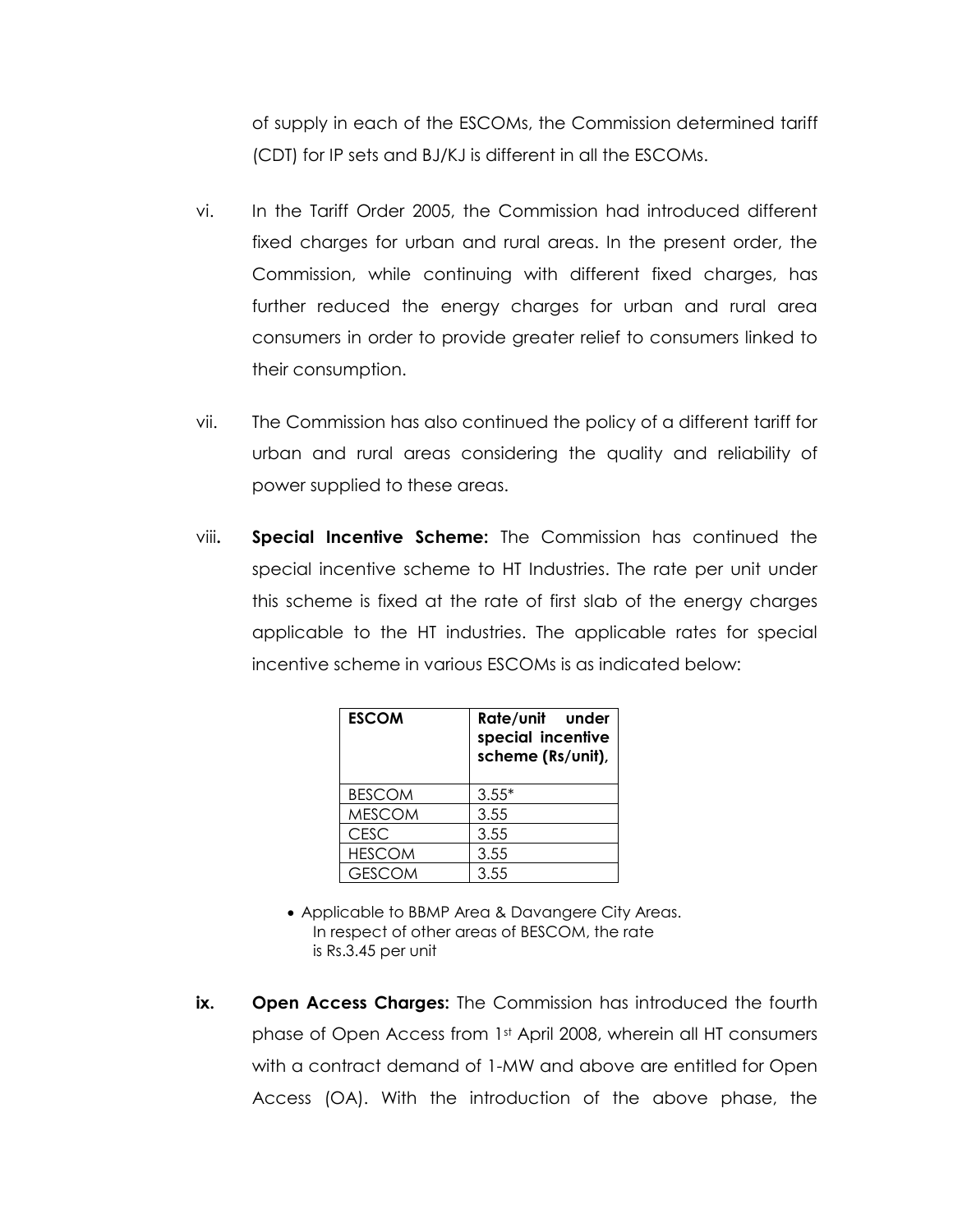Commission has introduced all the phases of OA as specified in OA Regulations.The Commission has determined the transmission charge, wheeling charge and cross subsidy surcharge.

- **x. TOD Tariff:** Penalty for usage of power by industry during morning peak (between 09 Hrs to 12Hrs) under TOD tariff has been removed. The ToD tariff as existed earlier has been continued in respect of LT and HT industrial power. The TOD tariff stipulates penalty of 80 paise per unit for use of power during evening peak hours i.e. 18.00 hours to 22.00 hours. For use of power in the non-peak hours i.e. 22.00 hours to 06.00 hours, there is a rebate of of 80 paise per unit.
- **xi. Solar Rebate:** For use of solar heaters, the rebate at 50 paise per unit subject to a ceiling of Rs.50 per month has been continued.
- **xii. High Voltage Rebate:** For high Voltage consumers, the high voltage rebate has been given as indicated below:

| 1.33/66 KV | 2 paise per unit of energy consumed |
|------------|-------------------------------------|
| 2. 110 KV  | 3 paise per unit of energy consumed |
| 3.220 KV   | 5 paise per unit of energy consumed |

**xiii. Seasonal Industries:** The facility, extended to seasonal industries to avail "off season" benefit upto 6 months in a calendar year not exceeding two spells in that year, has been continued in the Tariff Order 2007.

**However, all the ESCOMs have challenged the Commission's MYT Orders before the Hon'ble Appellate Tribunal vide Appeal No. 15, 20,21,22 & 23 of 2008. The Hon'ble ATE has admitted the Appeals and has directed that the licensees shall continue to collect tariff at the rate at which it had been collecting during 2005-06,**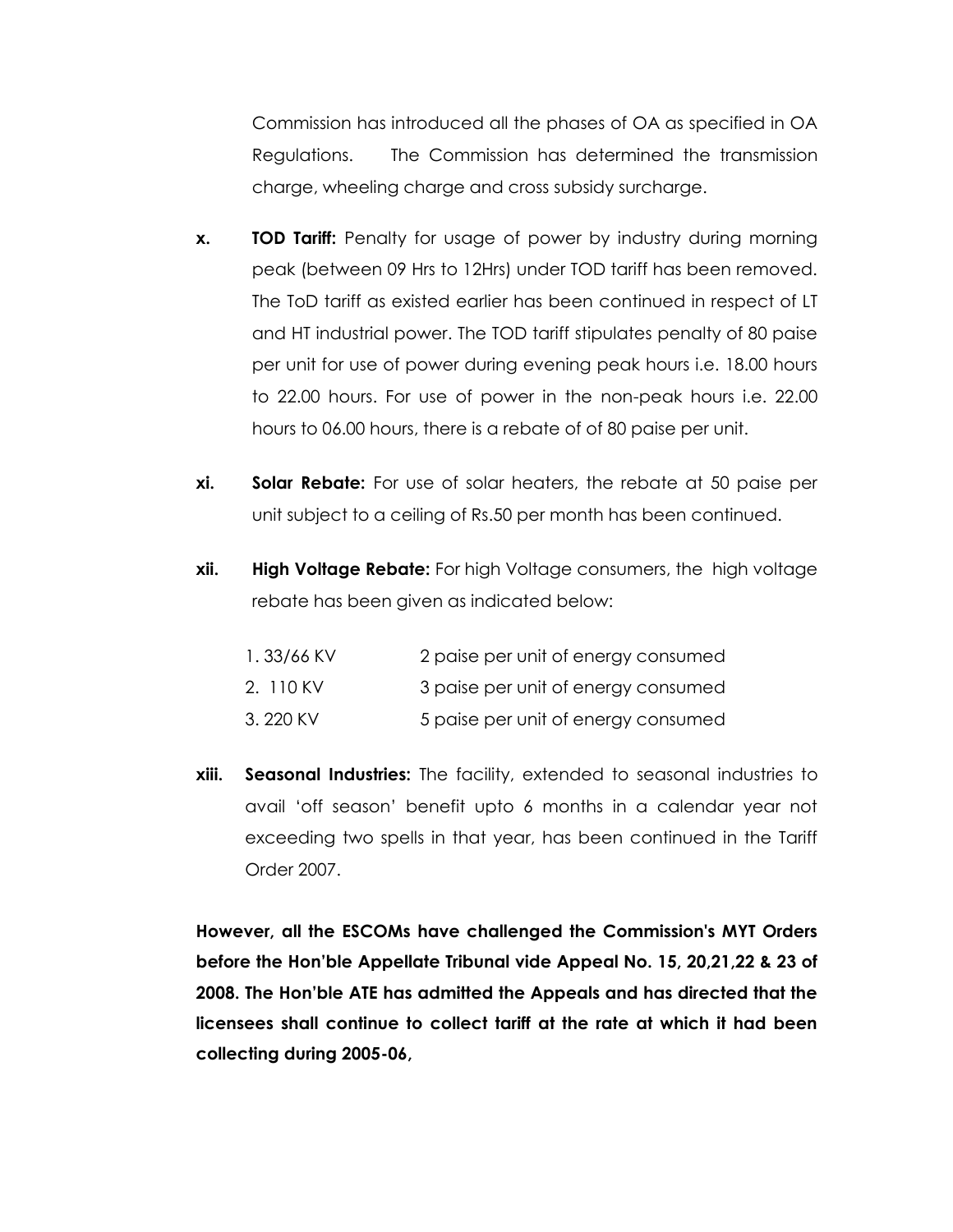#### **2.5 Regulations/Orders issued by the Commission**

The Commission is framing all the Regulations in-house. Details of Regulations framed/ Amendments issued to some of the Regulations during FY08 are indicated below:

#### **1) K.E.R.C. (Security Deposit) Regulations, 2007**

In order to frame the Regulations as per Section 47 of the Electricity Act 2003 for determining the payment of Security Deposit in respect of electricity supplied by the Licensee to the applicant requesting for supply of electricity, the Commission had issued a discussion paper and circulated the same among various Stakeholders to enable them to offer their views / suggestions / comments.

The Commission also held a public hearing after giving wide publicity in the leading news papers to obtain suggestions and comments from any other interested persons / organizations. In the public hearing, many Consumer organizations and officers representing the K.P.T.C.L. and all the ESCOMs participated and put forth their views before the Commission. Several stakeholders have raised objections regarding collection of 3 MMD instead of 2 MMD and also the basis of assessment of estimated consumption per month for collection of Initial Security Deposit (ISD) and have suggested that the same shall be based on the data extracted from the audit reports/annual reports/ERC filing of the ESCOMs.

Based on these inputs and taking into consideration all the suggestions / views / comments put forth by the utilities / stake holders / Consumer fora and the existing dispensation in the neighboring States of Andhra Pradesh, Tamil Nadu, Kerala and Maharastra, the Commission has reduced the 3 MMD to 2 MMD and also the basis of assessment of estimated consumption per month for collection of Initial Security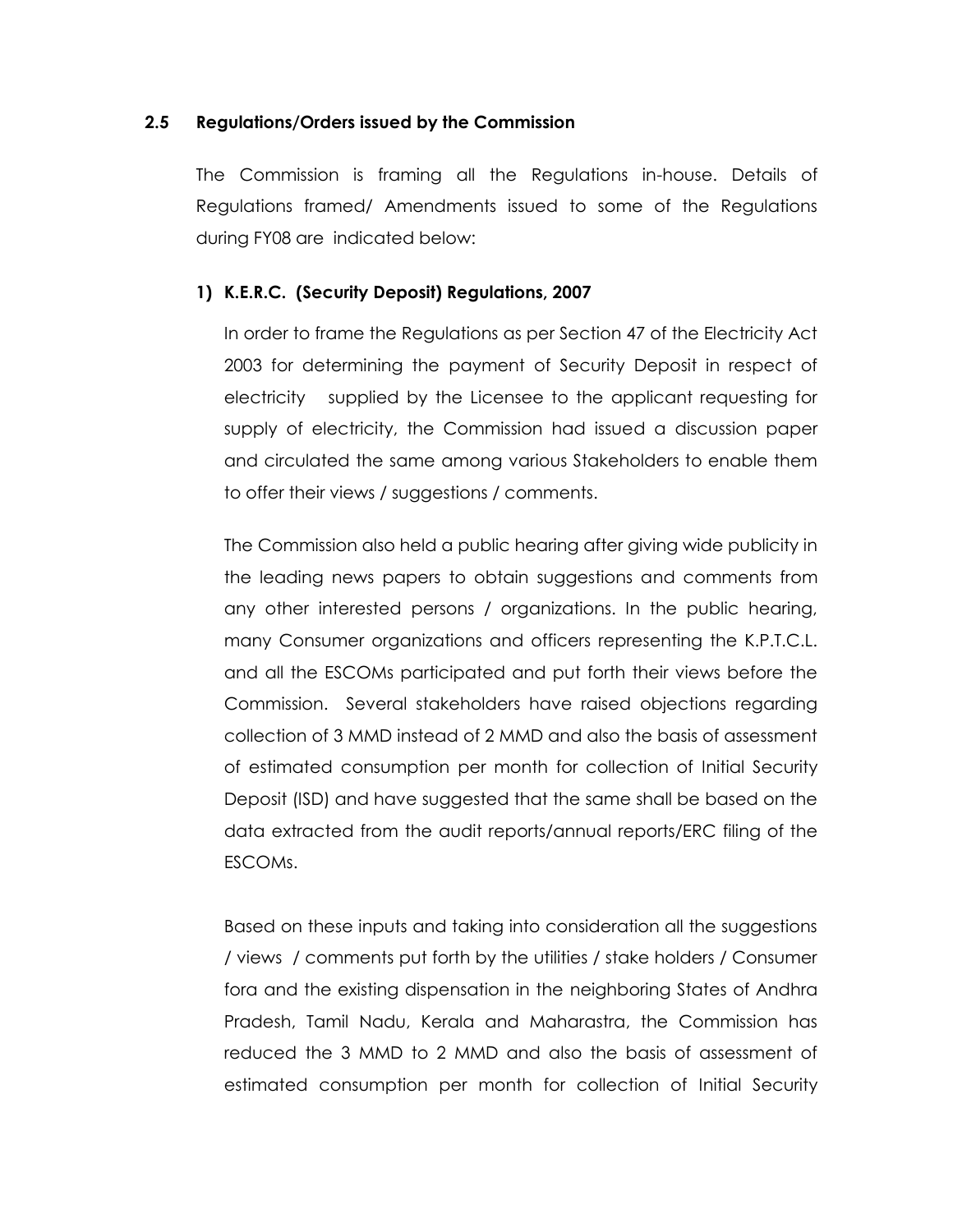Deposit on the data extracted from the audit reports/annual reports /ERC filing of the ESCOMs and issued the K.E.R.C. (Security Deposit) Regulations, 2007 vide Notification No: D/07/7 dated: 1.10.2007 and published the same in the official Gazette of the State of Karnataka on 11.10. 2007.

Copies of the above Regulations were sent to the M.Ds. of all the ESCOMs for information and implementation.

The above regulations has been challenged by the Licensee before the Hon"ble High Court of Karnataka and the same is pending before the Hob"ble Court.

#### **2) KERC (Manner of Payment of subsidy by the State Government) Regulations 2008**

Section 65 of the Electricity Act 2003, empowers the State Commission to specify the manner in which the subsidy has to be paid by the GoK, in case the State Government grants subsidy to any consumer or class of consumers in the tariff determined by the Commission.

The Commission issued a draft of the Regulations on 29.10.2007, seeking comments from the stakeholders. The Commission also held a Public Hearing on 23.1.2008 with due notice to all the stakeholders in order to elicit their views.

The Commission duly considering the suggestions/comments of the stakeholders has finalized the Regulations and the same was notified in the Karnataka Gazette on 28<sup>th</sup> February 2008.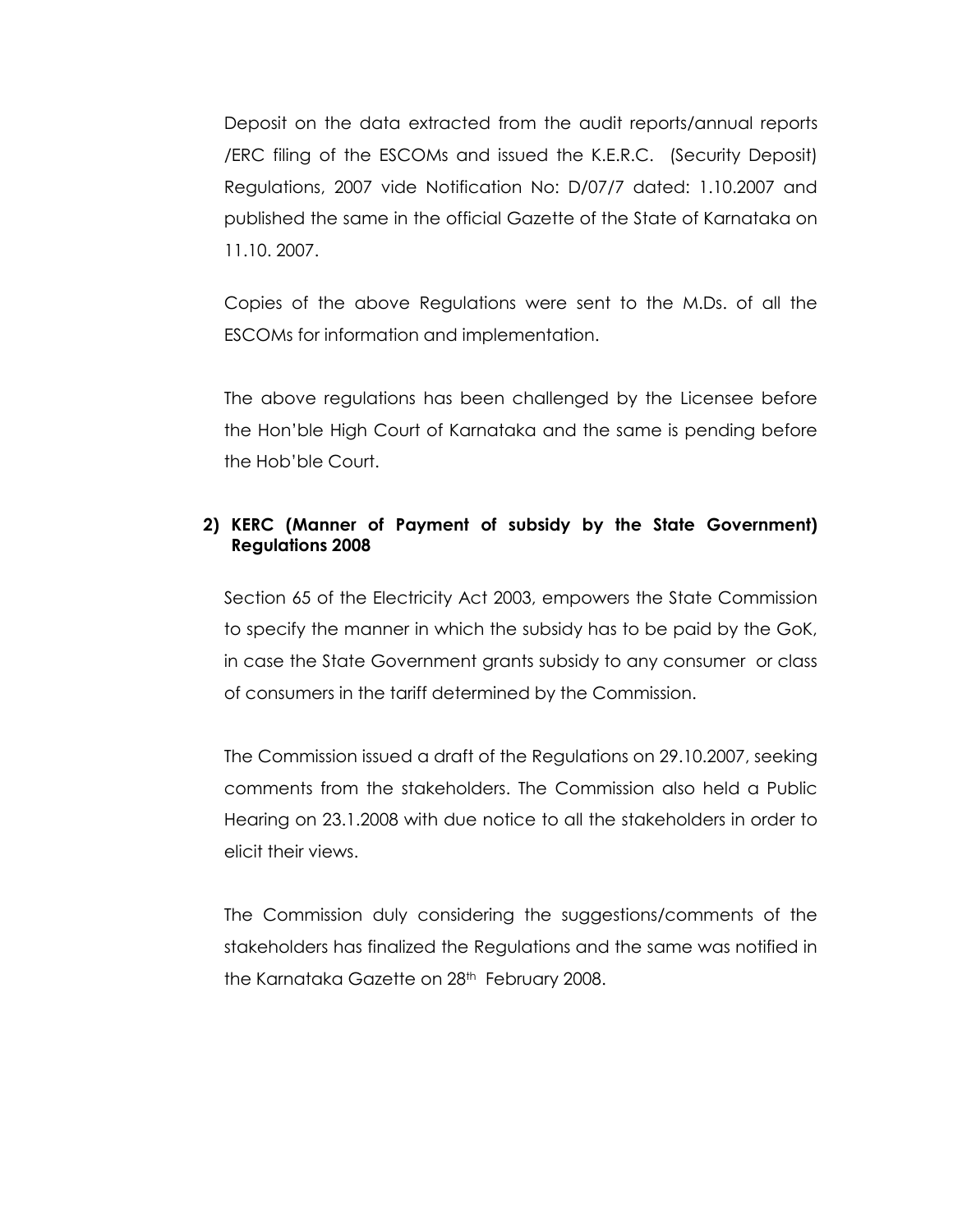#### **3) Amendments to Conditions of Supply and Safety Standards**

 Amendments to the following Clauses of Conditions of Supply of Electricity to the Distribution Licensees in the State of Karnataka and amendment to Clause 4.0 (c) of Safety Standards for Distribution System notified along with the Grid Code / Distribution Code – 2005 are published in pages starting from 1369 to 1380 of Part 3 of the Karnataka Gazette dated 20<sup>th</sup> March 2008.

**Clause Numbers for which amendments have been issued under above notification are 4.02(4), 4.04 (x), 9.07 (5), 9.07 (9), 32.04(ii), 34.02, 39.02, 42.01(i) (a), 42.01(ii), 42.01(iii), 42.02 (a), 42.02 (b), 42.03 (a), 42.05, 42.06 (b) Note (2), 42.07 (2), 42.07 (3), 44.02, 44.04 and Para 2 ( j ) of HT Agreement,** 

Copies of the above Amendments were sent to the M.Ds. of all the ESCOMs and to the Chairman, Consumers" Grievance Redressal Forum of all ESCOMs for information and guidance.

#### **4) Amendment to KERC (Power Procurement from Renewable Sources by Distribution Licensee) Regulations 2004.**

The above-mentioned Regulations specified that each distribution licensee shall purchase a minimum quantum of 5% and a maximum quantum of 10% of electricity from renewable sources. The Tariff Policy issued by MoP subsequent to the notification of the said Regulations states that the Appropriate Commission shall fix a minimum percentage of energy from such sources(NCE sources) taking into account availability of such resources in the Region and its impact on retail tariffs. After following due process of consultation with the stakeholders and considering their views/opinions, the relevant clause (3.1)regarding quantum of power purchase to be made by the ESCOMs was amended as noted below: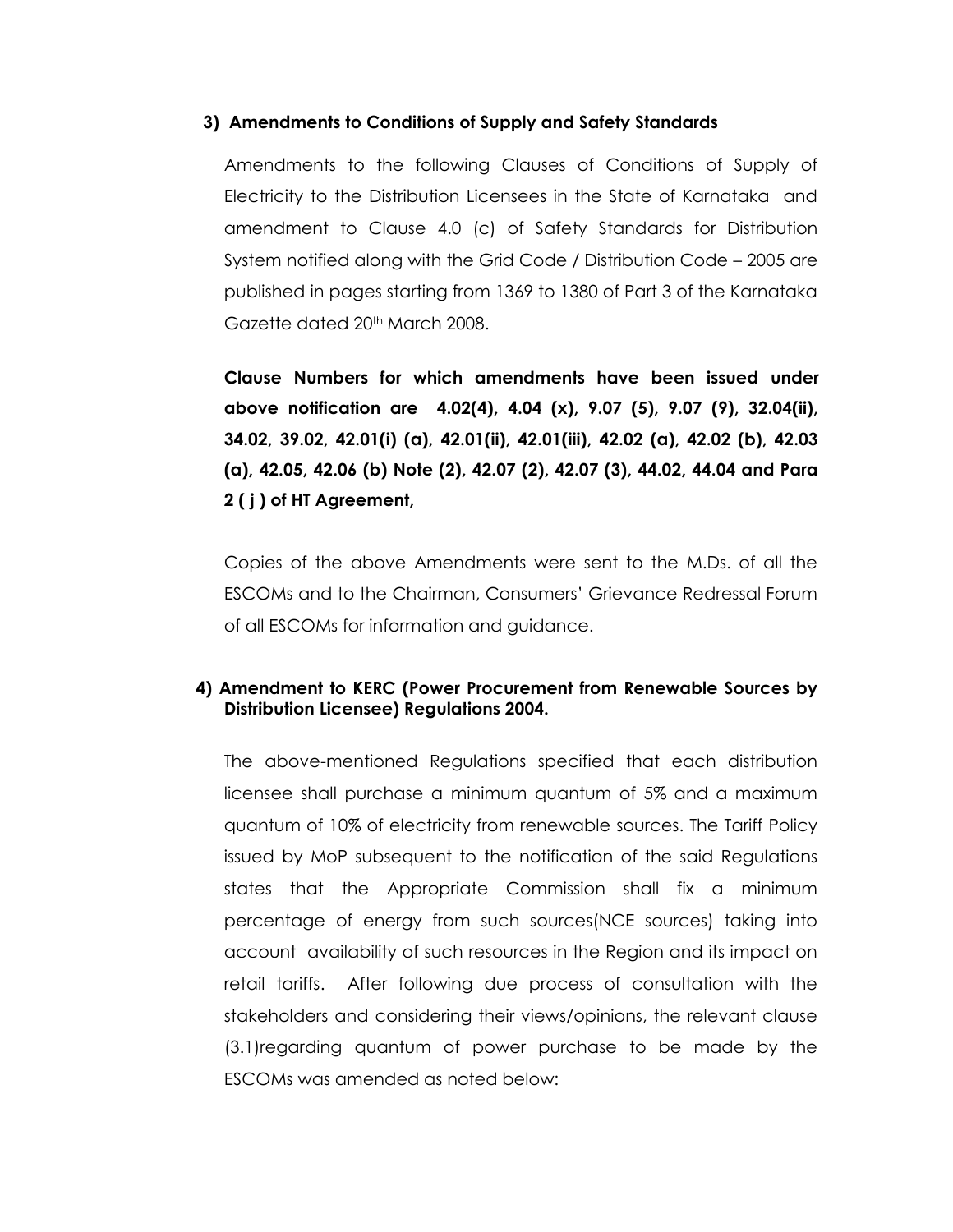*Each Distribution Licensee shall purchase a minimum quantity of electricity from the renewable sources expressed as a percentage of its total consumption during year as specified below:*

| 1. BESCOM  | 10% |
|------------|-----|
| 2. MESCOM  | 10% |
| 3. CESC    | 10% |
| 4. HESCOM  | 7%  |
| 5. GESCOM  | 7%  |
| 6. Hukkeri | 7%  |

The Amendments were notified in the Gazette of Karnataka on 23rd January 2008

#### **2.6 Action plan for implementation of Intra-State ABT**

The Commission proposed implementation of intra-state ABT in the State as envisaged in the National Electricity Policy. The Commission issued the Order on Intra-State ABT on 20th June 2006.

During the year, the Commission conducted two review meetings to monitor the progress achieved by KPTCL vis-à-vis the Schedule as per the order. In the implementation process KPTCL has reported the following progress:

- 1. SCADA operation and training imparted to twelve engineers of Bangalore Transmission zone on aspects of SCADA, remote operation of RTU, minor maintenance and concepts of remote operations.
- 2. RMMIS (Remote man-machine interface) have been installed in all ESCOMs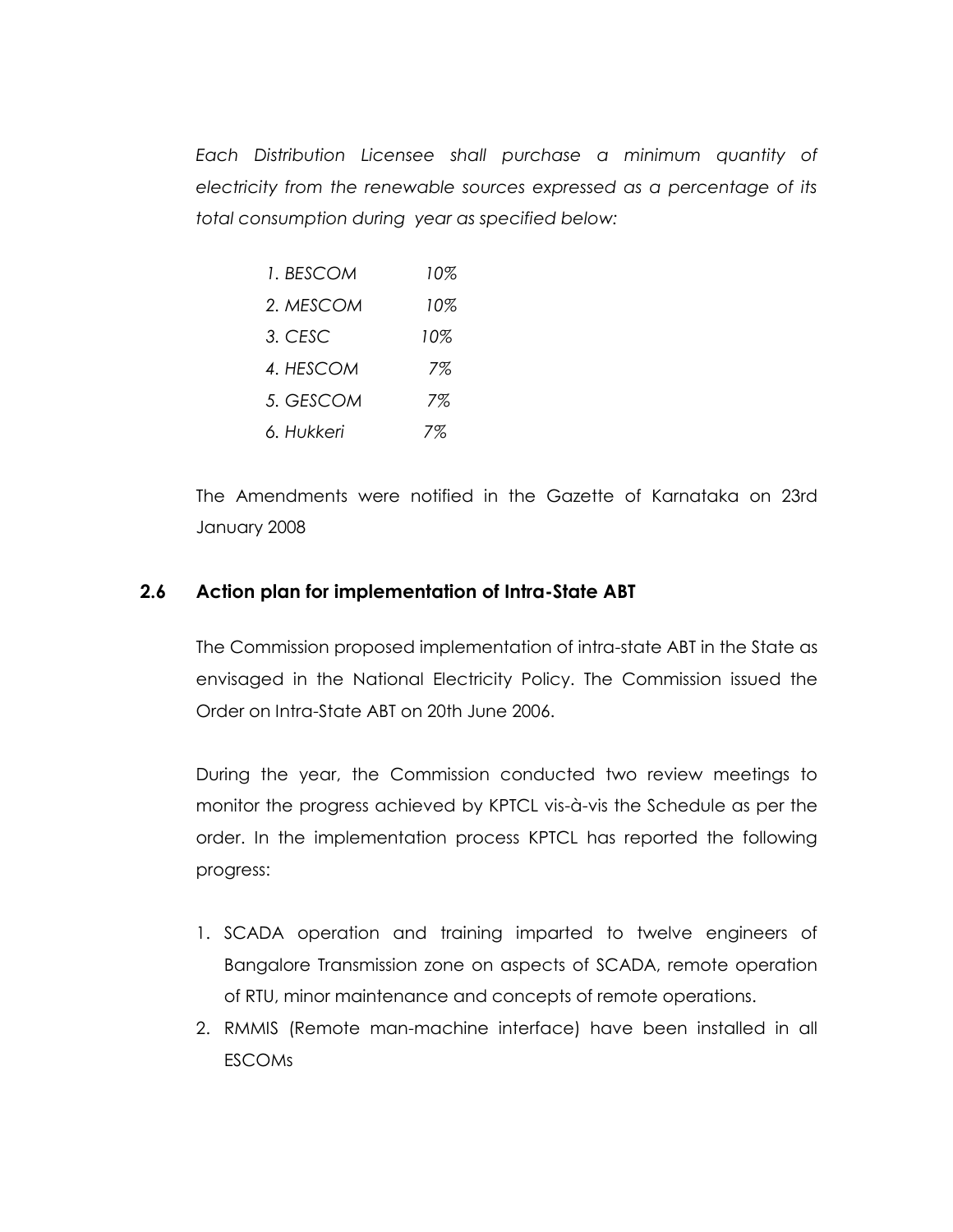- 3. Real-time SCADA data at 220 KV level with respect to schedules and actuals available to all ESCOMs.
- 4. ESCOMs are now able to arrive at their requirements and send Form C to SLDC based on availability of generation report sent by SLDC as Form B.
- 5. Validation of data is being done in coordination with CPRI
- 6. Setting up of ALDCs at ESCOMs and up gradation of SLDC is being taken up in the integrated extended SCADA project.
- 7. Proxy implementation and billing has been started from January 2007.

The Commission has directed KPTCL to furnish:

- a) Schematic diagram of Integrated Extended SCADA
- b) Progress of work at each transmission zone/ESCOM on a quarterly basis
- c) Data on proxy billing, ESCOM wise scheduling and drawal
- d) Revised schedule vis-à-vis approved schedule for implementation of the Intra-state ABT

# **2.7 Review of Commission's order on Harnessing surplus captive power in the State.**

The Commission in its earlier order dated 27.2.2007 had facilitated ESCOMs to procure surplus captive power based on UI linked rates. This order provided for both short term and long-term procurements on firm and infirm basis. The order being the first of its kind, was valid for a period of one year. The Commission observed that, there was poor response from the captive generators. As such, the Commission floated a discussion paper on various issues that required modifications and to make the proposal attractive to the Captive Generator and at the same time enable the utilities to procure power from Captive Generator at reasonable tariff. The Commission held a public hearing in the matter on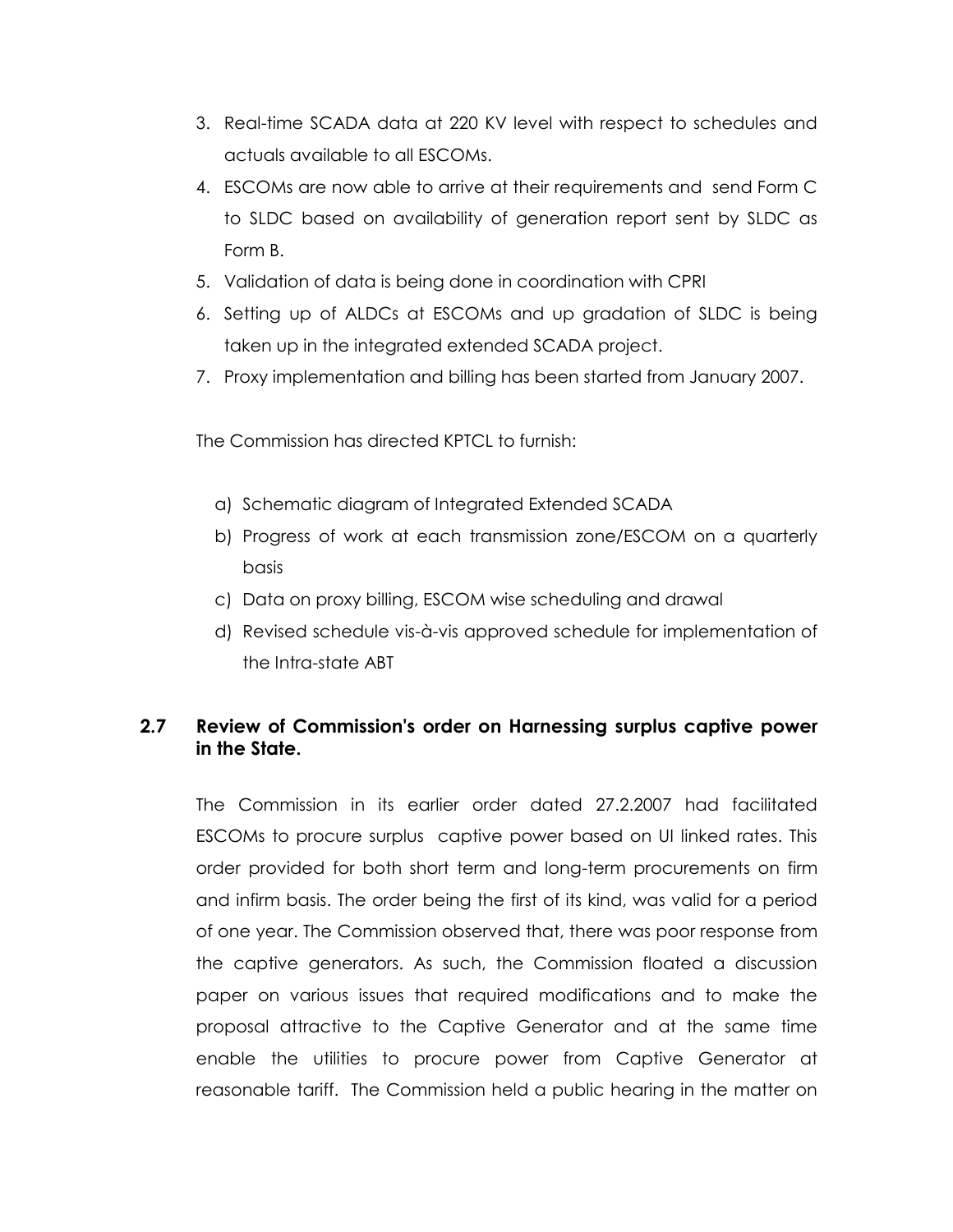15.5.2008 to elicit the views of all the stakeholders and after considering the same has issued the Order on 09.07.2008.

# **2.8 Standardization of wheeling and banking agreements:**

The Commission had proposed to standardize the Wheeling & Banking Agreement Formats for open Access Transactions, during the previous year. Commission pursued with the utilities to furnish a draft Agreement format for its approval. KPTCL has since submitted the draft agreement. The Commission has completed the necessary consultation process and has issued the orders thereon during July 2008.

# **2.9 Approval of Power Purchase Agreements**

#### **2.9.1 PPAs of Non-conventional power projects**:

During FY08, the Commission approved 83 PPAs pertaining to different non-conventional energy projects as detailed below:

| <b>ESCOM</b>  | <b>Number</b><br>of PPAs<br>approve<br>d | in<br>Capacity<br><b>MW</b> | <b>Number</b><br><b>PPAs</b><br>оf<br>approved | Capacity<br>in MW        | <b>Number</b><br><b>PPAs</b><br>of<br>approved | Capacity<br>in MW | <b>Number</b><br>of PPAs<br>approved | <b>Capacity</b><br>in MW | <b>Number</b><br><b>PPAs</b><br>of<br>approved | Capacity<br>in MW |
|---------------|------------------------------------------|-----------------------------|------------------------------------------------|--------------------------|------------------------------------------------|-------------------|--------------------------------------|--------------------------|------------------------------------------------|-------------------|
|               |                                          | Windmill                    | <b>Biomass</b>                                 |                          | Mini-Hydel                                     |                   |                                      | <b>Co-Generation</b>     | <b>Total</b>                                   |                   |
| <b>BESCOM</b> | 11                                       | 16.75                       |                                                | $\overline{\phantom{0}}$ | 3                                              | 14.1              | $\blacksquare$                       | $\overline{\phantom{0}}$ | 14                                             | 30.85             |
| <b>MESCOM</b> | $\blacksquare$                           | $\blacksquare$              | $\overline{\phantom{0}}$                       | $\overline{\phantom{0}}$ | $\blacksquare$                                 | $\blacksquare$    | ٠                                    | $\overline{\phantom{0}}$ | $\overline{\phantom{0}}$                       | $\blacksquare$    |
| <b>CESC</b>   | 8                                        | 16.50                       |                                                | $\overline{\phantom{a}}$ | $\overline{\phantom{0}}$                       | $\blacksquare$    | 1                                    | 30.00                    | 9                                              | 46.50             |
| <b>HESCOM</b> | 50                                       | 184.65                      | $\blacksquare$                                 | $\overline{\phantom{0}}$ | 1                                              | 6.00              | $\blacksquare$                       | $\blacksquare$           | 51                                             | 190.65            |
| <b>GESCOM</b> | 14                                       | 34.60                       | $\blacksquare$                                 | $\overline{\phantom{0}}$ | $\overline{\mathbf{2}}$                        | 5.90              | $\blacksquare$                       | $\blacksquare$           | 16                                             | 40.50             |
| <b>Total</b>  | 83                                       | 252.50                      |                                                | $\overline{\phantom{0}}$ | 6                                              | 26.00             | 1                                    | 30.00                    | 90                                             | 308.50            |

Details of PPAs approved by the Commission during the year are furnished in **Annex 2.1**.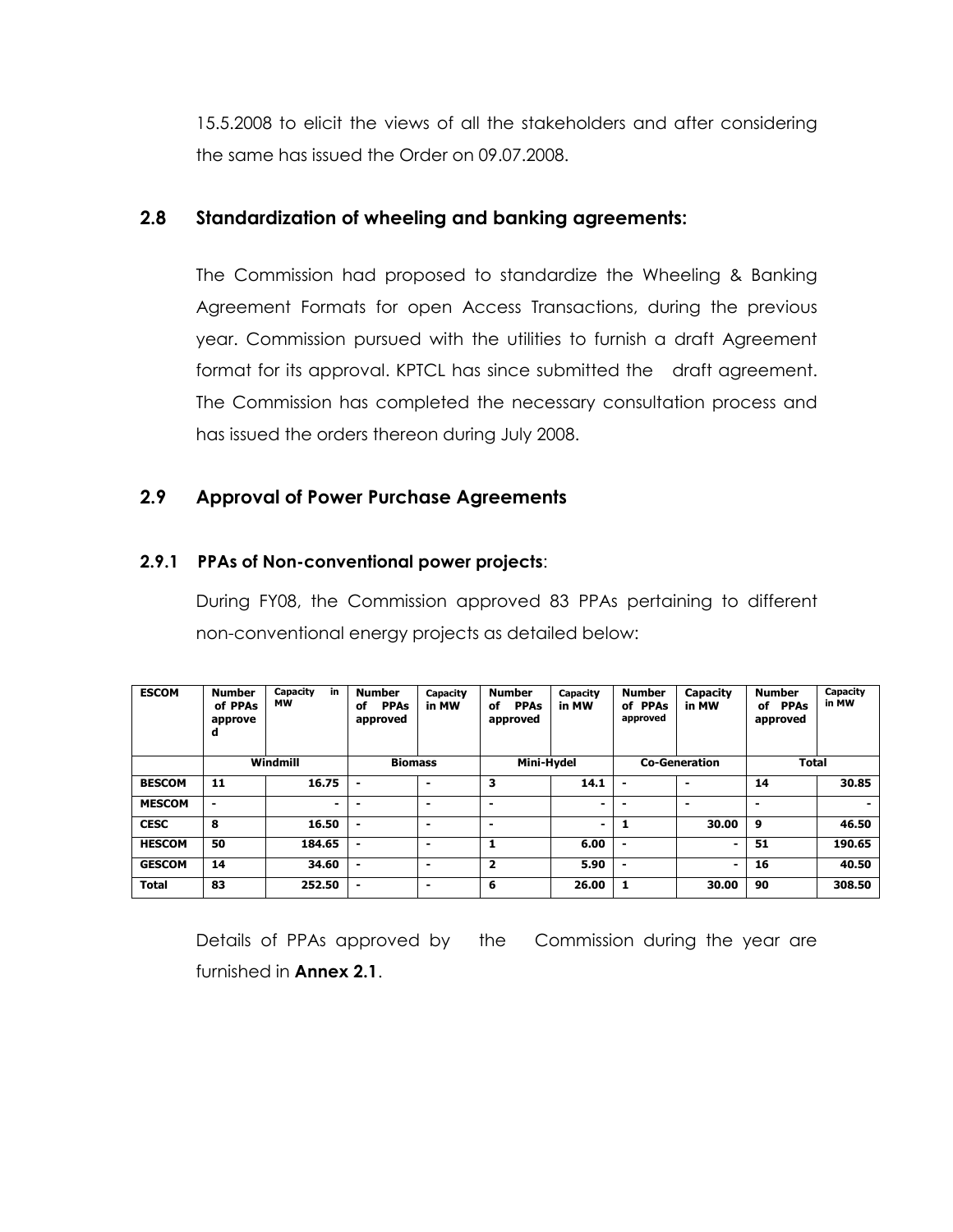# **3.0 REVIEW OF LICENSEE'S PERFORMANCE:**

The Commission has conducted review meetings with ESCOMs as follows during FY08:

| <b>Name of ESCOM</b> | <b>Date of Review Meeting</b> |
|----------------------|-------------------------------|
| <b>HESCOM</b>        | 21.01.2008                    |
| <b>GESCOM</b>        | 04.02.2008                    |
| <b>CESC</b>          | 18.02.2008                    |

The following was the Agenda for discussion in the review meetings with the ESCOMs:

- 1. Power supply position
- 2. Energy Audit & Loss reduction
- 3. Status of Arranging Power supply
- 4. Implementation of Intra-state ABT
- 5. Review of DCB
- 6. Assessment of IP set consumption
- 7. Accidents and Remedial measures
- 8. Status of Computerization & MIS
- 9. Major Capital Works
- 10. Review of metering programme and status of MNR installations
- 11. Consumer Grievance Redressal
- 12. Distribution transformer failures

Gist of the important issues discussed in the meetings are furnished below: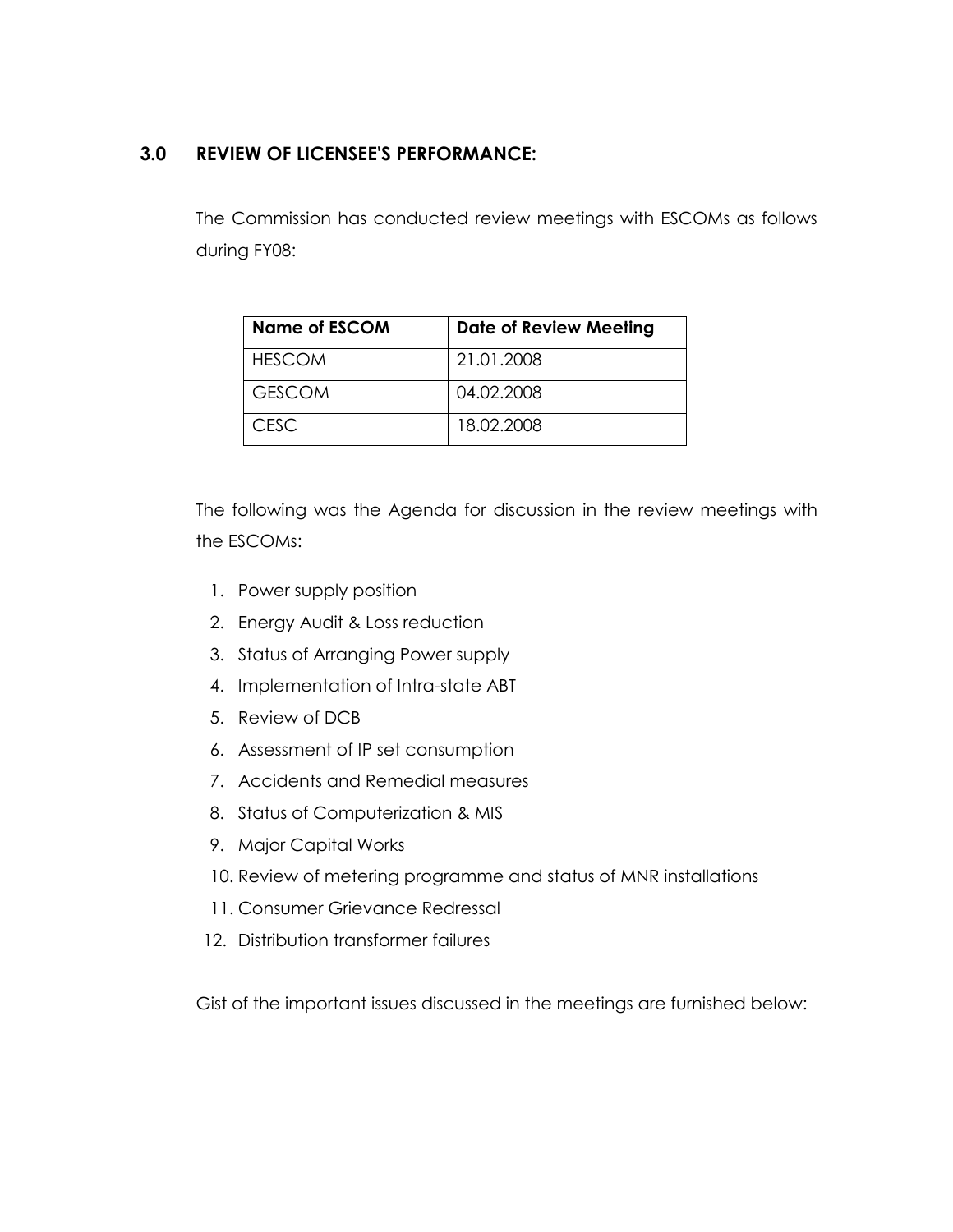#### **HESCOM:**

Large number of applications for arranging power supply were observed to be pending under HT category. HESCOM was directed to initiate necessary measures for servicing these installations at the earliest. It was also observed that many claims of accident cases pertaining to the years FY03 and FY04 were still pending payment of solatium. HESCOM was directed to expedite payments of these cases and submit compliance.

#### **GESCOM:**

Large number of applications for arranging power supply were observed to be pending both under HT and LT category. The Commission observed that, such large pendency of applications would result in loss of revenue to the Company and hence needs to be reviewed regularly so as to render better services to the consumers. It was also observed that the failure rate of distribution transformer was very high at 16% during the year and hence GESCOM was directed to initiate measures to bring down the failure rate.

#### **CESC:**

Large number of applications for arranging power supply were observed to be pending both under LT 3 & LT 5 categories. The Commission directed CESC to dispose of the long pending applications at the earliest. It was also observed that the collection efficiency in BJ/KJ category had reduced from 32% in FY07 to 10% in FY08 and in IP Category collection efficiency was only 22%. The Commission advised CESC to comply with the directives issued by the Commission in this regard.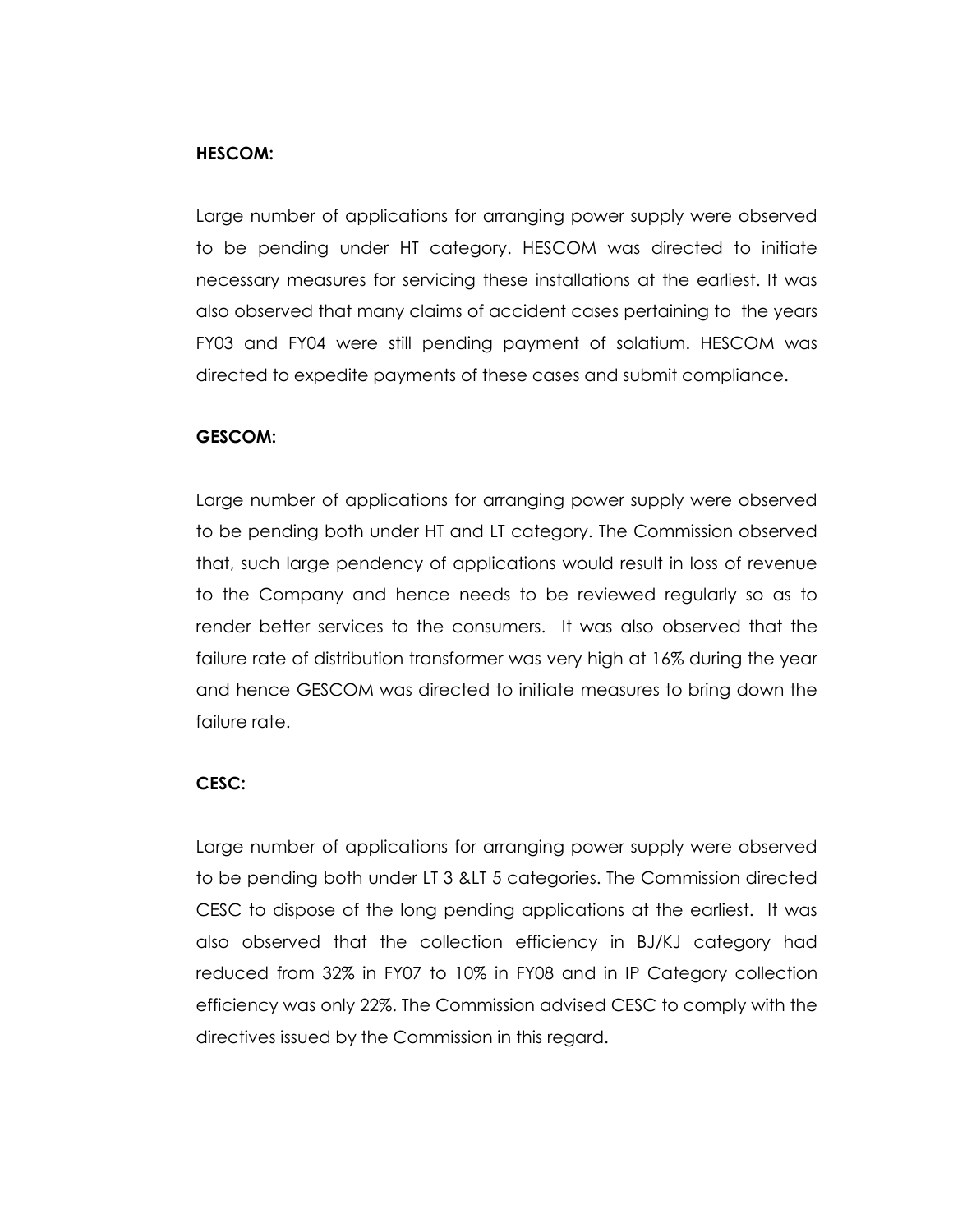#### **3.1 Reporting Formats for Performance Evaluation and Benchmarking**

In order to establish baseline values in respect of some important parameters to assess and evaluate the performance of the ESCOMs, the Commission had finalized Monthly and Quarterly Reporting Formats in consultation with the ESCOMs. The data as per the format is being furnished by the ESCOMs monthly/quarterly.

Status of data received from the ESCOMs is furnished in the following Table:

| <b>Name</b>   | of   Monthly Format    | <b>Quarterly Format</b>                |
|---------------|------------------------|----------------------------------------|
| <b>ESCOM</b>  |                        |                                        |
| <b>BESCOM</b> | Furnished up to Mar 08 | Furnished up to IV<br>Quarter of FY 08 |
| <b>MESCOM</b> | Furnished up to Feb 08 | Furnished up to IV<br>Quarter of FY 08 |
| <b>HESCOM</b> | Furnished up to Mar 08 | Furnished up to IV<br>Quarter of FY 08 |
| GESCOM*       | Furnished up to Mar 08 | Furnished up to IV<br>Quarter of FY 08 |
| <b>CESC</b>   | Furnished up to Mar 08 | Furnished up to IV<br>Quarter of FY 08 |

**As on 30.06.2008**

\* The data furnished by GESCOM is incomplete.

The reports are reviewed and comments are being sent to ESCOMs regularly by the Commission. These reports are also discussed in the periodical review meetings with the ESCOMs.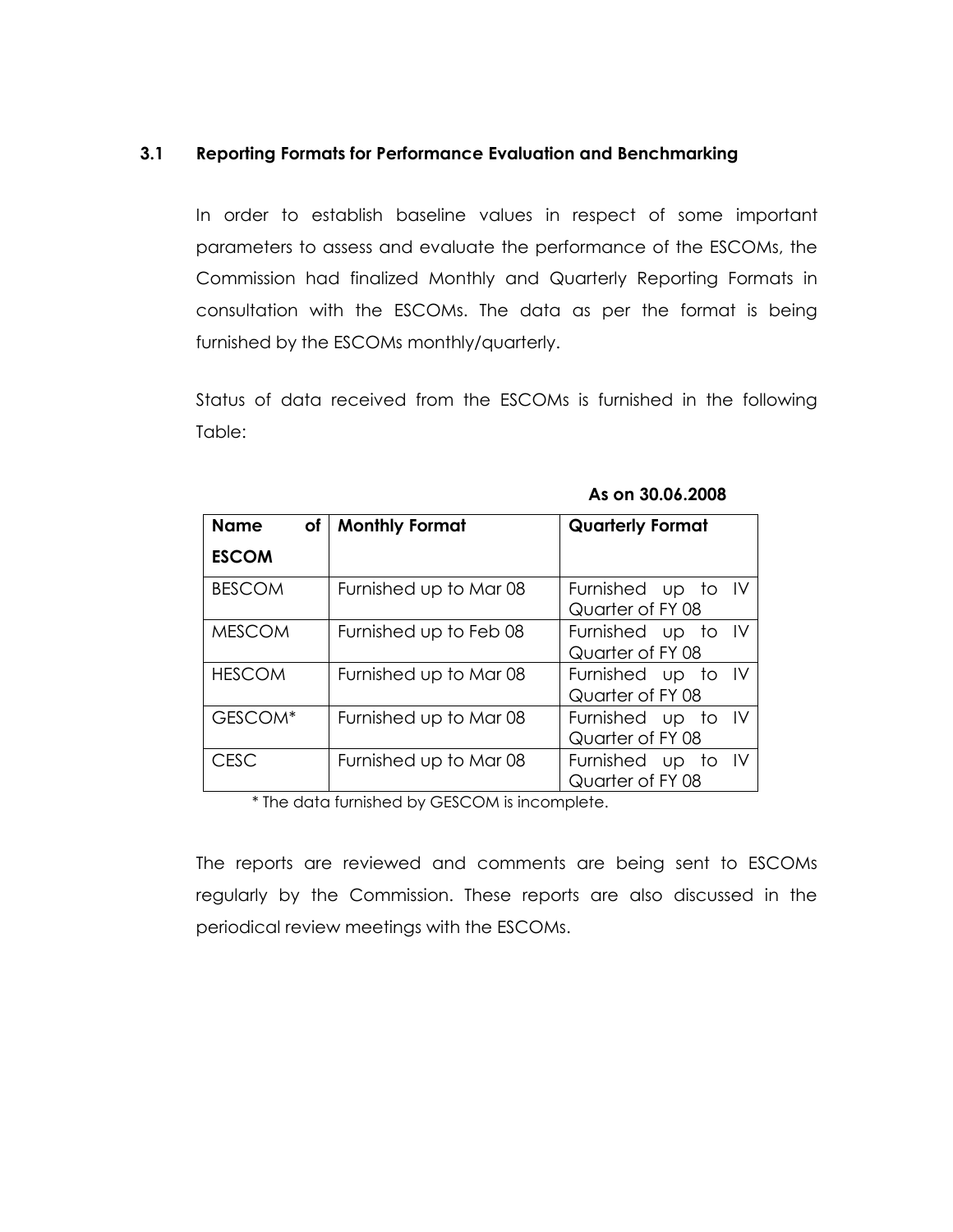# **3.2 Computerization and MIS in KPTCL/ESCOMs**

The Commission is closely following up the Computerization and MIS programme of KPTCL and ESCOMs. The status of computerization and MIS in KPTCL & various ESCOMs, as furnished by KPTCL/ESCOMs, is as follows:

#### **a) KPTCL:**

KPTCL has taken up the following action regarding Computerization and MIS as per the information furnished by KPTCL vide its letter dated 13.05.2008:

- 1. In-house software developed for Project monitoring, inter unit account clearance reconciliation, Inventory management system, cash flow and Pay roll
- 2. Introduced e-tendering
- 3. DSS software for consolidation of Trial Balances and COMPACT for compilation of accounts
- 4. GIS based Map-info software
- 5. MIPOWER software for load flow studies
- 6. E-Prasarana for online collection of MIS data and viewing reports
- 7. Human resource information system

The Commission notes that, in spite of KPTCL claiming introduction of several software, there is still inconsistency in data furnished to the Commission and KPTCL is also unable to furnish data regarding completed Capital works in the formats prescribed by the Commission.

#### **b) BESCOM**

BESCOM in its ERC filings has stated that it has initiated the following action regarding MIS & Computerization: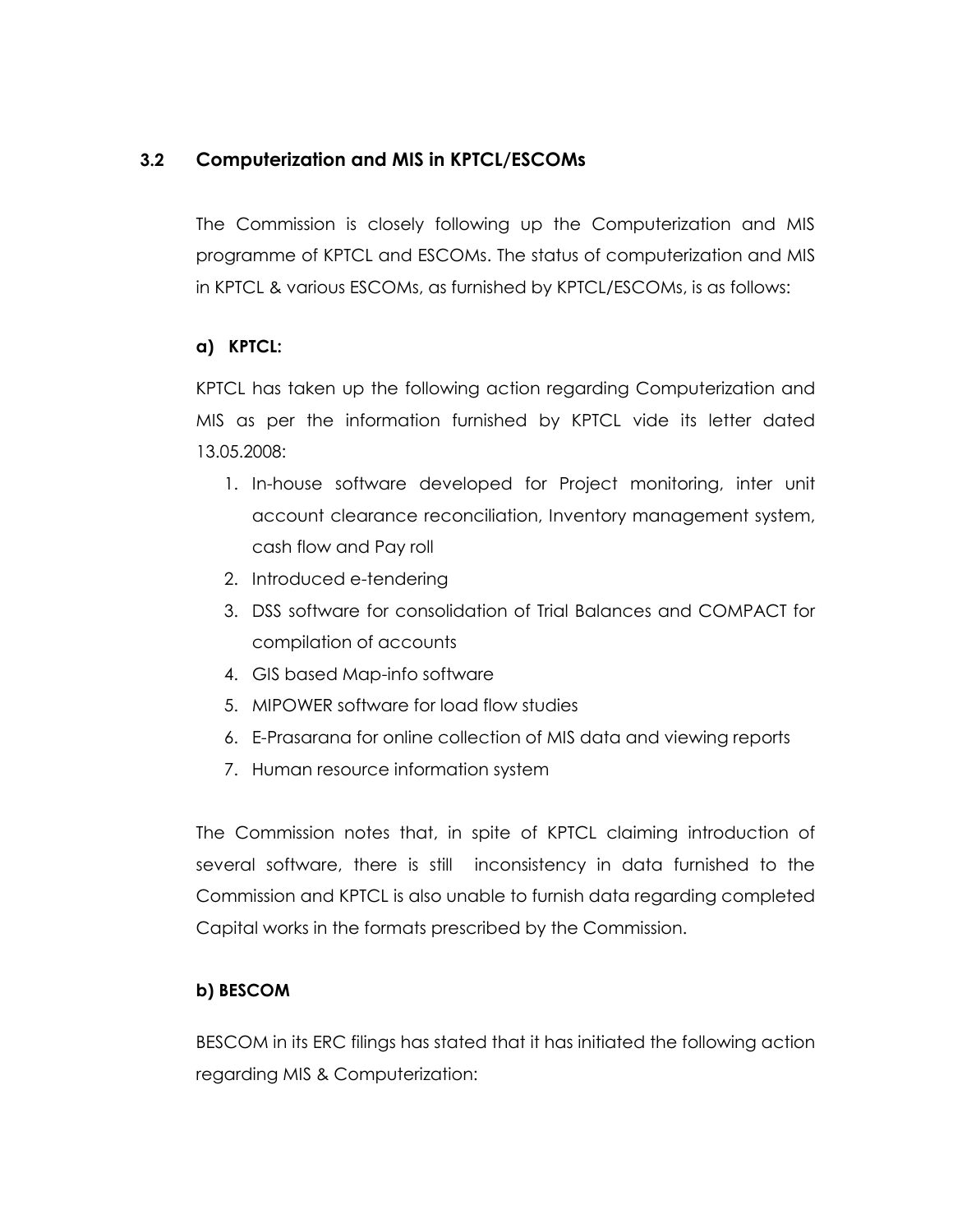- Billing activity has been computerized and spot bills are being issued by BESCOM.
- ▶ The Facility of Any Time Payment (ATP) kiosk, which was introduced in BMAZ area , has been extended to Davanagere, Tumkur, Kolar & Chikkaballapur area.
- As a consumer friendly measure, BESCOM has participated in Bangalore One, Easy Bill, Bill Junction, Bill desk etc. This would facilitate hassle free payment of power bills by the consumers. Further, Consumers can register their complaints through BESCOM website www. bescom.org or through IVRS or through MMS.
- Energy audit system has been put in place to monitor losses at feeder and transformer level.
- **Implementation of GIS in BMAZ area.**

The Commission notes that the above measures provide better payment facilities to consumers and that BESCOM has not indicated measures to improve MIS. Despite computerization, there are inconsistencies in data furnished to the Commission and especially as regards to the data regarding slab-wise consumption and connected load is not being furnished properly.

#### **c) MESCOM**

MESCOM in its ERC filings has stated that it has initiated the following action regarding MIS & Computerization:

- Out of 35 sub-divisions, Billing & Collection has been completed in 15- sub-divisions. Rest of the sub-divisions will have computerized billing in FY09.
- **Figure 1** They have developed in-house software for automatic consolidation of data from sub-divisions/divisions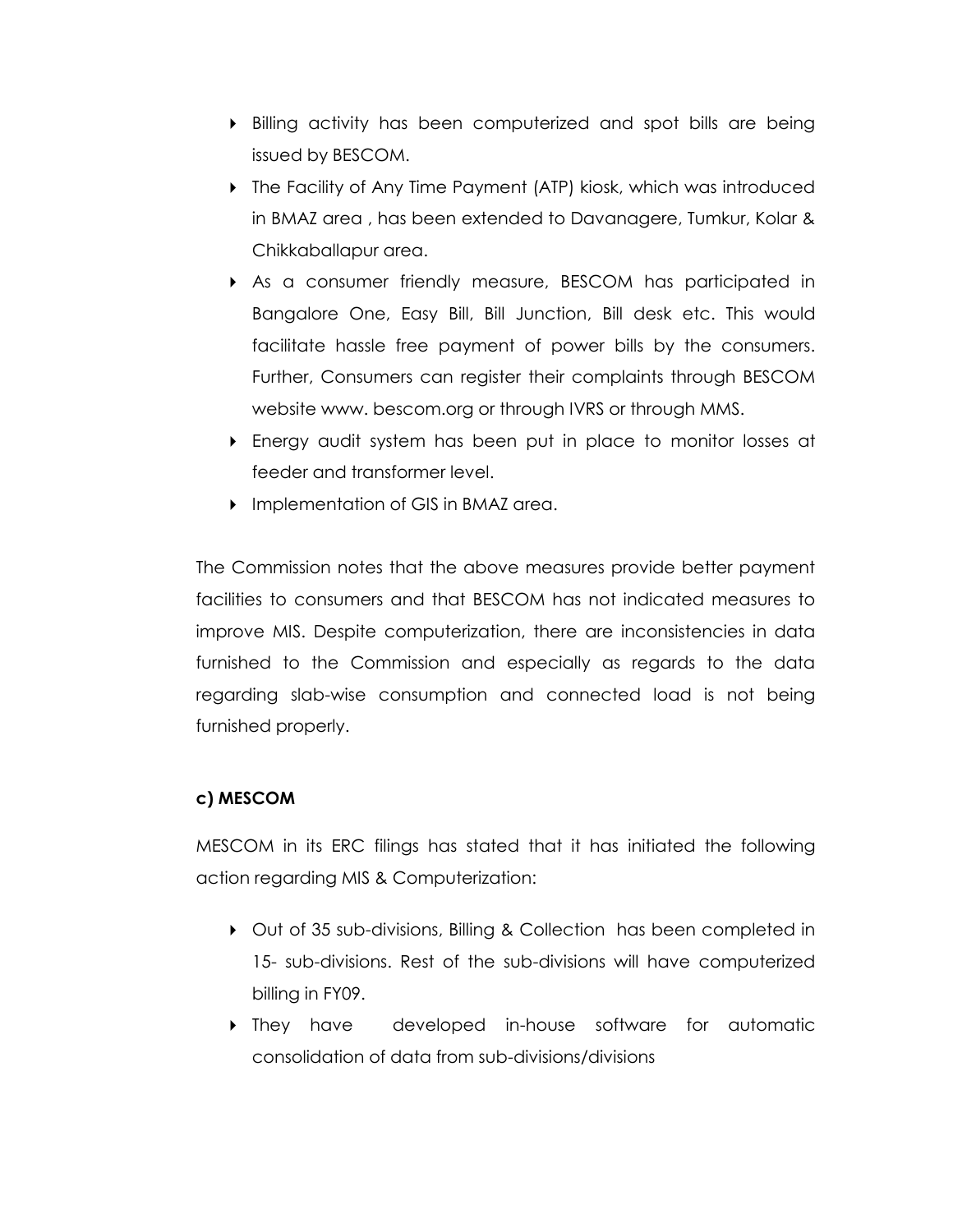- Has centralized HT billing and bills are being prepared & issued by Corporate Office.
- GIS mapping of all the installations connected to DTC taken up in Mangalore circle and tenders called for the works of Shimoga.
- $\triangleright$  Action taken up for implementing automation of office administration at sub-division & division levels.
- They have launched their website **[www.mesco.in](http://www.mesco.in/)** in January 2006.

The Commission notes that there is not much progress made by MESCOM as compared to that in the previous year.

# **d) CESC**

CESC has stated in its ERC filing of MYT that it has taken up computerization in all the divisions.

The Commission notes that there is not much progress regarding computerization & MIS in CESC

# **e) HESCOM**

- HESCOM has completed computerization of its billing activity and has introduced spot billing in 66 sub-divisions. ATP kiosk has been installed at Tabibland in Hubli for bill payment on trial basis. 12 more ATPs are planned in other divisions. Further, Consumer indexing work based on GIS has been taken up in Dharwad.
- HESCOM has its website **[www.hescom.org](http://www.hescom.org/)** since June 2004
- ▶ Project Management system is being utilized for monitoring 33 kV works.
- **HESCOM** has developed on-line cash management system, which would be introduced shortly.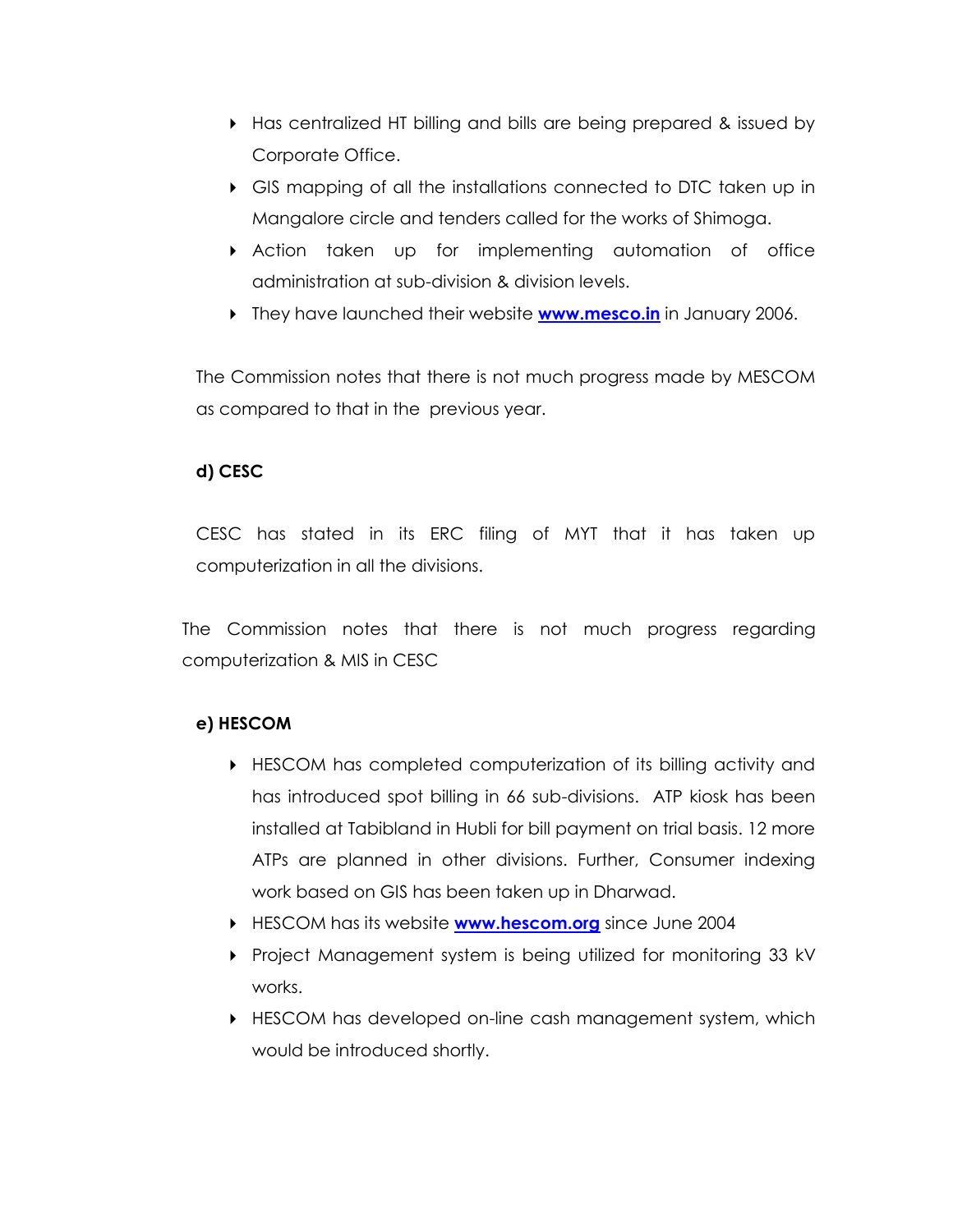$\blacktriangleright$  HESCOM has initiated action to develop software for pay roll, Maintenance module and Material management module.

The Commission notes that the progress regarding computerization and MIS is going at a slow pace in HESCOM and there is not much of a progress as compared to the previous year.

# **f) GESCOM**

GESCOM in its ERC filings under MYT has indicated as follows:

- Billing activity has been computerized in all the sub-divisions of GESCOM with centralized HT billing.
- Certain modifications to Transformer management system installed earlier on trial basis is entrusted to Dastur & Co. The same will be installed after modification.
- Inventory management system, Audit software, Legal case monitoring system, Document Management system & Inspection software have been introduced at division level and are working satisfactorily.
- ATP has been working effectively at Gulbarga, Bidar, Raichur & Bellary.
- Computer training imparted to the employees at training center located at corporate office.

The Commission notes that, despite computerization, there are inconsistencies in data furnished to the Commission, especially data regarding slab-wise consumption and connected load are not being furnished properly.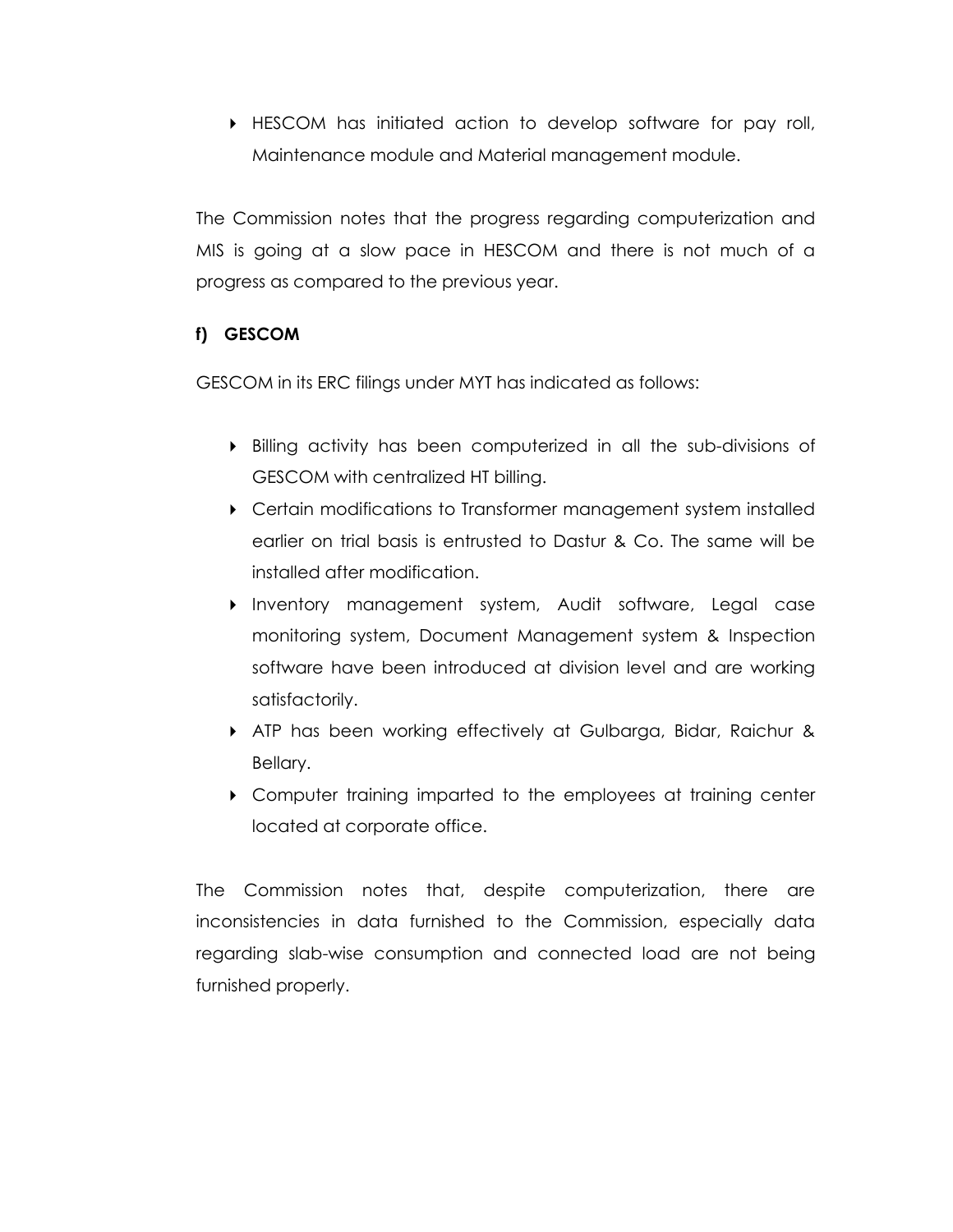#### **3.3 Interface Metering:**

Interface metering is a priority task for KPTCL. KPTCL has reported that all interface points are metered. The task of providing ABT compliant meters to enable implementation of Intra-State ABT is continued from previous years and is expected to be completed during FY09. The Commission reviewed the status of interface metering during the review meetings held for reviewing the status of implementation of the proposed Intra-State ABT.

As per the data furnished by KPTCL, the number of interface points has increased by 219 Nos. during the year 2007-08. Out of these additional interface points, 197 Nos. are at 11 KV level. The following table provides the details of number of interface points between KPTCL and ESCOMs as at the end of March 08:

| Metering<br>Point | <b>Bank IF</b> |     |    | <b>EHT</b> |     | <b>IPP</b>     |                | <b>Total</b> |
|-------------------|----------------|-----|----|------------|-----|----------------|----------------|--------------|
| <b>ESCOM</b>      |                | 33  | 66 | 110        | 220 | 11             | 33             |              |
|                   | KV             | KV  | KV | KV         | KV  | KV             | KV             |              |
| <b>BESCOM</b>     | 615            | 5   | 37 | 0          | 6   | 6              | 0              | 669          |
| <b>MESCOM</b>     | 100            | 22  | 0  | 6          |     | $\overline{2}$ | $\overline{2}$ | 133          |
| <b>HESCOM</b>     | 205            | 112 |    | 5          | 3   |                | 13             | 340          |
| <b>GESCOM</b>     | 148            | 55  | 3  | 12         | 4   | 4              | 12             | 238          |
| <b>CESC</b>       | 231            | 9   | 19 | 0          | 0   | 11             | 0              | 270          |
| Hukkeri           | 6              | 3   | 0  | 0          | 0   | 0              |                | 10           |
| Total             | 1305           | 206 | 60 | 23         | 14  | 24             | 28             | 1660         |

Details of faulty Interface points are as follows (As at the end of March 2008)

| Metering<br>Point | <b>Bank IF</b> |                 | <b>EHT</b>      |                  | <b>IPP</b>       |                 |                 | Total |
|-------------------|----------------|-----------------|-----------------|------------------|------------------|-----------------|-----------------|-------|
| <b>ESCOM</b>      | 11<br>KV       | 33<br><b>KV</b> | 66<br><b>KV</b> | 110<br><b>KV</b> | 220<br><b>KV</b> | 11<br><b>KV</b> | 33<br><b>KV</b> |       |
| <b>BESCOM</b>     | 12             | ⌒               |                 | 0                | 0                |                 |                 | 14    |
| <b>MESCOM</b>     |                |                 |                 | 0                | 0                |                 |                 |       |
| <b>HESCOM</b>     | 6              |                 |                 | 0                |                  |                 |                 |       |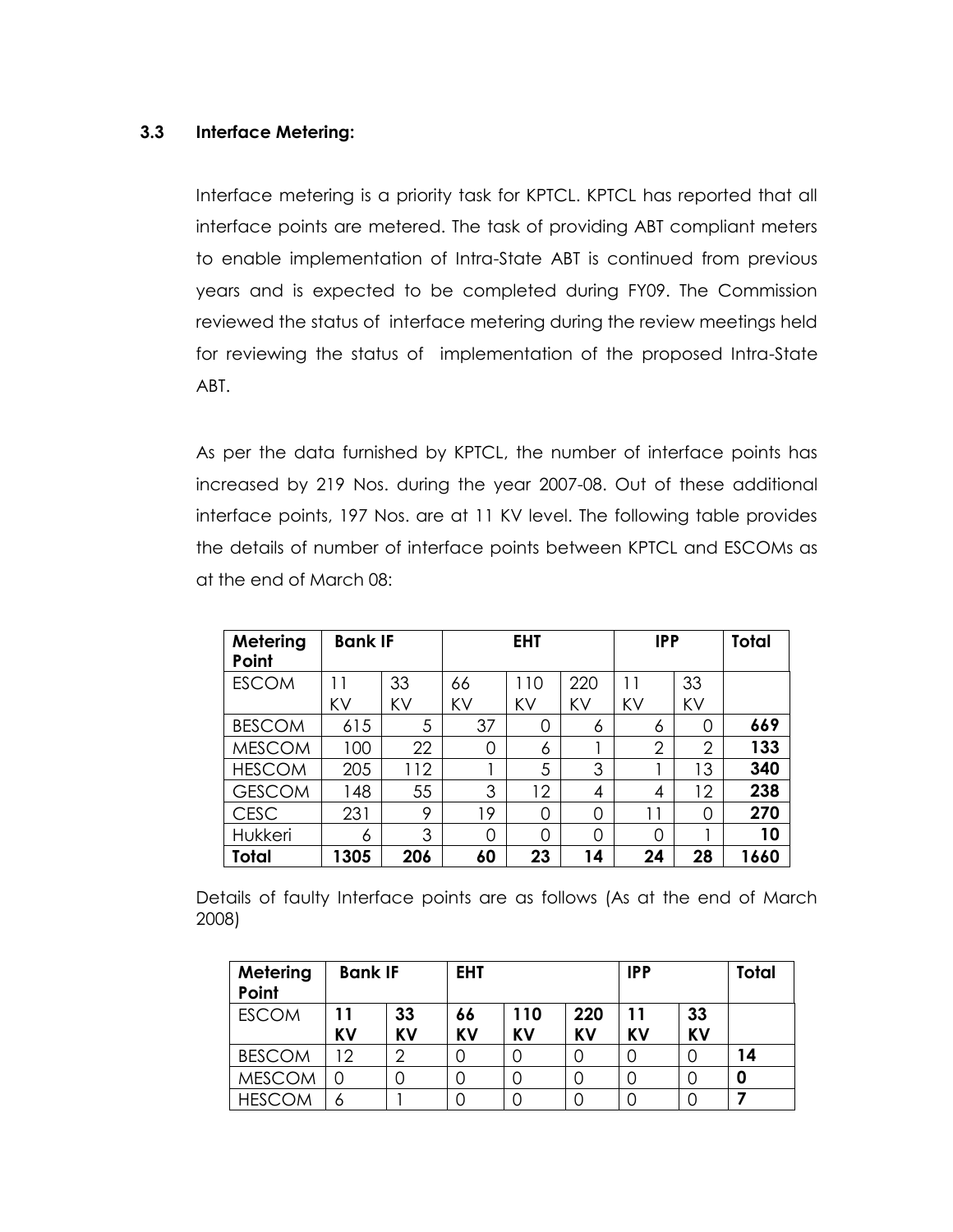| <b>GESCOM</b> |    |       |   |   | ີ |  |    |
|---------------|----|-------|---|---|---|--|----|
| <b>CESC</b>   |    |       |   |   | ີ |  |    |
| Hukkeri       |    |       |   |   | ◡ |  |    |
| Total         | דר | <br>- | u | O | 0 |  | 32 |

#### **Review of Energy Audit and Losses**

#### **i. Transmission Losses:**

The transmission loss reported by KPTCL for FY 07 is 4.70% as against an approved transmission loss of 4.06%. The transmission loss approved for FY06 was 4.18%. KPTCL had proposed to maintain the same level of transmission losses at 4.18% in FY08. As per the monthly reports furnished by ESCOMs and input energy furnished by KPTCL, the provisional figure of transmission loss for FY08 is worked out as 4.46%.

Details of Transmission losses in KPTCL for the period FY 06 to FY 10 are as follows,

| <b>Particulars</b>               | <b>FY 06</b> | <b>FY 07</b> | <b>FY 08</b> | FY09 | <b>FY 10</b> |
|----------------------------------|--------------|--------------|--------------|------|--------------|
| As per ERC filling of KPTCL      | 4.87         | 4.18         | 4.18         | 4.06 | 4.00         |
| As approved by KERC              | 4.18         | 4.06         | 4.06         | 4.03 | 4.00         |
| <b>Actual Transmission Loss*</b> | 4.33         | 4.7          | 4.46#        |      |              |

**\*As per audited accounts**

**# As per data on input energy furnished by KPTCL & the monthly data on energy at interface furnished by ESCOMs.**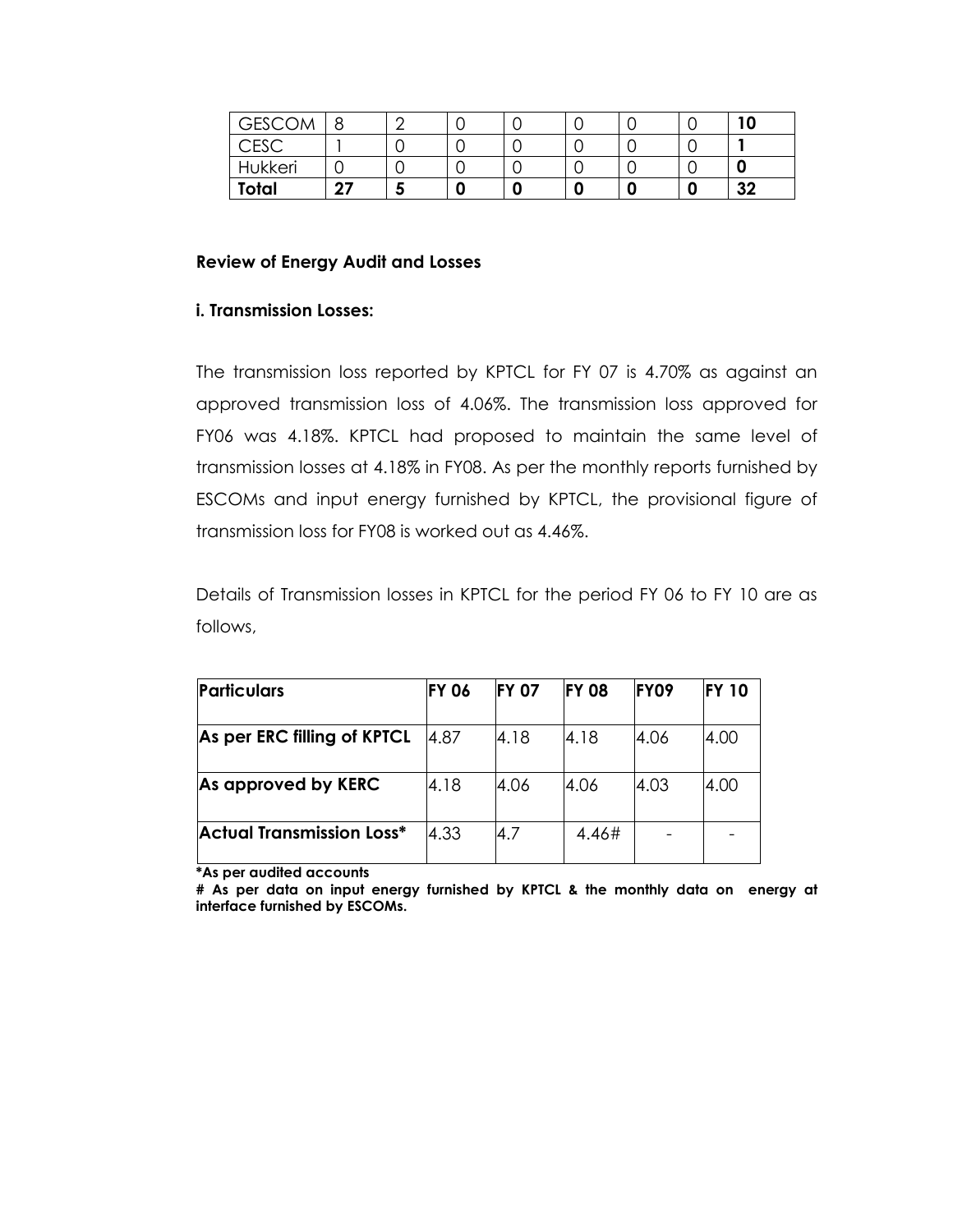# **ii. Distribution Losses:**

|                                                                                                         |               | Distribution Losses for FY08 (inclusive and exclusive of EHT sales) |             |               |               |              |              |
|---------------------------------------------------------------------------------------------------------|---------------|---------------------------------------------------------------------|-------------|---------------|---------------|--------------|--------------|
| <b>Particulars</b>                                                                                      | <b>BESCOM</b> | <b>MESCOM</b>                                                       | <b>CESC</b> | <b>HESCOM</b> | <b>GESCOM</b> | <b>HRECS</b> | <b>TOTAL</b> |
| Input Energy-<br><b>MU</b> (including EHT)                                                              | 18665.31      | 2899.96                                                             | 4111.24     | 7075.70       | 5518.14       | 175.32       | 38445.68     |
| Input Energy-<br>MU(excluding EHT)                                                                      | 17683.01      | 2661.21                                                             | 3743.63     | 6926.83       | 5024.02       | 175.32       | 36214.02     |
| Sales including<br>EHT-MU                                                                               | 14933.57      | 2500.99                                                             | 3192.44     | 5299.42       | 4075.32       | 148.74       | 30150.48     |
| <b>EHT Sales-MU</b>                                                                                     | 982.30        | 238.76                                                              | 367.61      | 148.87        | 494.12        | 0.00         | 2231.66      |
| Sales excluding<br>EHT-MU                                                                               | 13951.27      | 2262.23                                                             | 2824.83     | 5150.55       | 3581.20       | 148.74       | 27918.81     |
| Distn. Loss-<br><b>MU</b> (including EHT)                                                               | 3731.74       | 398.98                                                              | 918.80      | 1776.28       | 1442.82       | 26.58        | 8295.20      |
| Distn. Loss-<br>MU(excluding EHT)                                                                       | 3731.74       | 398.98                                                              | 918.80      | 1776.28       | 1442.82       | 26.58        | 8295.20      |
| Actual % age<br>Loss(including EHT)                                                                     | 19.99         | 13.76                                                               | 22.35       | 25.10         | 26.15         | 15.16        | 21.58        |
| Actual % age<br>Loss(excluding<br>EHT)                                                                  | 21.10         | 14.99                                                               | 24.54       | 25.64         | 28.72         | 15.16        | 22.91        |
| % age<br>Loss(including EHT)<br>As approved by<br><b>KERC</b>                                           | 20.00         | 14.90                                                               | 22.00       | 25.00         | 27.05         | 14.70        |              |
| % age<br>Loss (excluding<br>EHT) As approved<br>by KERC                                                 | 21.35         | 16.15                                                               | 24.10       | 25.30         | 31.00         | 14.70        |              |
| <b>Actual Distribution</b><br>Losses for FY07<br>(inclusive of EHT<br>sales) as per<br>audited accounts |               |                                                                     |             |               |               |              |              |
| in $%$                                                                                                  | 23.73         | 15.29                                                               | 25.80       | 27.82         | 35.52         | 15.49        | 25.72        |
| Reduction in %<br>losses in FY08 over<br>FY07                                                           | 3.74          | 1.53                                                                | 3.45        | 2.72          | 9.37          | 0.33         | 4.14         |

The status of ESCOM wise Distribution losses for FY08 are as follows,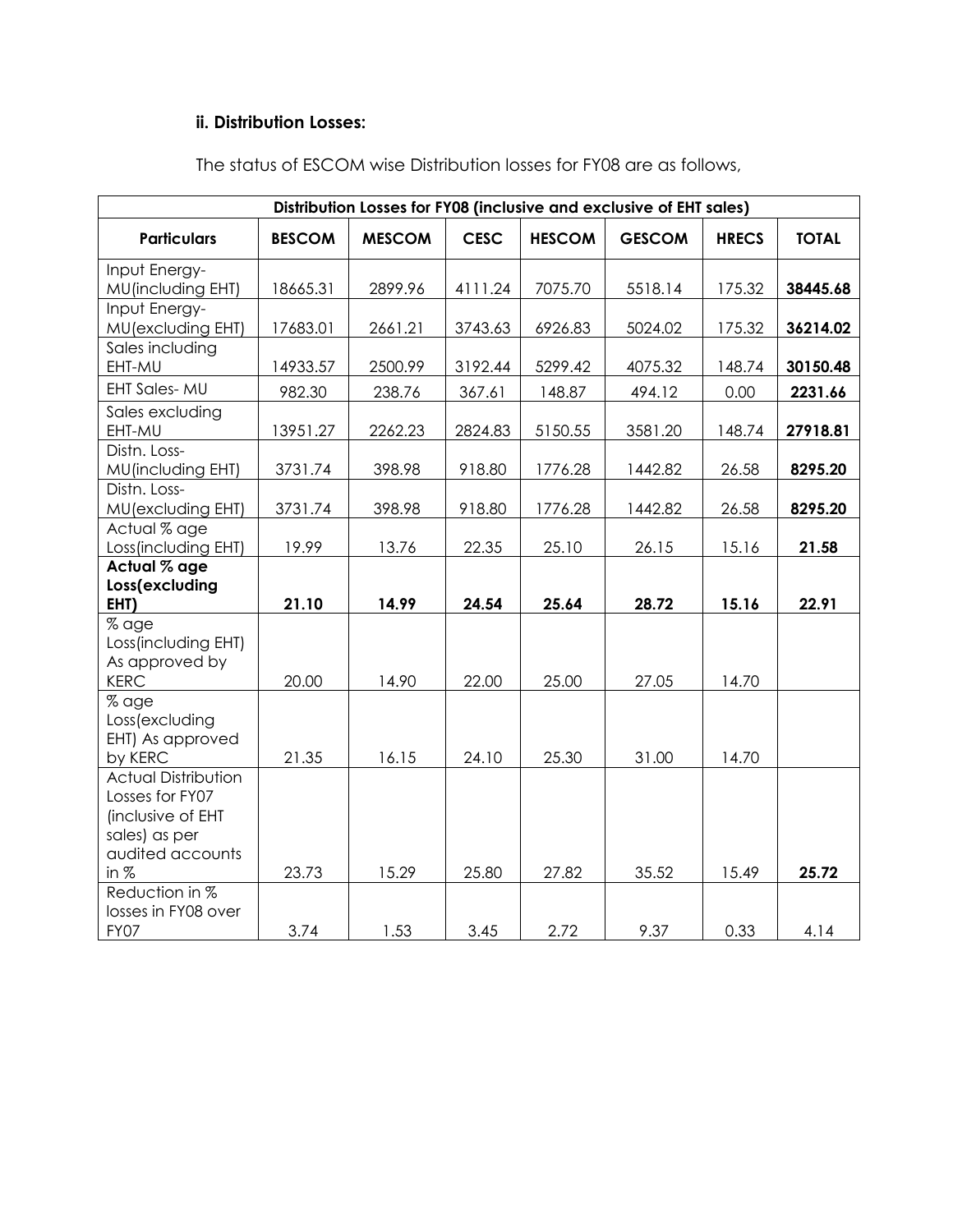| <b>ESCOM</b>       | <b>FY06</b> | <b>FY07</b> | <b>FY08</b> | <b>Reduction in</b><br>losses for FY08<br>over FY07 |
|--------------------|-------------|-------------|-------------|-----------------------------------------------------|
| <b>BESCOM</b>      | 24.20       | 23.72       | 19.99       | 3.73                                                |
| <b>MESCOM</b>      | 15.51       | 15.29       | 13.76       | 1.53                                                |
| <b>CESC</b>        | 27.03       | 25.80       | 22.35       | 3.45                                                |
| <b>HESCOM</b>      | 28.18       | 27.82       | 25.10       | 2.72                                                |
| <b>Hukeri ERCS</b> | 15.04       | 15.49       | 15.16       | 0.33                                                |
| <b>GESCOM</b>      | 39.10       | 35.52       | 26.15       | 9.37                                                |

The distribution losses of the ESCOMs in % for FY06 to FY08 are as follows:

Note: The figures for FY06 & FY07 are as per audited accounts. The figures for FY08 are as per the monthly data furnished by ESCOMs.

The distribution losses in 53 towns and cities having population of more than 50,000 which has a comparatively higher energy intensity, is being monitored regularly on a monthly basis by the Commission for the last five years. The status of losses reported in these Towns & Cities of all ESCOMs are indicated as follows:

| Energy Audit Results of 53 Towns/Cities for FY 08 |                                                              |                            |                                        |            |  |  |  |  |  |
|---------------------------------------------------|--------------------------------------------------------------|----------------------------|----------------------------------------|------------|--|--|--|--|--|
|                                                   | <b>Total No. of</b>                                          |                            | <b>No.of Towns/ Cities with Losses</b> |            |  |  |  |  |  |
| <b>ESCOM</b>                                      | <b>Towns/Cities</b><br>considered for Energy<br><b>Audit</b> | < 15%<br>15 to 20%<br>>20% |                                        |            |  |  |  |  |  |
| <b>BESCOM</b>                                     | 15                                                           | 15                         | <b>NIL</b>                             | <b>NIL</b> |  |  |  |  |  |
| <b>MESCO</b><br>М                                 | 6                                                            | 6                          | <b>NIL</b>                             | <b>NIL</b> |  |  |  |  |  |
| <b>CESC</b>                                       | 5                                                            | 4                          |                                        | <b>NIL</b> |  |  |  |  |  |
| <b>HESCOM</b>                                     | 16                                                           |                            |                                        | 2          |  |  |  |  |  |
| <b>GESCOM</b>                                     | 11                                                           | 3                          |                                        |            |  |  |  |  |  |
| <b>TOTAL</b>                                      | 53                                                           | 33                         |                                        | 9          |  |  |  |  |  |

Considering the data of Towns and Cities and data as per energy balance statements furnished to the Commission by each ESCOM, the losses in Towns and Cities and in areas other than Towns and Cities for FY08 for each ESCOM is as follows: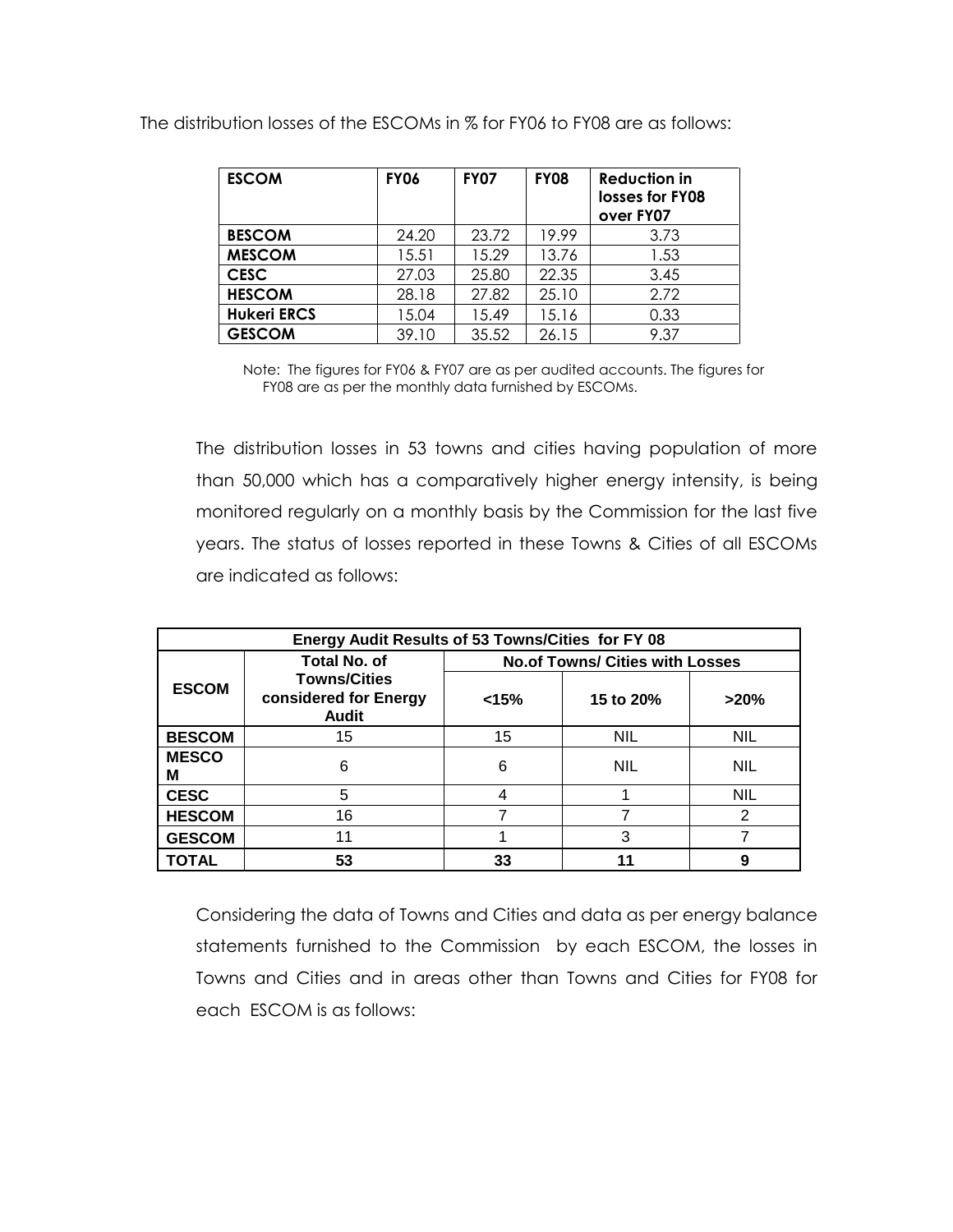|               | DISTRIBUTION LOSS IN TOWNS AND CITIES AND IN AREAS OTHER THAN TOWNS & CITIES<br>FOR FY08* |                     |                                         |              |  |  |  |  |  |
|---------------|-------------------------------------------------------------------------------------------|---------------------|-----------------------------------------|--------------|--|--|--|--|--|
| <b>ESCOM</b>  | <b>Particulars</b>                                                                        | <b>Town/ Cities</b> | <b>Excluding</b><br><b>Towns/Cities</b> | <b>Total</b> |  |  |  |  |  |
|               | Input Energy- MU                                                                          | 9939.82             | 8725.49                                 | 18665.31     |  |  |  |  |  |
| <b>BESCOM</b> | Sales including EHT-MU                                                                    | 9041.24             | 5892.33                                 | 14933.57     |  |  |  |  |  |
|               | Loss-MU                                                                                   | 898.57              | 2833.17                                 | 3731.74      |  |  |  |  |  |
|               | % age Loss                                                                                | 9.04                | 32.47                                   | 19.99        |  |  |  |  |  |
|               | Input Energy- MU                                                                          | 833.52              | 2066.44                                 | 2899.96      |  |  |  |  |  |
| <b>MESCOM</b> | Sales including EHT-MU                                                                    | 751.30              | 1749.72                                 | 2501.02      |  |  |  |  |  |
|               | Loss-MU                                                                                   | 82.22               | 316.73                                  | 398.95       |  |  |  |  |  |
|               | % age Loss                                                                                | 9.86                | 15.33                                   | 13.76        |  |  |  |  |  |
|               | Input Energy- MU                                                                          | 710.66              | 3400.58                                 | 4111.24      |  |  |  |  |  |
| <b>CESC</b>   | Sales including EHT-MU                                                                    | 628.18              | 2564.26                                 | 3192.44      |  |  |  |  |  |
|               | Loss-MU                                                                                   | 82.48               | 836.32                                  | 918.80       |  |  |  |  |  |
|               | % age Loss                                                                                | 11.61               | 24.59                                   | 22.35        |  |  |  |  |  |
|               | Input Energy- MU                                                                          | 1088.72             | 5986.98                                 | 7075.70      |  |  |  |  |  |
| <b>HESCOM</b> | Sales including EHT-MU                                                                    | 937.15              | 4362.27                                 | 5299.42      |  |  |  |  |  |
|               | Loss-MU                                                                                   | 151.58              | 1624.71                                 | 1776.28      |  |  |  |  |  |
|               | % age Loss                                                                                | 13.92               | 27.14                                   | 25.10        |  |  |  |  |  |
|               | Input Energy-MU                                                                           | 899.04              | 4619.10                                 | 5518.14      |  |  |  |  |  |
| <b>GESCOM</b> | Sales including EHT-MU                                                                    | 683.04              | 3392.28                                 | 4075.32      |  |  |  |  |  |
|               | Loss-MU                                                                                   | 216.00              | 1226.82                                 | 1442.82      |  |  |  |  |  |
|               | % age Loss                                                                                | 24.03               | 26.56                                   | 26.15        |  |  |  |  |  |
|               | Input Energy- MU                                                                          | 13471.76            | 24798.60                                | 38270.36     |  |  |  |  |  |
| <b>TOTAL</b>  | Sales including EHT-MU                                                                    | 12040.91            | 17960.85                                | 30001.77     |  |  |  |  |  |
|               | Loss-MU                                                                                   | 1430.85             | 6837.75                                 | 8268.59      |  |  |  |  |  |
|               | % age Loss                                                                                | 10.62               | 27.57                                   | 21.61        |  |  |  |  |  |

\* **The above data is based on the monthly reports furnished by ESCOMs**

In respect of BESCOM & MESCOM, all the towns/cities being monitored have less than 15% loss. Losses in respect of 10 towns/cities in GESCOM out of 11 are more than 15%. In HESCOM 9 out of 16 towns/cities were having more than 15% losses. In CESC only 1 out of 5 towns and cities has a loss of above 15%.

From the monthly reports received from the ESCOMs, it is observed that the figures of losses reported showed lot of inconsistency. The Commission has pointed out such inconsistencies during the review meetings with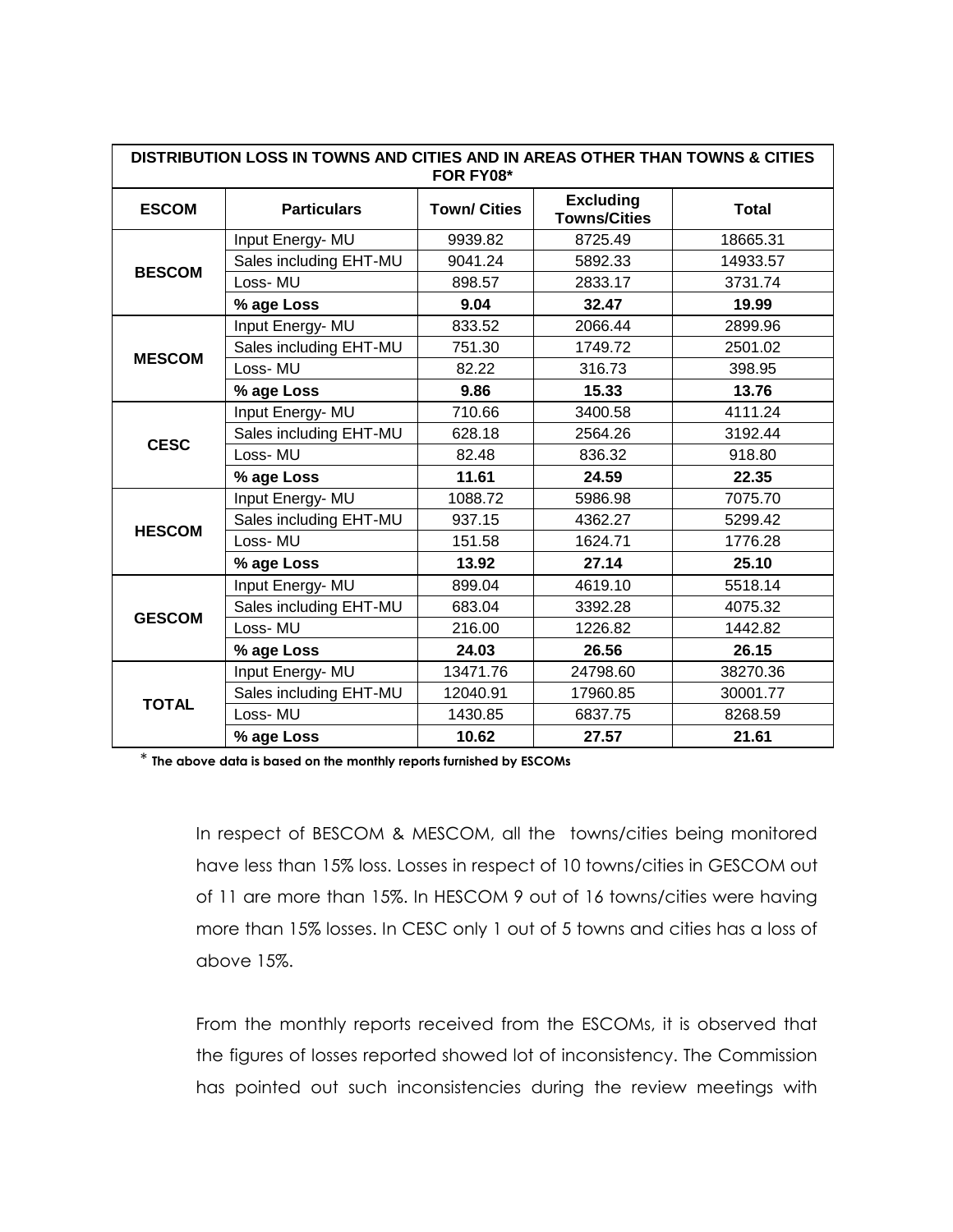ESCOMs. The Commission"s concern on bringing improvement in metered sales and thereby reduce losses were being impressed upon ESCOMs. The Commission"s directive to reduce the distribution losses to a maximum of 15% in each of these towns are yet to be complied with by HESCOM/CESC & GESCOM.

#### **3.4 Review of Electrical Accidents:**

1. The Commission while reviewing the electrical accidents occurred during FY08 in KPTCL, BESCOM, CESC, MESCOM, HESCOM, GESCOM and Hukeri RECS has observed that the total number of accidents in the state has increased by 20.79 % as compared to FY07.

Among ESCOMs**,** Maximum number of accidents (409nos.) has occurred in GESCOM and minimum number of accidents (169nos.) has occurred in CESC. The Commission has repeatedly directed ESCOMs to prepare time bound "action plans" to carry out remedial measures to bring down the accidents to a minimum. Though GESCOM has stated that it is carrying out the works as per "action plan," the no. of accidents is highest in GESCOM.

**2.** The comparison of KPTCL/ESCOM wise details of accidents occurred during FY08 and FY07 is as follows:

| <b>COMPANY</b> | Year         | Fatal | Non-fatal | Fatal<br>Animal | <b>Total</b> | Solatium<br>paid<br>in<br>Rs.<br>Lakhs |
|----------------|--------------|-------|-----------|-----------------|--------------|----------------------------------------|
| <b>KPTCL</b>   | FY 07        | 6     | 32        |                 | 39           | 3.74                                   |
|                | <b>FY 08</b> | 3     | 41        | $\overline{2}$  | 46           | 0                                      |
| <b>BESCOM</b>  | <b>FY 07</b> | 110   | 84        | 49              | 243          | 52.07                                  |
|                | <b>FY 08</b> | 107   | 81        | 83              | 271          | 32.83                                  |
| <b>MESCOM</b>  | <b>FY 07</b> | 42    | 75        | 53              | 170          | 11.90                                  |
|                | <b>FY 08</b> | 50    | 87        | 89              | 226          | 8.35                                   |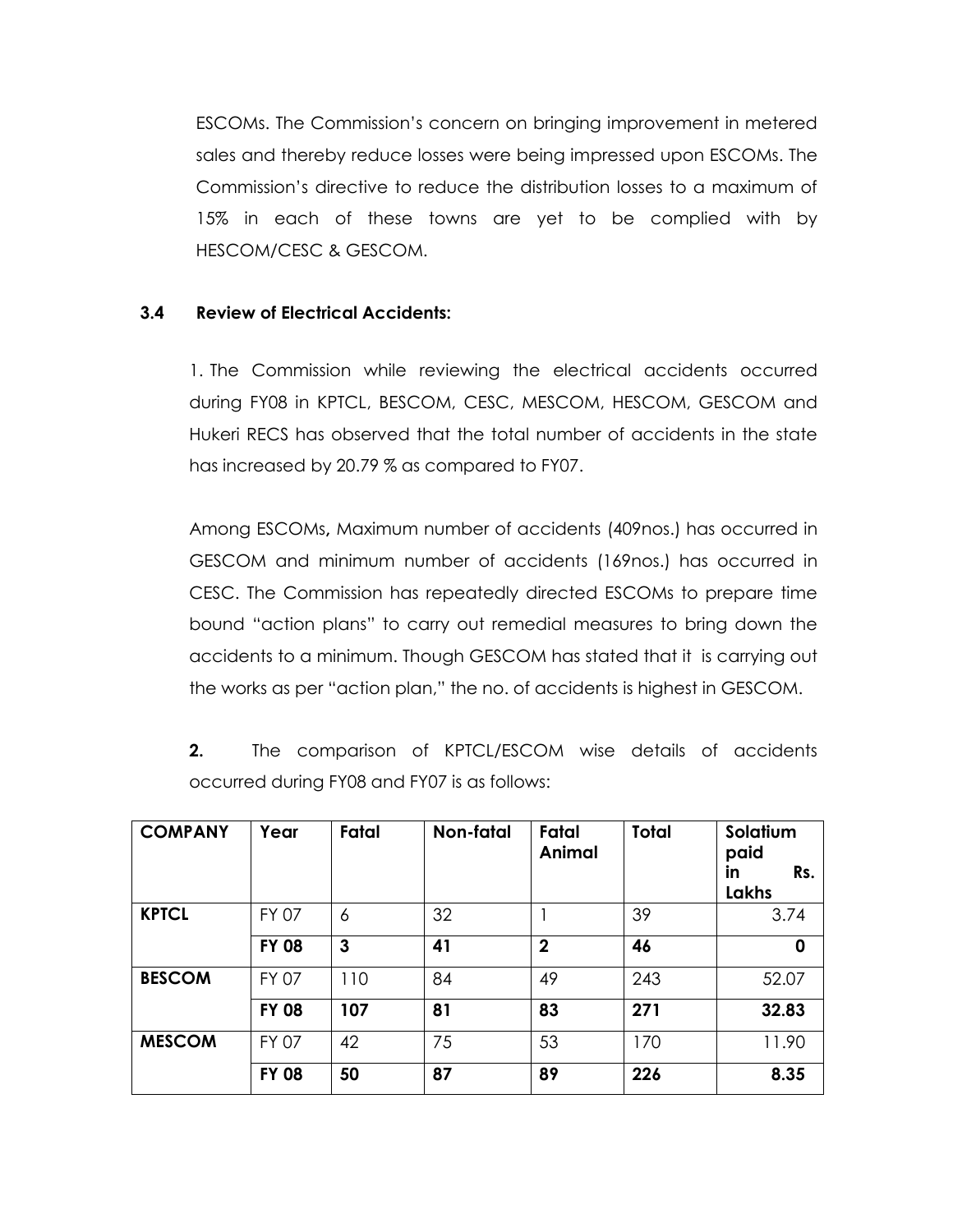| <b>HESCOM</b>  | <b>FY 07</b> | 83          | 64             | 98          | 245          | 21.30  |
|----------------|--------------|-------------|----------------|-------------|--------------|--------|
|                | <b>FY 08</b> | 78          | 51             | 91          | 220          | 18.83  |
| <b>GESCOM</b>  | <b>FY 07</b> | 68          | 57             | 131         | 256          | 52.84  |
|                | <b>FY 08</b> | 83          | 54             | 272         | 409          | 39.37  |
| <b>CESC</b>    | <b>FY 07</b> | 55          | 31             | 66          | 152          | 31.15  |
|                | <b>FY 08</b> | 49          | 39             | 81          | 169          | 17.29  |
| <b>HUKKERI</b> | <b>FY 07</b> |             | $\overline{2}$ | 3           | 6            | 3.67   |
| <b>RECS</b>    | <b>FY 08</b> | $\mathbf 0$ | 1              | $\mathbf 0$ | $\mathbf{1}$ | 0      |
| <b>TOTAL</b>   | <b>FY 07</b> | 365         | 345            | 401         | 1111         | 176.67 |
|                | <b>FY 08</b> | 370         | 354            | 618         | 1342         | 116.67 |

3. The year wise no. of accidents in Karnataka from FY99 to FY08 is shown in the following graph :



# **Yearwise No. of Accidents in Karnataka**

#### **3.5 Study on IP sets' consumption:**

In an effort to validate the IP set consumption and to benchmark LT line losses, the Commission engaged the services of M/s TERI to conduct the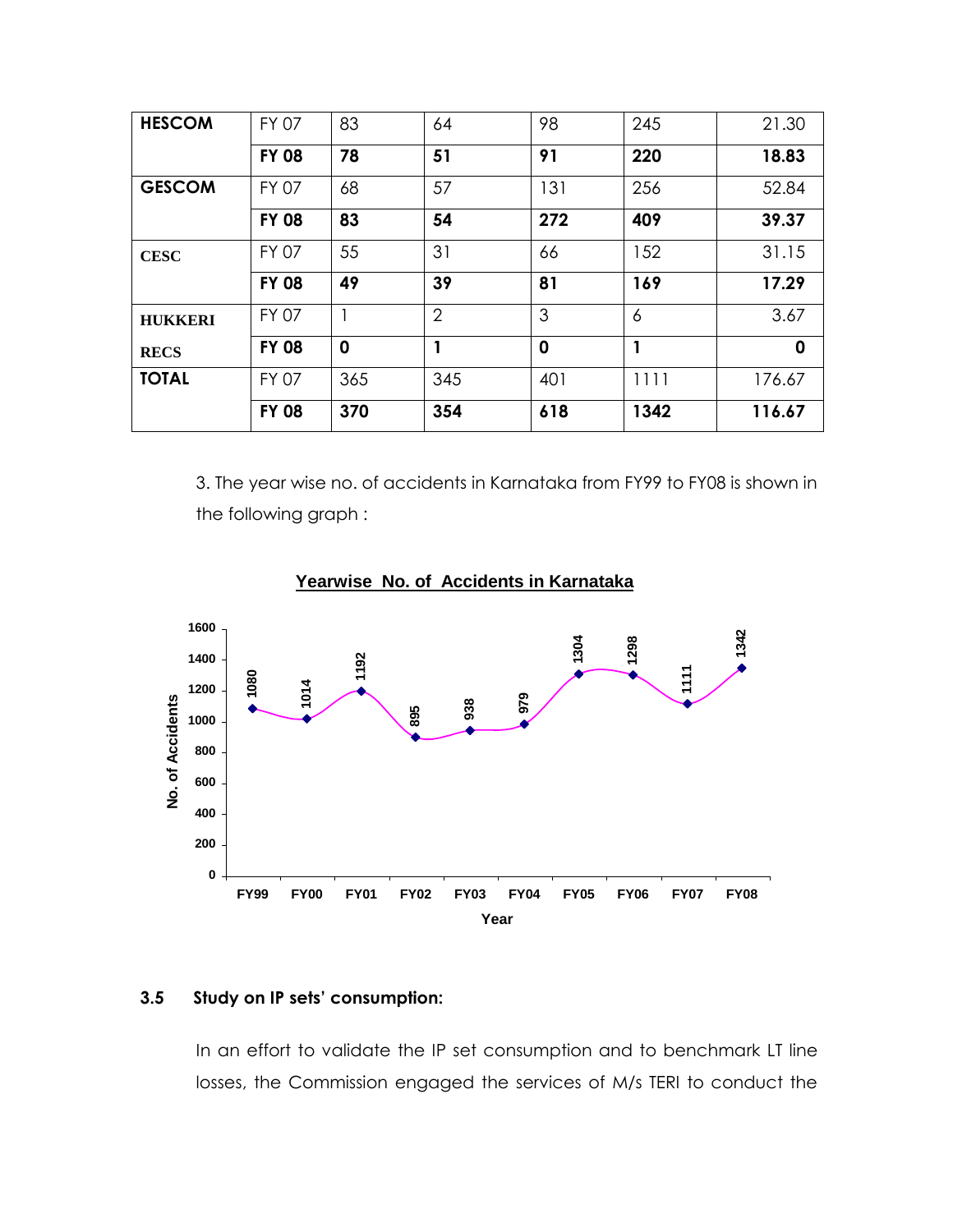study during the period from Mar-06 to Feb-07, duly associating the ESCOMs in the study. M/s TERI conducted a study of 176 DTCs in 176 Talukas for the same period for the State. Each of these DTCs was selected on the basis that they have a high density of IP sets connected to them.

 M/s TERI, in their report have recommended the following in respect of ESCOMs:

- 1. **Specific Consumption**: M/s TERI have stated that it would be grossly erroneous to consider the specific consumption of sample DTCs and apply it to all the DTCs in an ESCOM to derive the cumulative energy consumption of IP sets, considering the fact that 50% of the IP sets selected for the study had specific energy consumption of less than 500 units per month. Further, it is stated that the specific energy figures can be preferred as a benchmark value for IP sets for a particular taluka, provided validated number of IP sets are known for these talukas.
- 2. **LT Line Loss**: M/s TERI have stated that the present study has set a guideline for deriving maximum value for LT network losses in percentage, applicable to DTCs, which are having high density IP sets. The study has estimated the benchmark values for IP set LT line losses as below for the various ESCOMs.

| <b>ESCOM</b>  | <b>Evaluated</b><br>%LT Line Loss | <b>Benchmarked</b><br>% LT Line Loss |
|---------------|-----------------------------------|--------------------------------------|
| <b>BESCOM</b> | 5.26                              | 6.00                                 |
| <b>CESCOM</b> | 5.14                              | 5.80                                 |
| <b>GESCOM</b> | 6.71                              | 7.50                                 |
| <b>HESCOM</b> | 5.95                              | 6.50                                 |
| MESCOM        | 6.46                              |                                      |

#### **Benchmarked LT Line loss for each ESCOM as per TERI Study Report**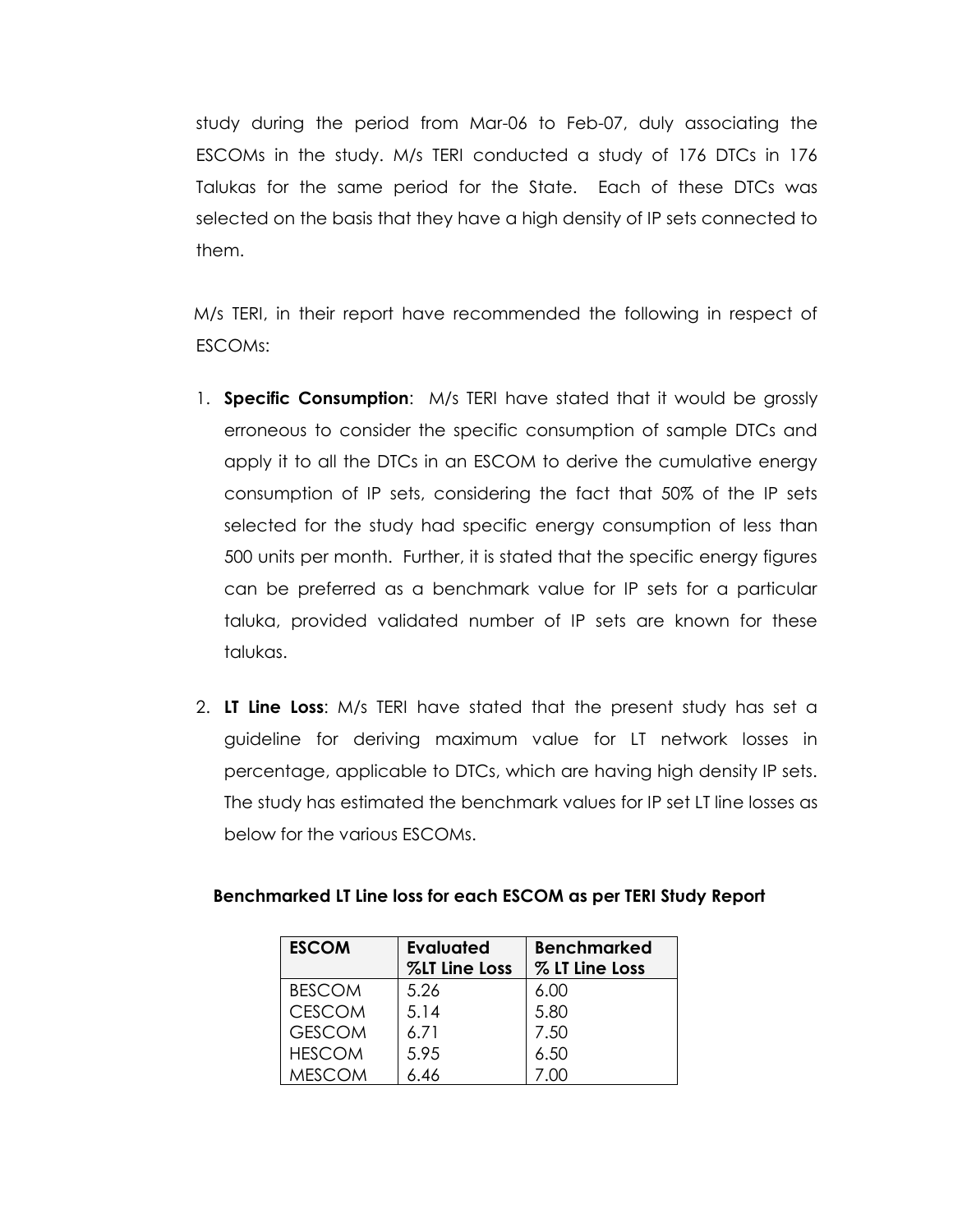The Commission has adopted the above bench marked LT line loss figures for assessment of IP set consumption for FY08, FY09 & FY10 in the MYT Orders issued during January 2008.

#### **3.6 IP Sets Consumption:**

The total IP sets" consumption as approved by the Commission in the MYT Order dated 17.01.2008 and as per monthly reports furnished by the ESCOMs for FY08 are shown in the table below:

| SL.<br>NO.     | <b>ESCOMS</b> | <b>Total Consumption</b><br>of IP sets in MU as<br>approved by the<br><b>Commission in the</b><br><b>MYT Order dated</b><br>11.01.2008. (with<br>LT line $loss$ <sup>*</sup> (A) | <b>Actual</b><br>consumption<br>of IP sets in<br>MU as per<br>monthly<br>reports. (with<br>LT line loss)**<br>B) | Difference in<br>$MU(A - B)$ |
|----------------|---------------|----------------------------------------------------------------------------------------------------------------------------------------------------------------------------------|------------------------------------------------------------------------------------------------------------------|------------------------------|
|                | <b>BESCOM</b> | 4212.10                                                                                                                                                                          | 4007.70                                                                                                          | 204.40                       |
| $\overline{2}$ | <b>MESCOM</b> | 759.61                                                                                                                                                                           | 748.24                                                                                                           | 11.37                        |
| 3              | <b>HESCOM</b> | 3127.91                                                                                                                                                                          | 3130.57                                                                                                          | $-2.66$                      |
| 4              | <b>GESCOM</b> | 1559.98                                                                                                                                                                          | 2288.66                                                                                                          | $-728.68$                    |
| 5              | <b>CESC</b>   | 1235.06                                                                                                                                                                          | 1181.96                                                                                                          | 53.10                        |
|                | <b>TOTAL</b>  | 10894.66                                                                                                                                                                         | 11357.13                                                                                                         | $-462.47$                    |

**FY08**

#### **NOTE:**

\* : LT line losses benchmarked by M/s TERI is considered

\*\* : LT line losses approved earlier by the Commission in the earlier Tariff order is considered by ESCOMs.

#### **3.7 Census of IP sets**

As per the directive of the Commission, all the ESCOMs/Hukeri RECS have carried out the census of IP sets in their areas and furnished the data. The Commission has considered the census data (as on the date of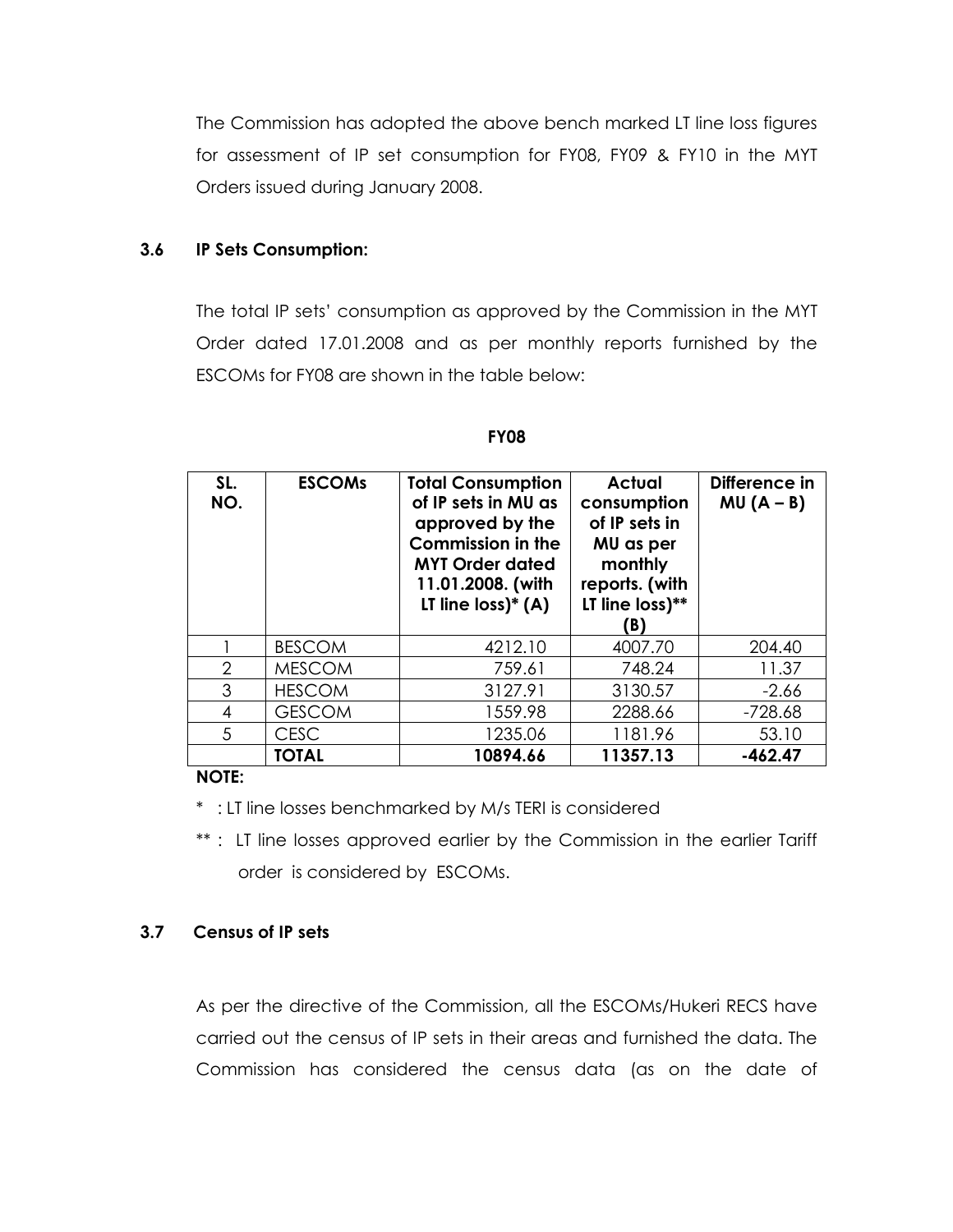completion of census) as the base data on that date, which are as follows: -

| Sl.no.        | <b>ESCOMS</b>      | No. of IP sets as<br>per Census | Date of completion of<br><b>Census</b> |
|---------------|--------------------|---------------------------------|----------------------------------------|
|               |                    |                                 |                                        |
|               |                    | <b>BASE DATA</b>                |                                        |
|               | <b>BESCOM</b>      | 4,27,615                        | 30-06-2005                             |
| $\mathcal{P}$ | <b>CESC</b>        | 1,83,941                        | 31-12-2007                             |
| 3             | <b>GESCOM</b>      | 2,39,845                        | 31-12-2007                             |
| 4             | <b>HESCOM</b>      | 4,44,787                        | 31-03-2007                             |
| 5             | <b>MESCOM</b>      | 1,61,843                        | 30-09-2005                             |
| 6             | <b>Hukeri RECS</b> | 16,682                          | 05-09-2006                             |
|               | <b>TOTAL</b>       | 14,74,713                       |                                        |

#### **3.8 Universal metering programme of GOK**

Section 55 of the Electricity Act 2003 specifies that no licensee shall supply electricity after the expiry of two years from the appointed date (10-6- 2003) except through installation of a correct meter. Therefore, universal metering has become a mandate under the Act. ESCOMs have already undertaken universal metering programme from 2002 itself as per the policy directive of the Government. The progress of ESCOMs under universal metering programme as on 31-3-2008 is shown below: -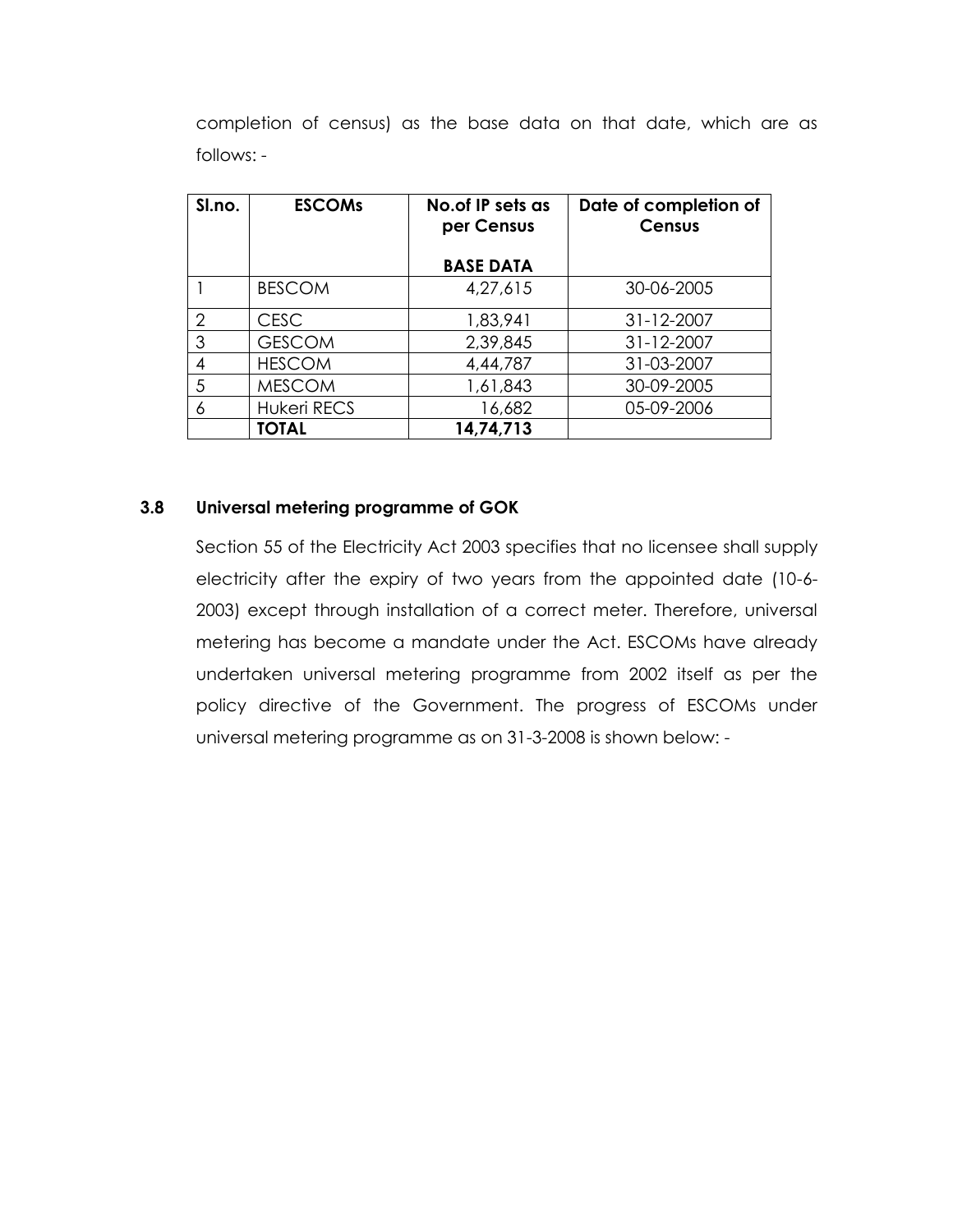#### **METERING OF IP SETS, BJ/KJ AND STREET LIGHT INSTALLATIONS AS ON 31-3-2008 IN ESCOMs :**

| SI.<br>No.              | <b>ESCOM</b>                  | <b>Total</b><br>no.<br><b>IP</b><br>оf<br><i>installation</i><br>existing<br>as on 31-<br>3-2008 | Total no. of<br><b>IP</b><br><i>installation</i><br>s for which<br>meters are<br>fixed as on<br>$31 - 3 - 2008$ | Total no. of<br>BJ/KJ<br><b>installations</b><br>existing<br>as<br>on 31-3-2008 | Total<br>no. of<br>BJ/KJ<br><i>installations</i><br>which<br>for<br>meters<br>are<br>fixed as on<br>$31 - 3 - 2008$ | Total no. of<br>Street Light<br><i>installation</i><br>existing<br>s<br>as on 31-3-<br>2008 | Total no. of<br>Street Light<br>installation<br>s for which<br>meters are<br>fixed as on<br>$31 - 3 - 2008$ |
|-------------------------|-------------------------------|--------------------------------------------------------------------------------------------------|-----------------------------------------------------------------------------------------------------------------|---------------------------------------------------------------------------------|---------------------------------------------------------------------------------------------------------------------|---------------------------------------------------------------------------------------------|-------------------------------------------------------------------------------------------------------------|
| $\mathbf{1}$            | <b>BESCOM</b>                 | 552221                                                                                           | 46392<br>$(8.40\%)$                                                                                             | 610409                                                                          | 346460<br>(56.76%)                                                                                                  | 35834                                                                                       | 33919<br>(94.66%)                                                                                           |
| $\overline{2}$          | <b>GESCOM</b>                 | 241846                                                                                           | 31968<br>(13.21%)                                                                                               | 439162                                                                          | 257577<br>(58.65%)                                                                                                  | 8146                                                                                        | 7497<br>(92.03%)                                                                                            |
| 3                       | <b>HESCOM</b>                 | 492731                                                                                           | 147283<br>(29.89%)                                                                                              | 595659                                                                          | 439079<br>(73.71%)                                                                                                  | 15117                                                                                       | 15117<br>(100%)                                                                                             |
| $\overline{\mathbf{4}}$ | <b>MESCOM</b>                 | 183601                                                                                           | 168392<br>(91.71%)                                                                                              | 131448                                                                          | 100354<br>(76.35%)                                                                                                  | 13570                                                                                       | 13570<br>(100%)                                                                                             |
| 5                       | <b>CESC</b>                   | 185977                                                                                           | 38896<br>(20.91%)                                                                                               | 300278                                                                          | 294912<br>(98.21%)                                                                                                  | 14805                                                                                       | 14781<br>(99.84%)                                                                                           |
| 6                       | <b>HUKKERI</b><br><b>RECS</b> | 17683                                                                                            | 5676<br>(32.09%)                                                                                                |                                                                                 |                                                                                                                     | 222                                                                                         | 222<br>(100%)                                                                                               |
|                         | <b>TOTAL</b>                  | 1674059                                                                                          | 438607<br>(26.20%)                                                                                              | 2076956                                                                         | 1438382<br>(69.25%)                                                                                                 | 87694                                                                                       | 85106<br>(97.04%)                                                                                           |

The Commission has requested the ESCOMs to come with concrete proposals to complete the universal metering programme in a definite timeframe as mandated in the Act.

#### **3.9 Distribution Transformer failures:**

Details of Distribution transformer failures from FY03 to FY08 are as follows: -

| SI.<br>no.     | <b>ESCOM</b>          | <b>FY03</b> | <b>FY04</b>                  | <b>FY05</b> | <b>FY06</b> | <b>FY07</b> | <b>FY08</b> |
|----------------|-----------------------|-------------|------------------------------|-------------|-------------|-------------|-------------|
|                | <b>BESCOM</b>         | 14.79%      | 12.98%                       | 13.27%      | 12.76%      | 9.39%       | 8.45%       |
| $\overline{2}$ | <b>MESCOM</b>         | 18.32%      | 17.81%                       | 15.82%      | 15.42%      | 11.51%      | 10.65       |
| 3              | <b>HESCOM</b>         | 16.99%      | 14.94%                       | 15.12%      | 14.38%      | 13.30%      | 13.12%      |
| 4              | <b>GESCOM</b>         | <b>NA</b>   | 16.37%                       | 21.07%      | 18.86%      | 16.64%      | 17.48%      |
| 5              | <b>CESC</b>           | -           | $\qquad \qquad \blacksquare$ | 22.45%      | 23.94%      | 19.75%      | 16.48%      |
| 6              | Hukeri<br><b>RECS</b> |             |                              |             |             | 15.55       | 13.57       |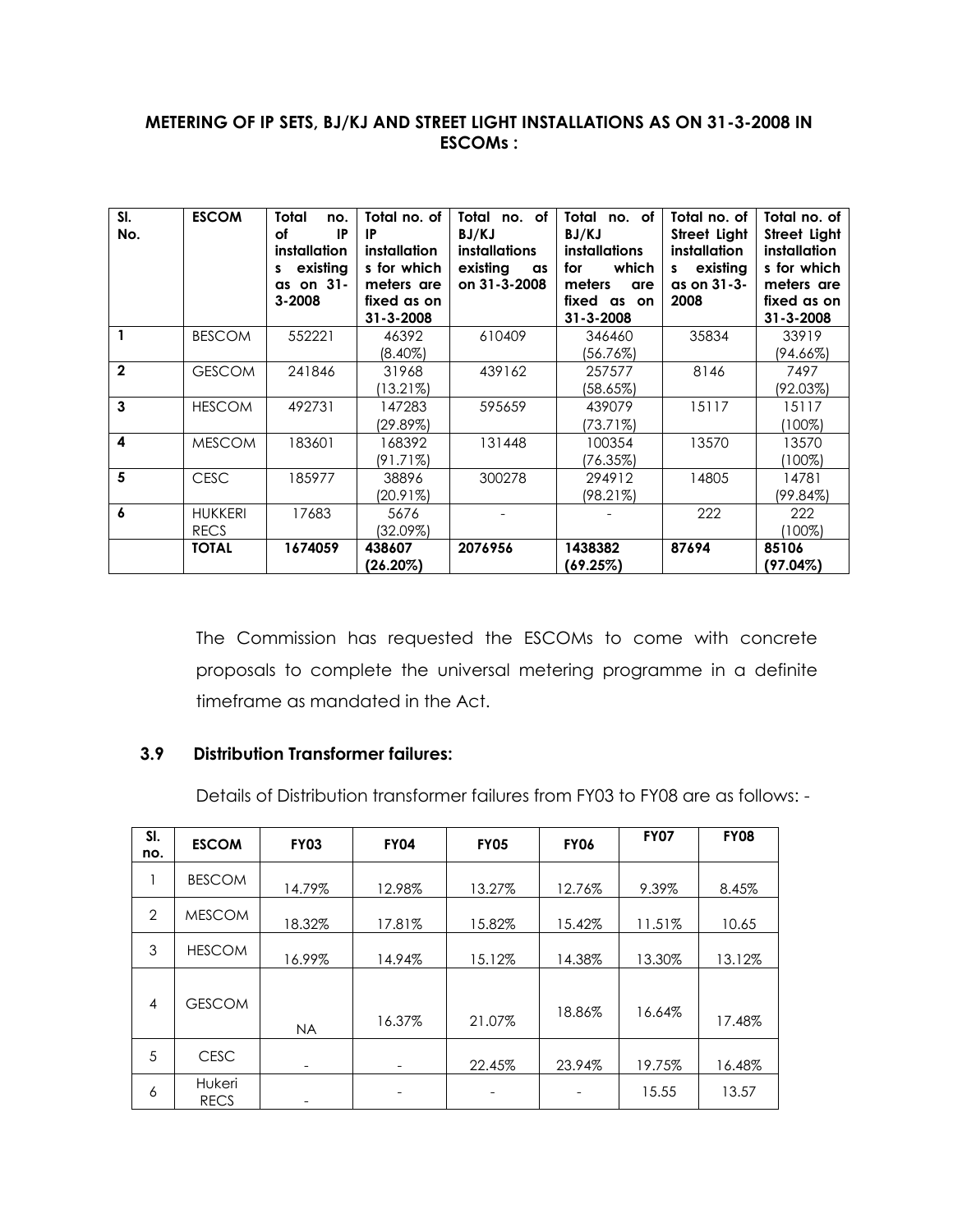It is observed that while BESCOM is able to restrict distribution transformer failure rate to within the Commission's benchmark level of 10%, the other ESCOMs are yet to achieve the benchmark levels. However, the failure rates have reduced over the previous year in BESCOM, MESCOM, HESCOM, CESC & Hukeri RECS. In GESCOM the failure rate has increased in FY08.

#### **3.10 Review of DCB of ESCOMs**

ESCOMs are furnishing monthly DCB statements to the Commission. The DCBs are being taken up for discussion in the review meetings with the ESCOMs. An abstract of DCB of KEB/KPTCL for the period from FY97 to FY02 and that of the ESCOMs for the period from FY03 to FY08 is furnished below:

| Year         | Revenue<br>Demand<br>(Rs. crs) | Collection<br>(Rs. crs) | Collection as %<br>of current year's<br>demand |
|--------------|--------------------------------|-------------------------|------------------------------------------------|
| <b>FY97</b>  | 2314.06                        | 1960.06                 | 84.70                                          |
| <b>FY98</b>  | 2788.87                        | 2383.88                 | 85.48                                          |
| <b>FY99</b>  | 3201.02                        | 2876.16                 | 89.85                                          |
| <b>FY00</b>  | 3480.83                        | 3638.17                 | 104.52                                         |
| <b>FY01</b>  | 3790.64                        | 4244.48                 | 111.97                                         |
| <b>FY02</b>  | 4529.31                        | 4145.64                 | 91.53                                          |
| <b>FY03</b>  | 5257.15                        | 5078.72                 | 96.60                                          |
| <b>FY04</b>  | 6031.90                        | 5950.90                 | 98.66                                          |
| <b>FY05</b>  | 6751.67                        | 6317.71                 | 93.57                                          |
| <b>FY06</b>  | 7576.83                        | 6539.93                 | 86.31                                          |
| <b>FY07</b>  | 8325.59                        | 7760.29                 | 93.21                                          |
| <b>FY08*</b> | 9465.21                        | 8383.08                 | 88.57                                          |

**\* As per provisional DCB statements furnished by the ESCOMs**

The Commission notes that the collection efficiency during FY 08 has come down by more than 4% over the FY07 figures.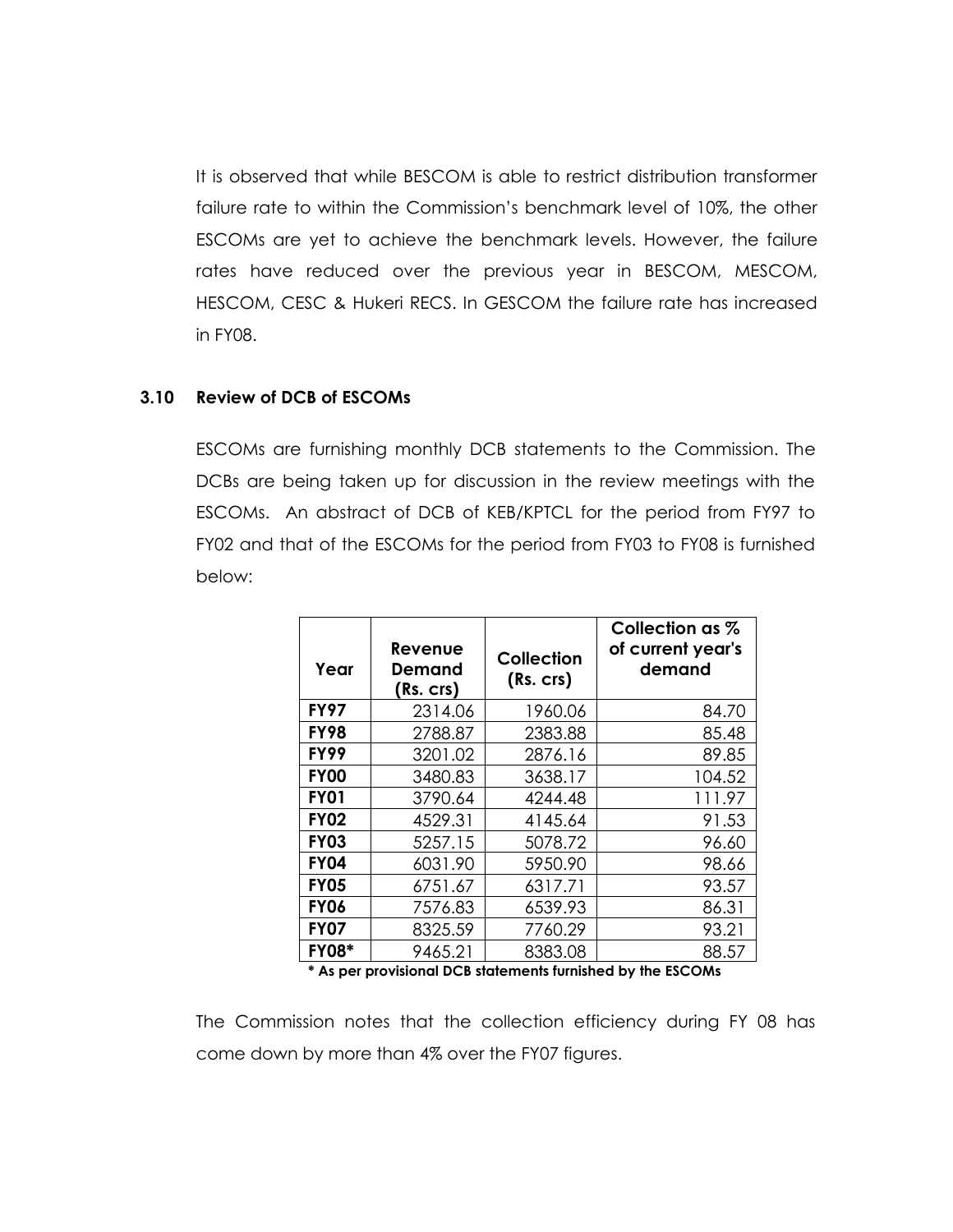The ESCOM wise collection efficiency in FY08 including adjustments is as follows:

|                           |                          |                   | Rs. In Crs.                                       |
|---------------------------|--------------------------|-------------------|---------------------------------------------------|
| <b>ESCOM</b>              | Revenue<br><b>Demand</b> | <b>Collection</b> | Collection as<br>% of current<br>year's<br>demand |
| <b>BESCOM</b>             | 5542.45                  | 5120.65           | 92.39                                             |
| <b>MESCOM</b>             | 799.57                   | 746.44            | 93.36                                             |
| <b>CESC</b>               | 873.27                   | 707.98            | 81.07                                             |
| <b>HESCOM</b>             | 1237.78                  | 998.15            | 80.64                                             |
| <b>GESCOM</b>             | 1012.14                  | 809.87            | 80.02                                             |
| Overall- for<br>the State | 9465.21                  | 8383.09           | 88.57                                             |

ESCOM wise arrears outstanding as at the end of FY08 is given below:

| <b>ESCOM</b>  | Revenue outstanding<br>in terms of months in<br><b>FY07</b> | Revenue outstanding in<br>terms of months in FY08 |
|---------------|-------------------------------------------------------------|---------------------------------------------------|
| <b>BESCOM</b> | 4.27                                                        | 4.52                                              |
| <b>MESCOM</b> | 3.43                                                        | 3.98                                              |
| <b>CESC</b>   | 8.66                                                        | 9.87                                              |
| <b>HESCOM</b> | 9.10                                                        | 10.58                                             |
| <b>GESCOM</b> | 10.37                                                       | 10.78                                             |

**The outstanding balances to be recovered from the consumers have increased significantly in FY08 as compared to the previous year indicating that even the current year's demand is not being collected in full. The Commission has been repeatedly advising the ESCOMs to improve their billing and collection efficiency in order to have better cash management to discharge their liabilities effectively.**

#### **3.11 Petitions and Review Petitions disposed of**

A summary of petitions received by the Commission, disposed of during the year and pendency up to March 2008 is given below: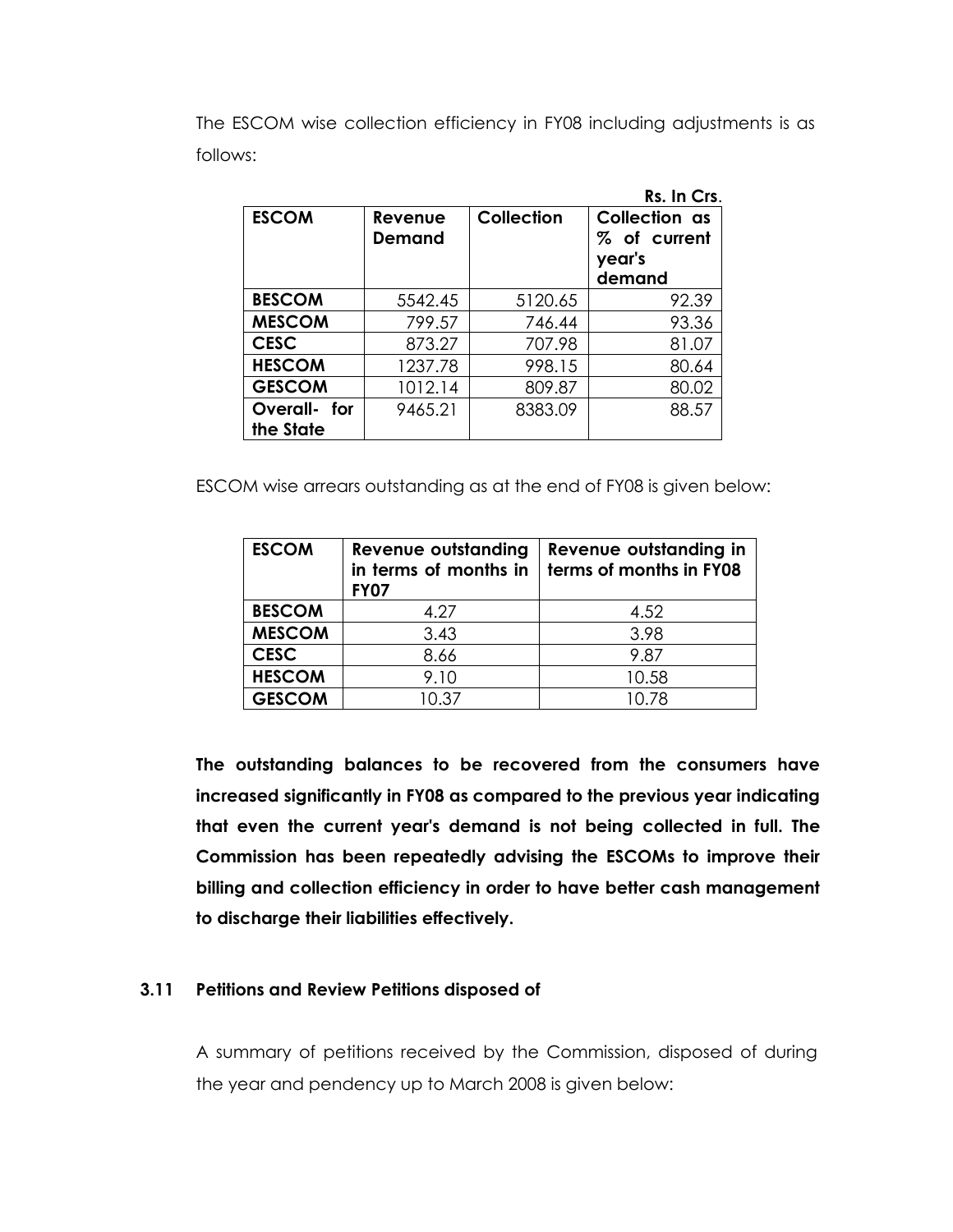| <b>Nature of Petitions</b>                 | <b>Opening</b><br><b>Balance</b> | <b>No.of Petitions</b><br>received during<br>the year | No.of<br><b>Petitions</b><br>disposal | <b>No.of Petitions</b><br>pending as on<br>31.03.08 |
|--------------------------------------------|----------------------------------|-------------------------------------------------------|---------------------------------------|-----------------------------------------------------|
| Petitions regarding<br>back billing / PPAs | 39                               |                                                       | 33                                    | 18                                                  |

Details of petitions/Review Petitions received during the year are shown in **Annex - 3.1** Details of High Court cases where the KERC is a party are shown in **Annex - 3.2.**

#### **3.12 Appeals against the Commission's orders on PPAs**

# **1. PPA between KPTCL and KPCL/VVNL**

As indicated in the previous Annual Report, KPCL had appealed to the Hon"ble High Court against the orders passed by the Commission on the approval of PPA between KPTCL and KPCL in respect of (i) RTPS units 1 to 7 (ii) hydro stations and (iii) Almatti Power House project. Similarly, VVNL had appealed to the Ho'nble High Court on the order issued by the Commission in the matter of PPA between KPTCL and VVNL for Yelahanka Diesel Plant. The Hon"ble High Court has since disposed of the Writ petitions, directing the petitioners to approach the Hon"ble ATE in the matter.

#### **2. PPA between KPTCL and Jindal Thermal Power Co. Ltd**.

The Commission had passed its Order on this matter on 22.05.2002. JTPCL had challenged the Order of the Commission in the Hon"ble High Court vide MFA No.4795 of 2002. The Hon"ble High Court has pronounced the judgment on 8.4.2004 setting aside the impugned order of the Commission. The Commission has filed a Special Leave Petition before the Hon"ble Supreme Court of India and the matter is pending before the Hon"ble Supreme Court of India.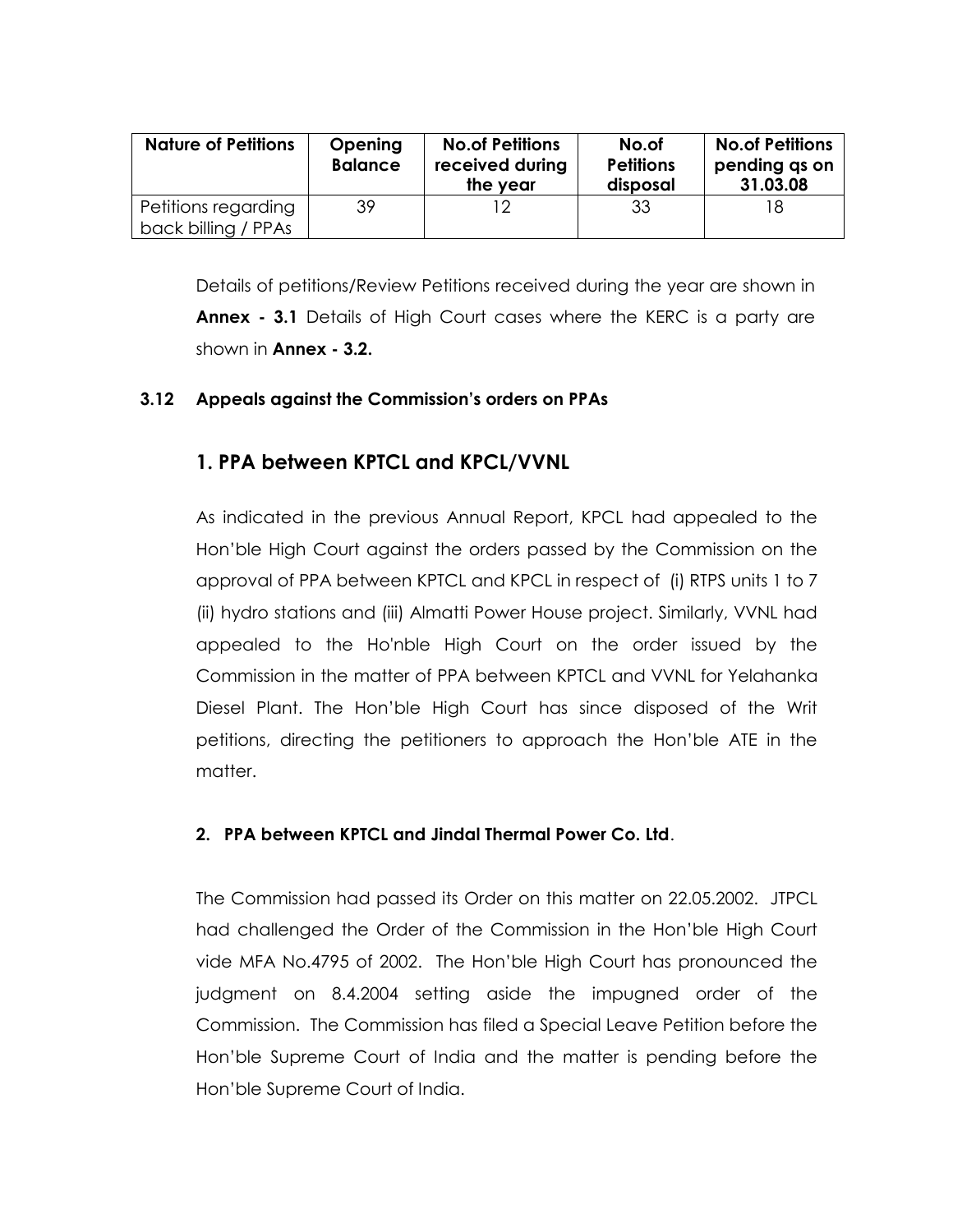# **4. ADVISORY COMMITTEE**

#### **4.1 Members of the Advisory Committee**

During the year, the following Members of the Advisory Committee retired from the Committee in accordance with Section 3(5) of the KERC (State Advisory Committee) Regulations, 2004, on completion of a term of three years as members.

| SI.No.   Name of the Retired Members |  |  |  |  |
|--------------------------------------|--|--|--|--|
| Sri Govindappa                       |  |  |  |  |
| Sri. A.S. Kulkarni                   |  |  |  |  |

The Commission has appointed the following persons as Members of Advisory Committee in place of the retired Members as well against existing vacancies, under the provisions of section 87(1) of Electricity Act 2003, read with regulation 3 of KERC (State Advisory Committee) Regulations, 2004,

| SI.<br><b>No</b> | Name of the newly appointed Members  | <b>Field of Representation</b> |
|------------------|--------------------------------------|--------------------------------|
|                  | Sri B.G. Rudrappa                    | <b>Electricity Sector</b>      |
|                  | Sri H.P. Mohan                       | <b>Agricultural Sector</b>     |
|                  | Sri A.S. Kulkarni                    | Reappointed                    |
|                  | Sri Shivajat Basalingappa Somannavar | Economics                      |

List of present Members of the Advisory Committee is placed in **Annex- 4.1**

#### **4.2 Brief Account of the Meetings**

4.2.1 During the year, four meetings of the Advisory Committee were held. In the 18th meeting held on 17th April 2007, the following are some of the important subjects that were discussed: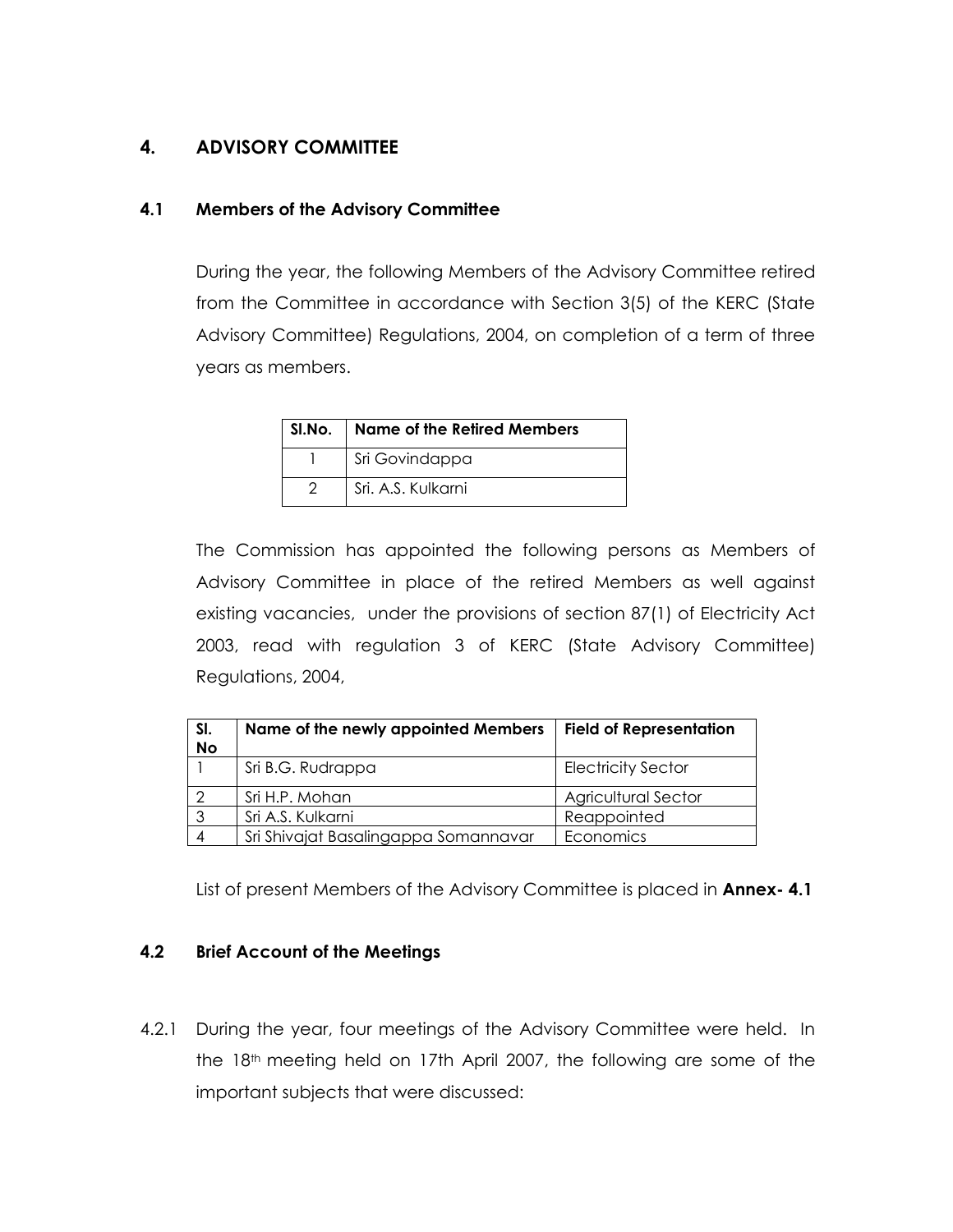- 1. Sri S.D. Ukkali made a presentation on "Electricity Reliability in United States of America.
- 2. Sri Y.G. Muralidharan Consumer Advocate KERC made a presentation on " Facilitating Consumers' Involvement in Electricity Regulatory Process". There was keen interaction by other Members on both the

presentations.

- 3. Discussion on Electrical Accidents
- 4. Formation of Review Panel for review of the Grid Code
- 4.2.2 In the 19<sup>th</sup> meeting held on 27th June 2007, ERC and Tariff filing of KPTCL & ESCOMs was discussed in detail.
- 4.2.3 In the 20<sup>th</sup> meeting held on 17<sup>th</sup> September 2007, the following are some of the important subjects which were discussed:
	- 1. ERC and Tariff filing of KPTCL & ESCOMs
	- 2. Collection of Arrears by ESCOMs
	- 3. Cost to serve
	- 4. Presenting Quarterly Newsletter by the Consumer Advocate KERC
- 4.2.4 In the 21st meeting held on 26th February, 2008, the following are some of the important subjects which were discussed:
	- 1. Amendments to Regulations on CGRF.
	- 2. Discussion on the Report of the Committee on Consumer Participation in the Regulatory Process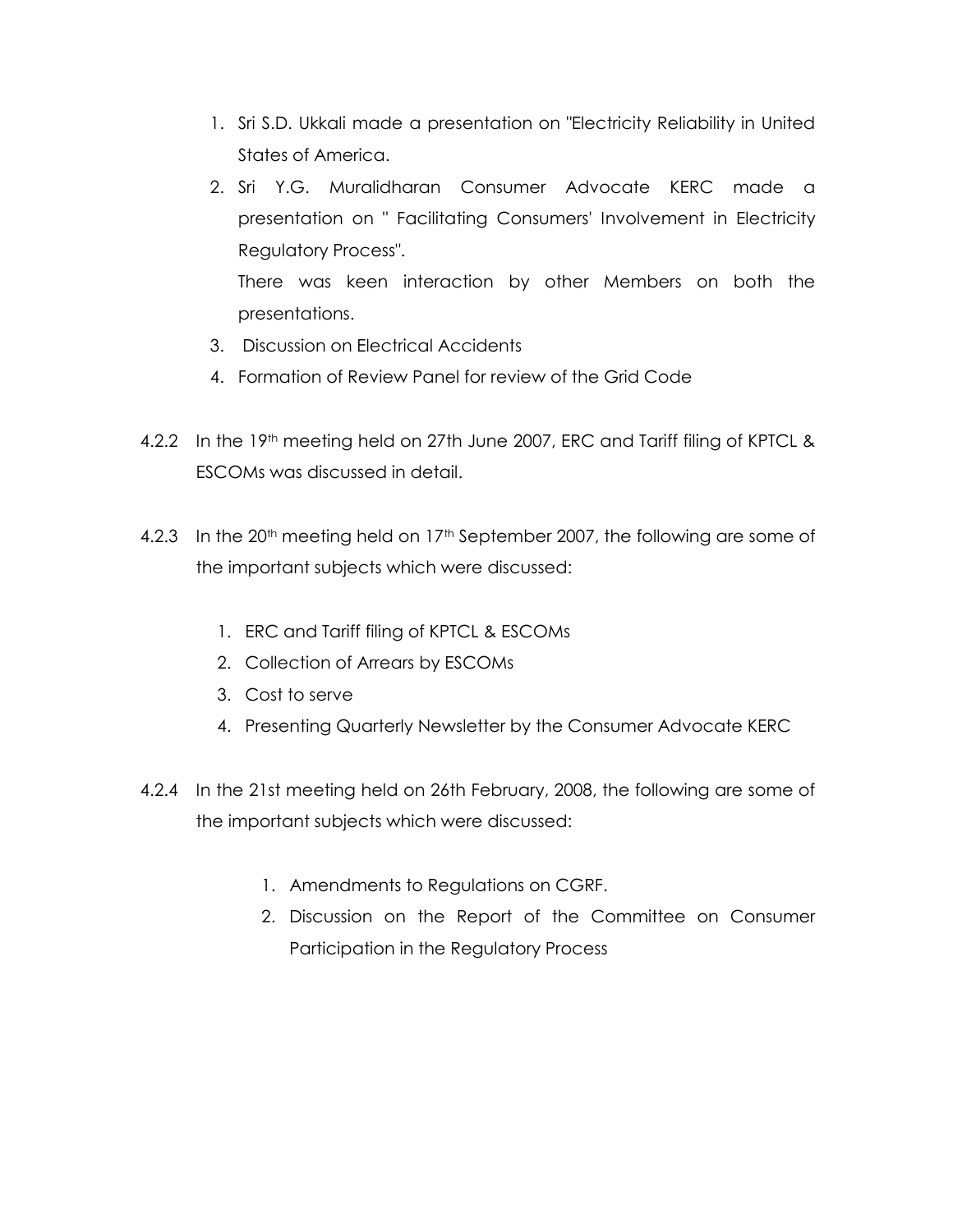# **5. GENERAL REVIEW OF THE POWER SECTOR**

### **5.1 Status of Karnataka Power Sector**

#### **5.1.1 Installed Capacity**

As on 15.07.2008, the State had an installed capacity including central share as follows:

 **(MW)**

|                        |    |       |                |               | . ,          |
|------------------------|----|-------|----------------|---------------|--------------|
| Source<br>Generation   | of | Hydro | <b>Thermal</b> | <b>Others</b> | <b>Total</b> |
| <b>KPCL &amp; VVNL</b> |    | 3411  | 2098           |               | 5509         |
|                        |    |       |                | -             |              |
| Private                |    |       | 109            |               | 109          |
| Generating             |    |       |                |               |              |
|                        |    |       |                |               |              |
| Companies              |    |       |                |               |              |
| Cogeneration           | &  |       |                | 1784          | 1784         |
| Renewables*            |    |       |                |               |              |
| <b>State Total</b>     |    | 3411  | 2207           | 1784          | 7402         |
| Central                |    |       | 1542           |               | 1542         |
| Projects               |    |       |                |               |              |
|                        |    |       |                |               |              |
| Share**                |    |       |                |               |              |
| Total                  |    | 3411  | 3749           | 1784          | 8944         |

#### **Installed capacity including CGS Share**

**Source: Daily Load data sheets of KPTCL**

#### **5.1.2 Energy Availability:**

The actual energy input from the above sources in FY08 was 40241 MU based on daily Load data sheets of KPTCL as against energy input of 40709 MU in FY07 indicating a negative growth of 1.16% over FY07. The Commission had approved 40743 MU as the energy requirement for ESCOMs, for FY08, at Generator bus in its MYT Tariff Order Of January 2008 as against the ESCOMs proposal of 43323 MU.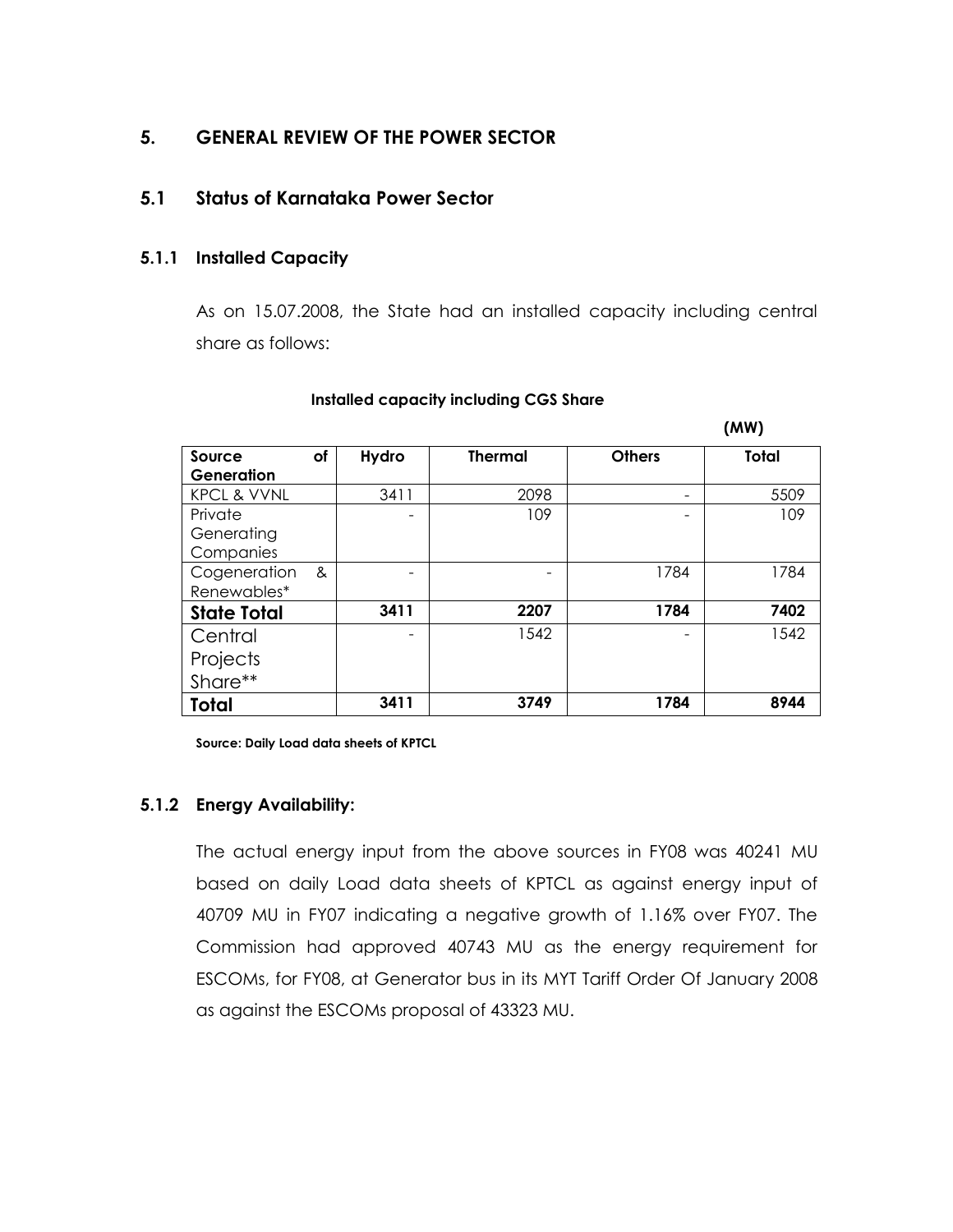| <b>ESCOM</b> | Approved-MU | Actuals as per monthly |
|--------------|-------------|------------------------|
| BESCOM:      | 20699       | 19536                  |
| MESCOM:      | 3234        | 3035                   |
| CESC:        | 4033        | 4303                   |
| HESCOM:      | 7756        | 7406                   |
| GESCOM:      | 4830        | 5776                   |
| Hukkeri      | 200         | 185                    |
| Total:       | 40743       | 40241                  |

- **5.1.3 Transmission & Distribution loss:** As against an approved transmission loss of 4.06% for FY08, actual loss (provisional) as per the Monthly Reports of ESCOMs and daily generation data of KPTCL, the Transmission loss works out to 4.46%.
- **5.1.4** The Distribution loss approved by the Commission in its MYT Order for FY08, and actual loss as per monthly reports of ESCOMs for FY08 are as follows:

|               | Approved % | As per Actuals %* |
|---------------|------------|-------------------|
| <b>BESCOM</b> | 20.00      | 19.99             |
| <b>MESCOM</b> | 14.90      | 13.76             |
| <b>CESC</b>   | 22.00      | 22.35             |
| <b>HESCOM</b> | 25.00      | 25.10             |
| <b>GESCOM</b> | 27.05      | 26.15             |
| Hukkeri       | 14.70      | 15.16             |

\* (provisional) As per monthly reports furnished by ESCOMs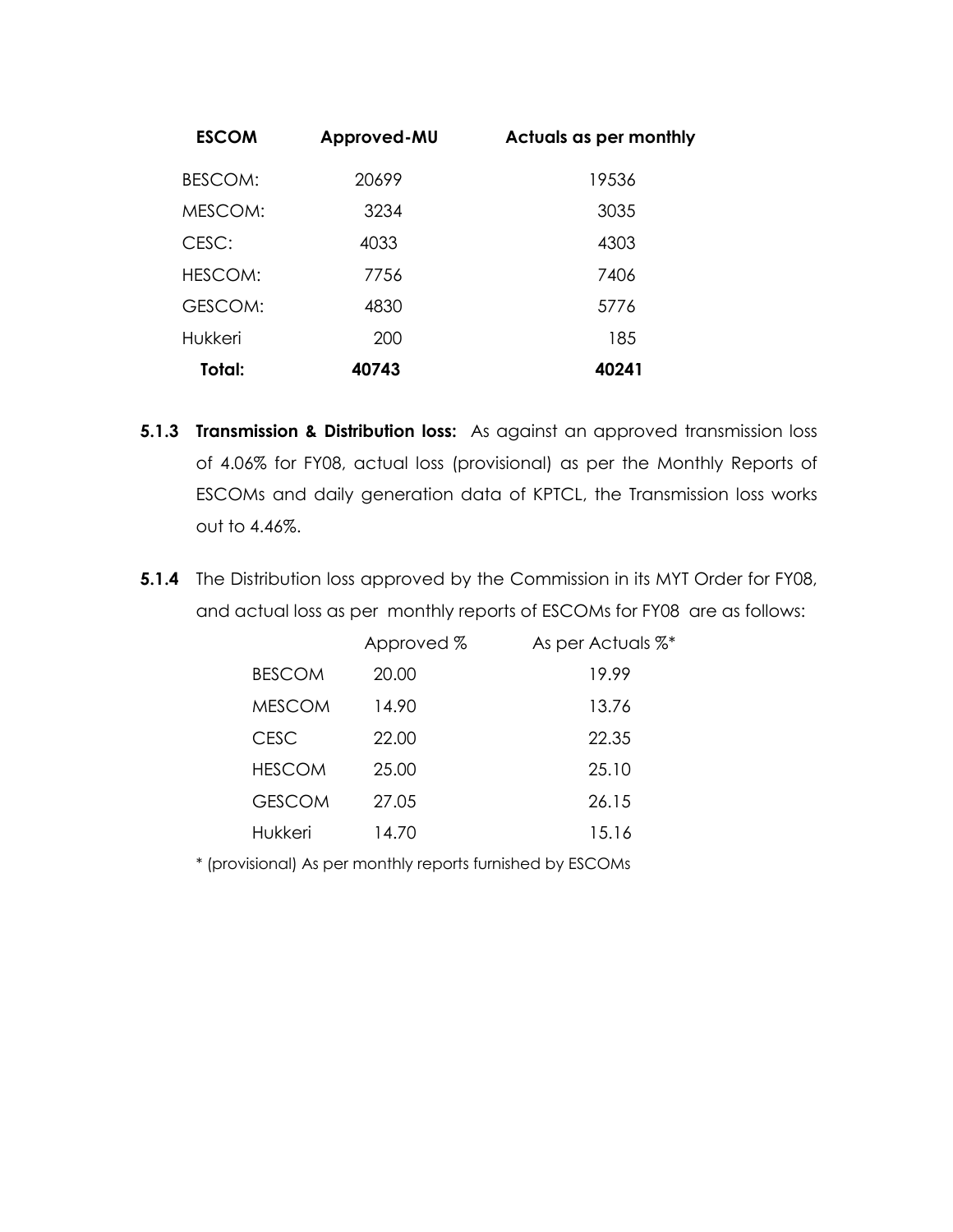# **6. ACTIVITIES OF THE OFFICE OF CONSUMER ADVOCACY OF KERC**

The Office of Consumer Advocacy (OCA) in the KERC was established in September 2001. In the last seven years, the OCA has undertaken several activities to empower, inform and educate the public in general and the civil society organizations in particular, about the developments in the electricity sector. It is acting as a catalyst to enable the consumers to participate in the power sector reform process and at the same time act as a countervailing force, both on the Licensees and the Regulatory Commission.

The OCA believes that the benefits of the reforms and restructuring of the power sector will reach the consumers only when there is effective public participation. Keeping this in view, the OCA has been conducting various activities and events in the last five years.

#### **6.1 Consumer Information**

Since its inception, the OCA has laid emphasis on disseminating information to the public. Informing the consumers about the latest developments in the power sector, the various laws, rules and regulations framed under the relevant Acts has been one of the functions of the OCA. The OCA has maintained a Directory of civil society organizations, which is being updated regularly. The number of organizations/persons has increased to 300. The OCA continues to send important documents, draft regulations, news clippings and other materials to these organizations/persons.

The OCA, for the past seven years, has been publishing two newsletters namely Consumer Power in English and Vidyut Balakedara in Kannada.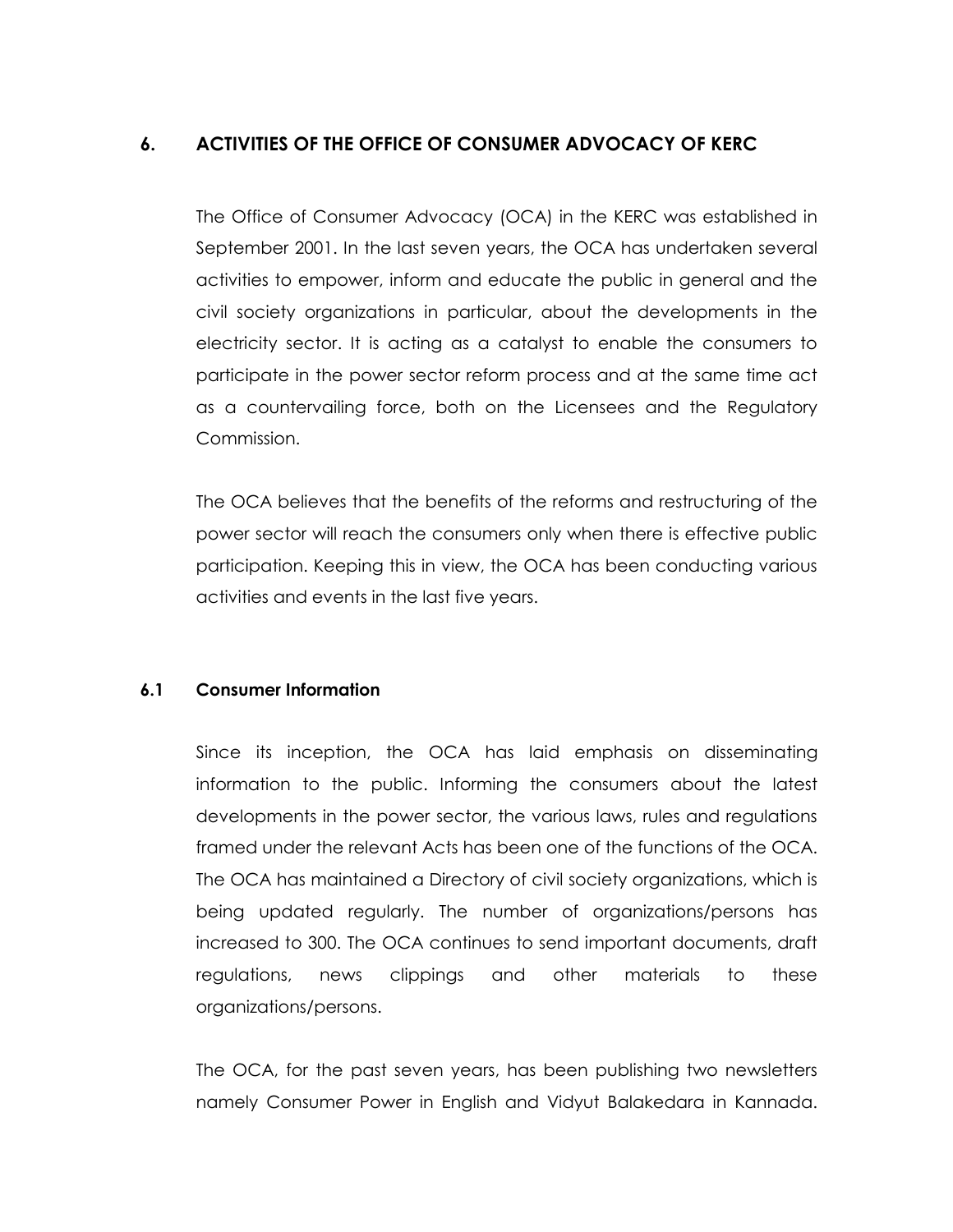The OCA decided to bring in certain changes in the contents, layout, design etc. of the newsletter. The two newsletters were clubbed and a single magazine with more pages and news items was published as a quarterly.

These newsletters have encouraged the Assam Electricity Regulatory Commission and the Tamil Nadu Electricity Regulatory Commission (TNERC) to publish similar newsletters. Recently, the Delhi Electricity Regulatory Commission has shown interest in the activities of the OCA and is trying to replicate the same in their State. However, during 2007-08 the newsletter was not published. It will be resumed during 2008-09.

During this year, the OCA has published a Handbook of Electricity Regulation for the benefit of consumers and consumer organizations. The handbook consists of all the regulations of interest to consumers, besides general aspects of electricity. Besides, the handbook is prepared in a userfriendly manner and can be used as a training module in workshops and seminars on electricity regulation.

#### **6.2 Consumer Grievance Handling**

Despite the fact that the Licensees have established their own Consumer Grievance Redressal Forums as required under the Electricity Act 2003 and the Regulations made there under by the KERC, the OCA has continued facilitating redressal of consumer grievances. The cooperation of the Licensees in attending to the grievances of consumers forwarded by the OCA is also very much appreciated.

During 2007-08 the OCA received only a few complaints as compared to the previous years, which were forwarded to the ESCOMS. This may partly be due to the establishment of Consumer Grievance Redressal Forums by the respective ESCOMS.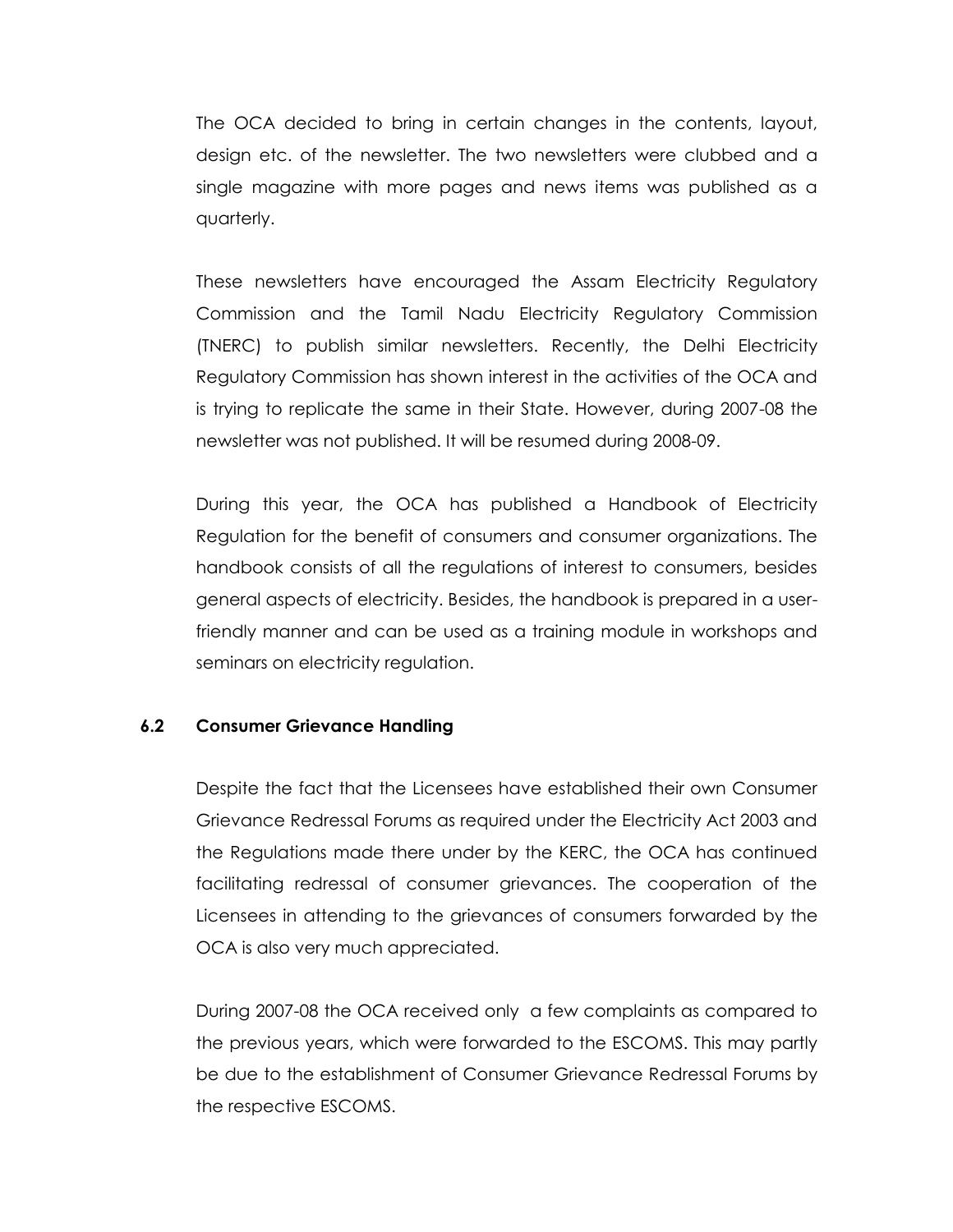#### **6.3 Review of Standards of Performance**

The KERC has issued Regulations as required under the Electricity Act 2003 regarding the Standards of Performance to be achieved by the Licensees. The OCA is obtaining quarterly reports of Standards of Performance and monitoring its compliance.

#### **6.4 Public Outreach Meetings**

With the objective of informing and educating the public about the activities of KERC and also to disseminate the various regulations issued by the KERC, the OCA has been holding Public Outreach Meetings in various parts of the State. In some of the places the OCA is conducting these meetings with the help of the member organizations of the Electricity Consumers Network (ECON), Chambers of Commerce, Farmers Associations, Resident Welfare Associations and other consumer groups. The OCA is also making use of other meetings to highlight the activities of KERC and OCA.

During 2007-08, the OCA participated/organised outreach meetings in places like Jayanagar (Bengaluru), Hassan, Maddur, Mandya, Chickmagalur, and Mysore. The State Institute of Rural Development, Mysore, had invited the OCA for an interaction with Gram Vidyuth Prathinidhis and NGOs working with Panchyatraj Institutions, for a presentation on KERC and electricity reforms in Karnataka. The institute has expressed its desire to continue to collaborate with KERC/OCA to enhance the understanding of electricity reform issues among the rural NGOs.

The OCA had organized a workshop on "Consumer Protection Issues in Electricity Sector" in collaboration with J.S.S.Law College, Mysore, during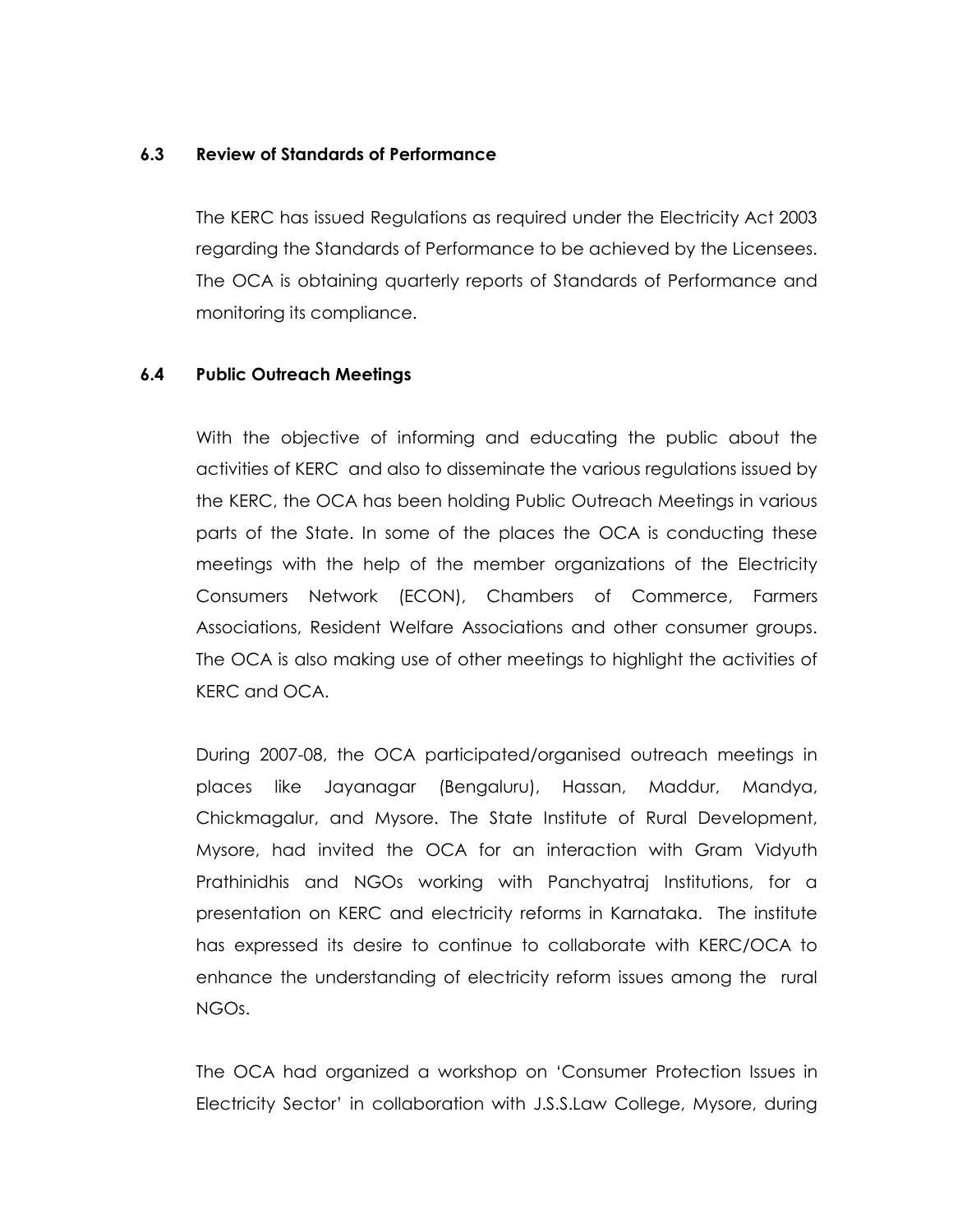September 2007. The OCA is in the process of conducting such workshops in other parts of the State also.

#### **6.5 World Consumer Rights Day**

The Office of Consumer Advocacy has been requesting the licensees to observe the World Consumer Rights Day every year on 15<sup>th</sup> March to signify the adoption of Bill of Consumer Rights in the USA. The Licensees reacted favorably and the day was celebrated on 15.3.2008 by organizing consumer meets, publishing pamphlets, brochures, posters etc highlighting the rights of electricity cunsumers. BESCOM, HESCOM and MESCOM had organized the World Consumer Rights Day in all its offices.

#### **6.6 Presentation before the Regulators' Forum**

The Second meeting of the Southern Electricity Regulators" Forum was held in Bangalore on 6<sup>th</sup> November 2007. The OCA made a presentation on ' The Role of Electricity Regulatory Commission in protecting the interests of the consumers". The regulators from Southern region appreciated the work of the OCA and states like Kerala and Andhra Pradesh have shown keen interest in developing consumer advocacy offices in their respective regulatory commissions.

# **6.7 Presentation before the Parliamentary Committee on Energy**

The Parliamentary Committee on Energy visited Bangalore on 30<sup>th</sup> January 2008 in order to study the measures taken by the Regulatory Commission to protect the interests of the consumers. The OCA made a presentation about the various steps taken by the KERC and the OCA in protecting the interests of the consumers. The Parliamentary Committee has taken note of the OCA and its uniqueness.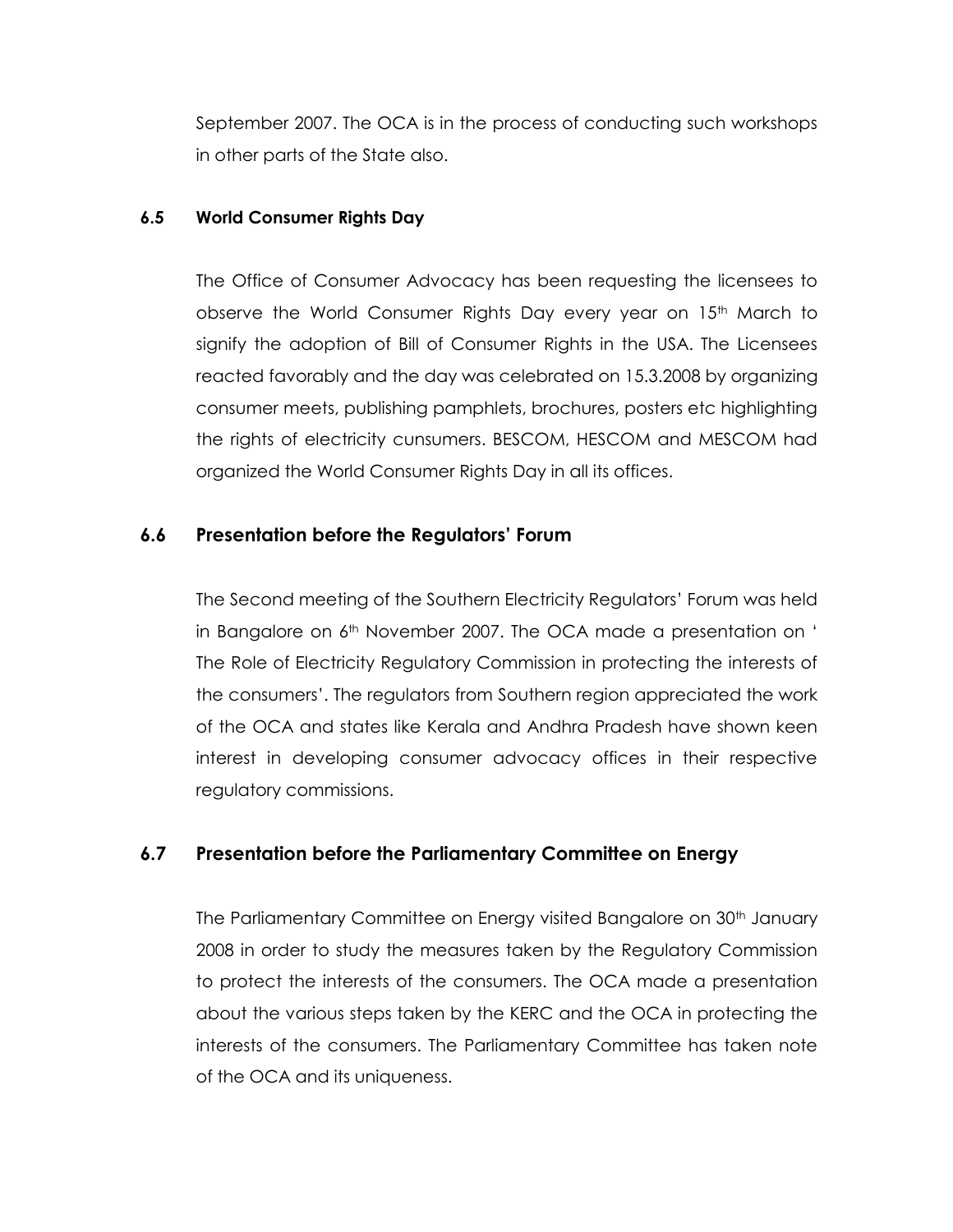### **6.8 Information Under Right to Information Act (RTI)**

15 applications were received during the financial year 2007-2008 i.e. (April 2007 to March 2008). The Commission has disposed of all the applications within the time frame prescribed i.e. 30 days from the date of receipt of applications.

#### **6.9 Other achievements**

The Energy and Resources Institute (TERI) has published a book entitled "Regulatory Performance in India" – achievements, constraints and future action – which consists of the papers presented and proceedings of the national workshop held at Delhi in November 2006. The paper on " Consumer Involvement in the regulatory process – a case study of KERC" by Mr.Y.G.Muralidharan, Consultant (Consumer Advocacy) has been included in the book.

#### **6.10 Appearance before the Commission**

The OCA appeared before the Commission in public hearings relating to tariff and 3 MMD( consumer deposits).

#### **6.11 Future activities**

During the next financial year, the OCA proposes to take up the following, besides continuing the present activities:

Conducting workshops for college students Resume publication of the newsletter State Level workshop on consumer involvement in electricity regulatory process.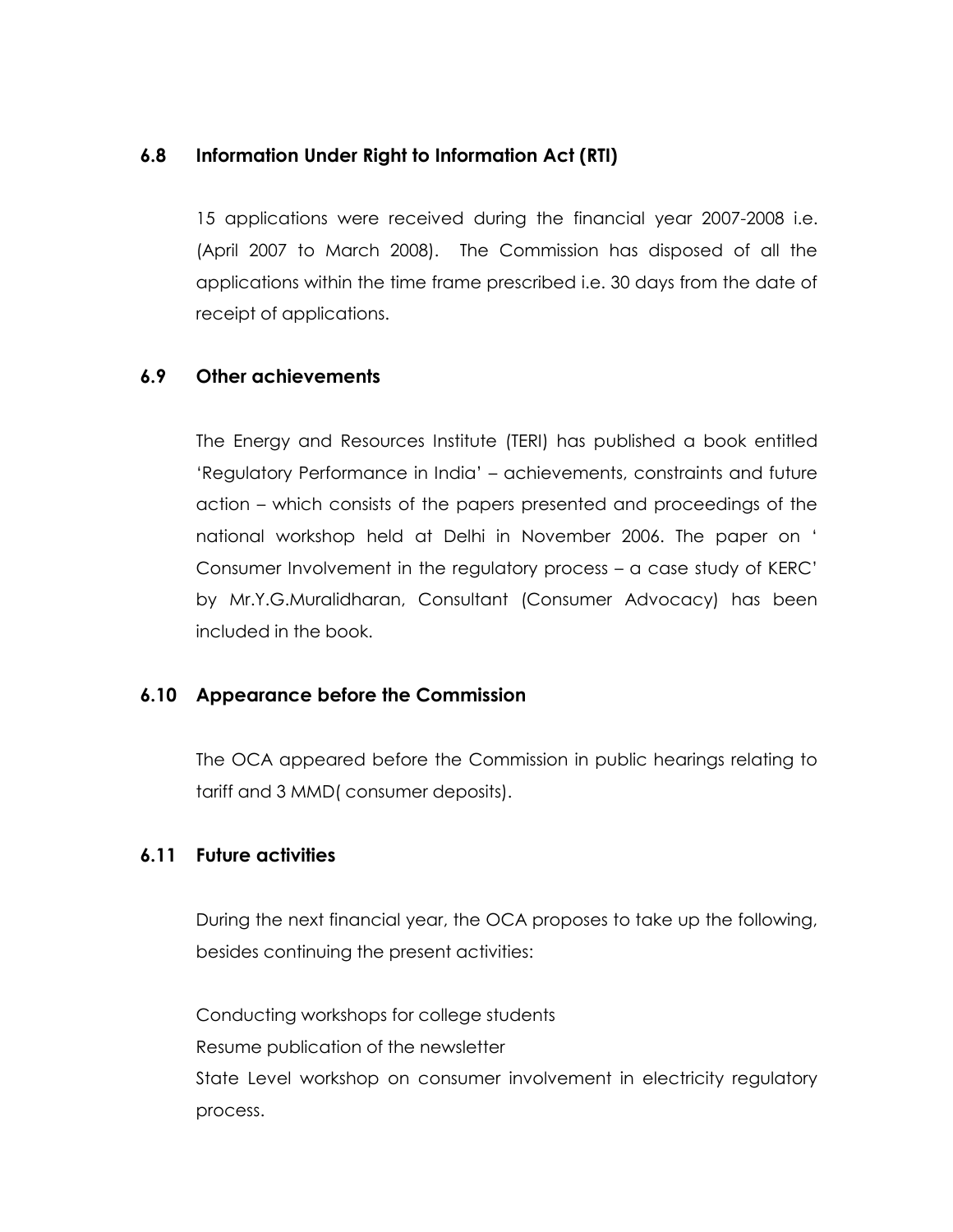# **7. CONSUMER GRIEVANCE REDRESSAL FORA (CGRF)**

Section 42(5) of the Electricity Act 2003 mandates the Distribution Licensee to establish a forum for the redressal of the grievances of the consumers in accordance with the guidelines specified by the Commission. The Commission accordingly has issued Regulations, namely, KERC (Consumer Grievance Redressal Forum and Ombudsman) Regulations 2004 specifying the composition, functions and powers of the Redressal Forum including the manner in which the grievances are to be redressed. In pursuance of these Regulations, all the Licensees have established the Redressal Forum in their respective areas. The CGRF of HESCOM also caters to the consumers of Hukkeri Electric Cooperative Society which is a Licensee with a small distribution area of revenue taluka of Hukkeri.

The Commission has amended the KERC (Consumer Grievance Redressal Forum and Ombudsman) Regulations 2004 in conformity with the Electricity (Amendment) Rules 2006 with regard to the composition of the CGRF. As required by the aforesaid Regulations, the Commission has nominated non-official Members to all the Consumer Fora which are duly functioning in accordance with the said Regulations. These Fora have been able to provide relief to the consumers who have genuine grievances.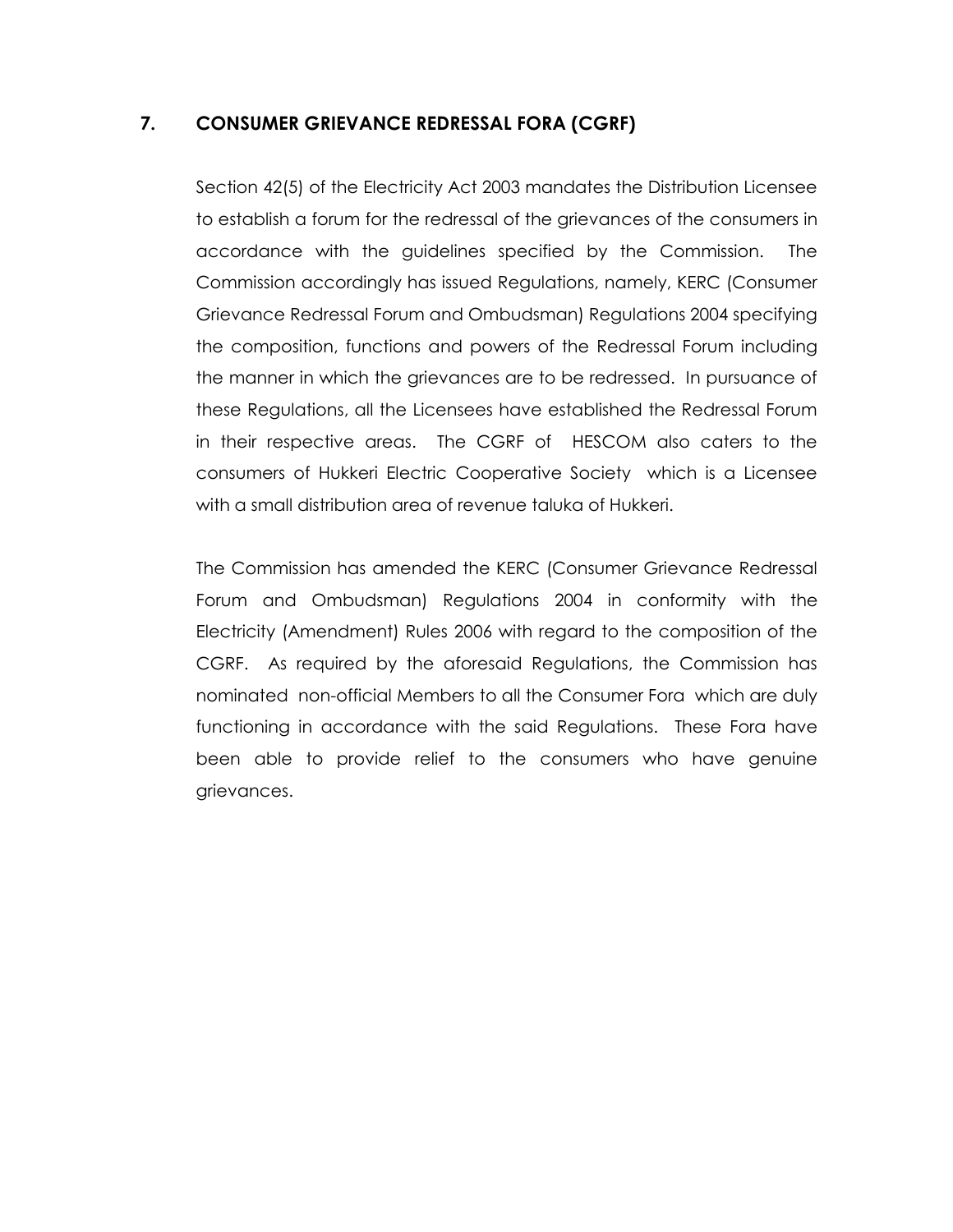#### **8. OMBUDSMAN:**

As per Section 42(6) of the Electricity Act 2003, the Commission is required to appoint or designate an authority called "Ombudsman" to entertain representations against the Orders passed by the CGRF. The Ombudsman is an Appellate Authority for the consumers who are agrieved by the Orders passed by the CGRF. The Commission has designated an Ombudsman who is discharging his functions in accordance with KERC (Consumer Grievance Redressal Forum and Ombudsman) Regulations 2004. During the year 2007-08, the Ombudsman has received 18 appeals against the Orders passed by CGRF and 2 cases were brought forward from the previous financial year. Out of these 20 cases, 19 cases have been disposed of as on 31.3.2008.

It is noteworthy that there has been a significant increase in the number of representations filed before the Ombudsman and CGRF and this is an indication that the mechanism available to the consumers for redressal of their grievances is getting popular among the consumers. It has been the continuous endeavor of the Commission to make the redressal mechanism strong so that the empowerment of the consumers takes place in the real sense. In this direction, the Commission has initiated various steps such as popularizing the redressal mechanism through seminars/ discussions organized by the Office of the Consumer Advocacy and has also directed the Licensees to display the details of CGRF/Ombudsman on the notice boards of public offices and through advertisements etc. The Commission is also contemplating to increase the number of CGRF in the BESCOM which has a large distribution area i.e. almost 1/3 of the entire State.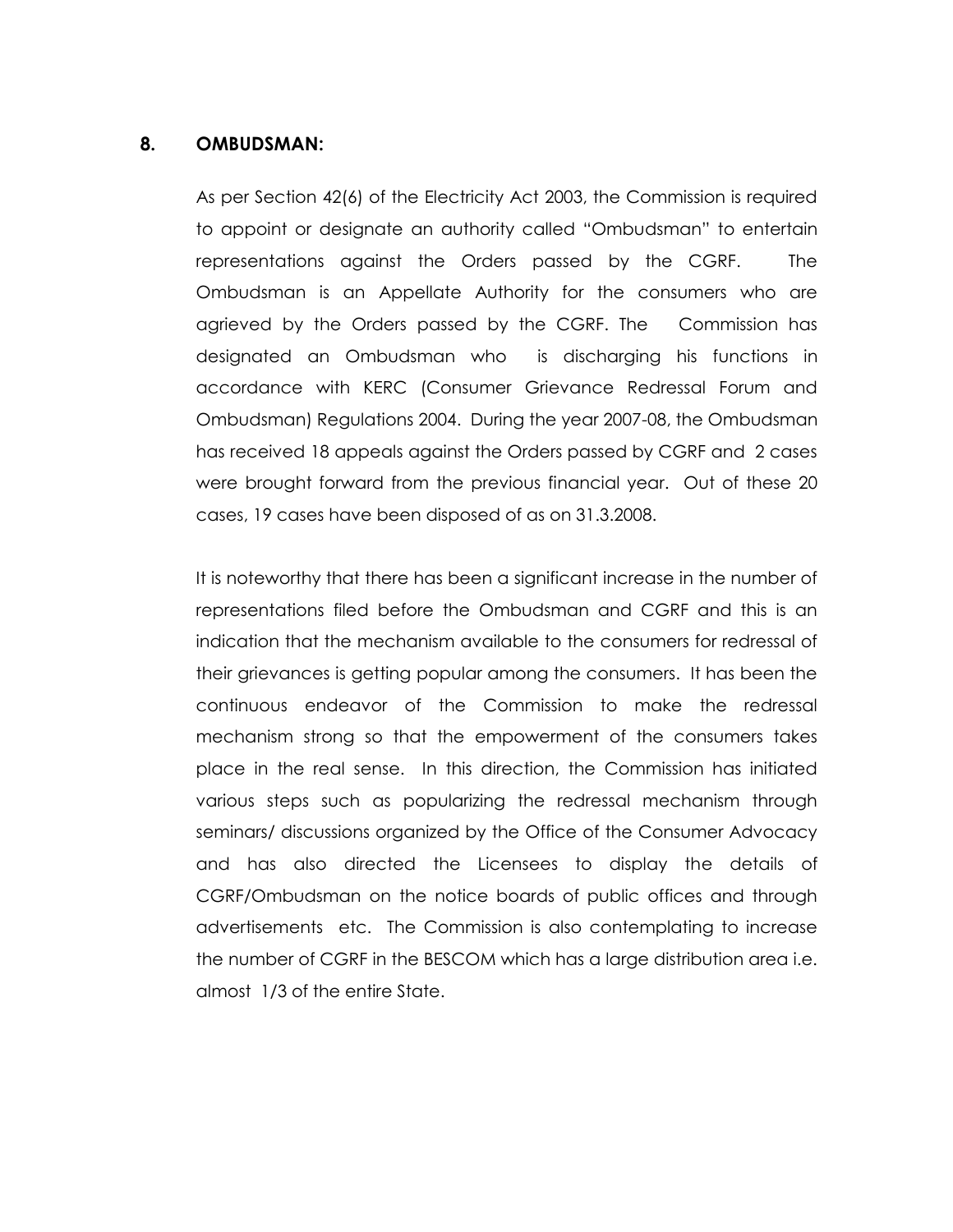The cases registered and disposed of by various CGRF and Ombudsman are as under:

| <b>Name</b>  | <b>Complaints</b><br>brought<br>forward | <b>Complaints</b><br>registered<br>during 07-08 | Total | <b>Complaints</b><br>disposed off<br>during 07-08 | <b>Balance as</b><br>on 31.03.08 |
|--------------|-----------------------------------------|-------------------------------------------------|-------|---------------------------------------------------|----------------------------------|
| CGRF, BESCOM |                                         |                                                 |       |                                                   |                                  |
|              | 9                                       | 101                                             | 110   | 55                                                | 55                               |
| CGRF, MESCOM |                                         |                                                 |       |                                                   |                                  |
|              | 0                                       | 7                                               | 7     |                                                   | 0                                |
| CGRF, HESCOM |                                         |                                                 |       |                                                   |                                  |
|              |                                         | 5                                               | 6     | 5                                                 |                                  |
| CGRF, GESCOM |                                         |                                                 |       |                                                   |                                  |
|              | 10                                      | 17                                              | 27    | 16                                                |                                  |
| CGRF,        |                                         |                                                 |       |                                                   |                                  |
| <b>CESC</b>  | 2                                       | 8                                               | 10    | 8                                                 | 2                                |
|              |                                         |                                                 |       |                                                   |                                  |
| OMBUDSMAN    | $\mathcal{P}$                           | 18                                              | 20    | 19                                                |                                  |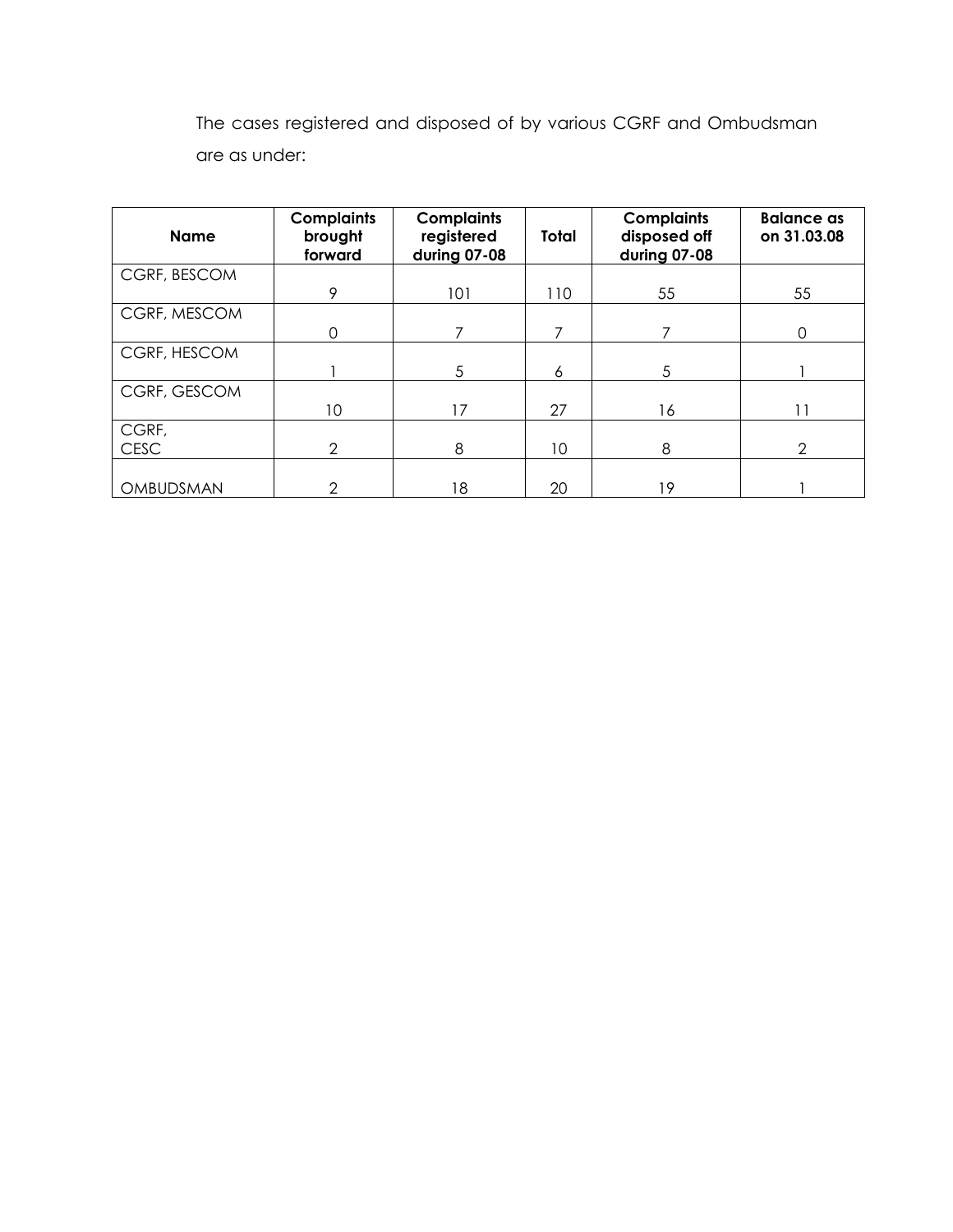# **9. ADMINISTRATION:**

#### 1. **STAFF PATTERN:**

The workforce consists of permanent employees besides officials on deputation and contract basis. The total working strength of the Commission as on date is 42. At present, the Commission staff consists of

03 permanent employees consequent to absorption of services,

- 08 Officials on deputation basis,
- 27 Officials on contract basis, and;
- 04 Consultants on contract basis

The details are as follows:

#### **PERMANENT EMPLOYEES:**

| SI.No | <b>Name</b>             | <b>Designation</b>  |  |
|-------|-------------------------|---------------------|--|
|       |                         |                     |  |
|       | PR Gopinath             | Stenographer        |  |
|       | <b>KMC Mallikarjuna</b> | Assistant           |  |
|       | <b>BS Rathna Kumar</b>  | Data Entry Operator |  |

#### **OFFICIALS ON DEPUTATION BASIS:**

| SI.No | <b>Name</b>          | <b>Designation</b>                                                    | Dept.                    |
|-------|----------------------|-----------------------------------------------------------------------|--------------------------|
|       |                      |                                                                       |                          |
| 01    | <b>B.R.Manjunath</b> | Dy. Director (Demand<br>Forecast)                                     | <b>KPTCL</b>             |
| 02    | K.S.Satishchanda*    | Dy. Director<br>(Generation)                                          | <b>KPTCL</b>             |
| 03    | H.S.Sheshadri        | TA to Chairman                                                        | <b>KPCL</b>              |
| 04    | K.Ramesha            | <b>Accounts Officer</b>                                               | AG                       |
| 05    | ML Shankaralingappa  | Kannada Translator<br>(Repatriated &<br>Relieved on<br>29/06/2007 AN) | Edn, Dept.<br><b>GOK</b> |
| 06    | Gajanana Sharma      | Kannada Translator                                                    | <b>KPTCL</b>             |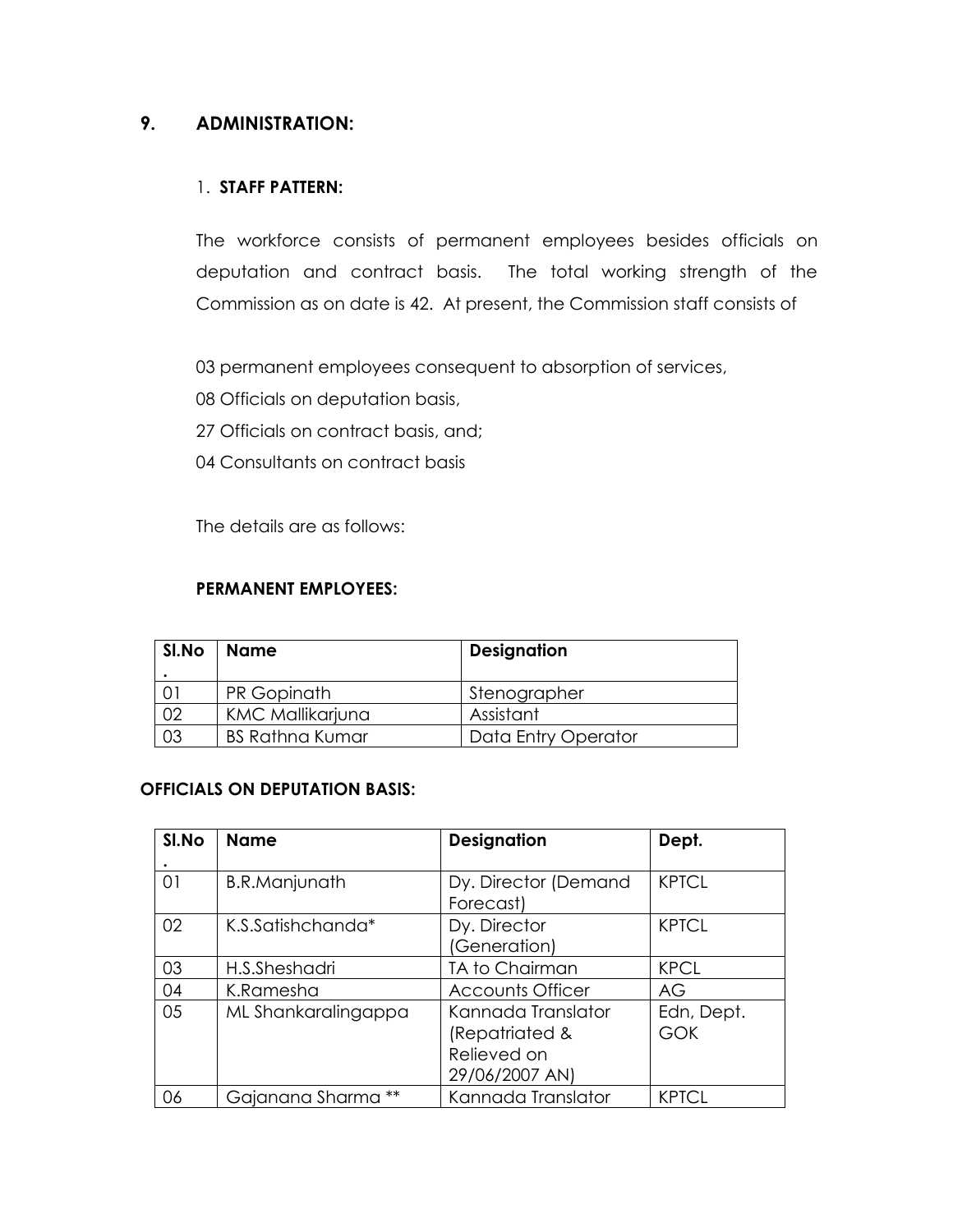|    |                        | (Reported on<br>4/02/2008 FN on dep.<br>basis) |            |
|----|------------------------|------------------------------------------------|------------|
| 07 | M.Ramu**               | PS to Member (Tech.)                           | KPTCI      |
| 08 | Smt. Shobha Shivakumar | <b>PA to Secretary</b>                         | JL&R Ltd., |
| 09 | J.P. Ramesh            | Assistant                                      | KFDC Ltd., |

\* Since retired and appointed as Technical Consultant.

\*\* Since repatriated to KPTCL

# **OFFICIALS ON CONTRACT BASIS:**

| SI.No | <b>Name</b>           | <b>Designation</b>          |  |
|-------|-----------------------|-----------------------------|--|
| 01    | <b>Shaik Ahmed</b>    | Secretary                   |  |
| 02    | M.Nagaraj             | Director (Technical)        |  |
| 03    | Safiullakhan          | Director (Tariff)           |  |
| 04    | P.R.Divakara Naik     | Dy. Director (Distribution) |  |
| 05    | B.K.Kanavi*           | Dy. Director (Legal)        |  |
| 06    | N.Parthasarathy *     | P.R.O                       |  |
| 07    | S.Chandrashekar       | Asst. Secretary             |  |
| 08    | N.M.Krishnakumar      | Asst. Accounts Officer      |  |
| 09    | S.N.Atmaramagowa      | Asst. Accounts Officer      |  |
| 10    | K.Sreepada Rao        | Office Manager              |  |
| 11    | S.Krishnamurthy       | PS to Chairman              |  |
| 12    | G.R.Krishnamurthy     | PS to Member I              |  |
| 13    | M. Bharat Kumar       | PS to Ombudsman             |  |
| 14    | R.Sheshadri           | Stenographer                |  |
| 15    | Hemalatha             | Receptionist                |  |
| 16    | H. Chandrashekar Rao  | <b>Driver</b>               |  |
| 17    | S. Lingaraju          | Driver                      |  |
| 18    | Manjunath             | Driver                      |  |
| 19    | <b>B.</b> Devandran   | <b>Driver</b>               |  |
| 20    | R Sridhar             | Office Boy                  |  |
| 21    | <b>BC Sunil Kumar</b> | Office Boy                  |  |
| 22    | H Raju                | Office Boy                  |  |
| 23    | V Manikanthan         | Office Boy                  |  |
| 24    | N. Ramanna            | Office Boy                  |  |
| 25    | M Manivannan          | Office Boy                  |  |
| 26    | C. Krishna            | Office Boy                  |  |
| 27    | Padmavathi            | Maid                        |  |

\* Since relieved consequent to completion of the contract period.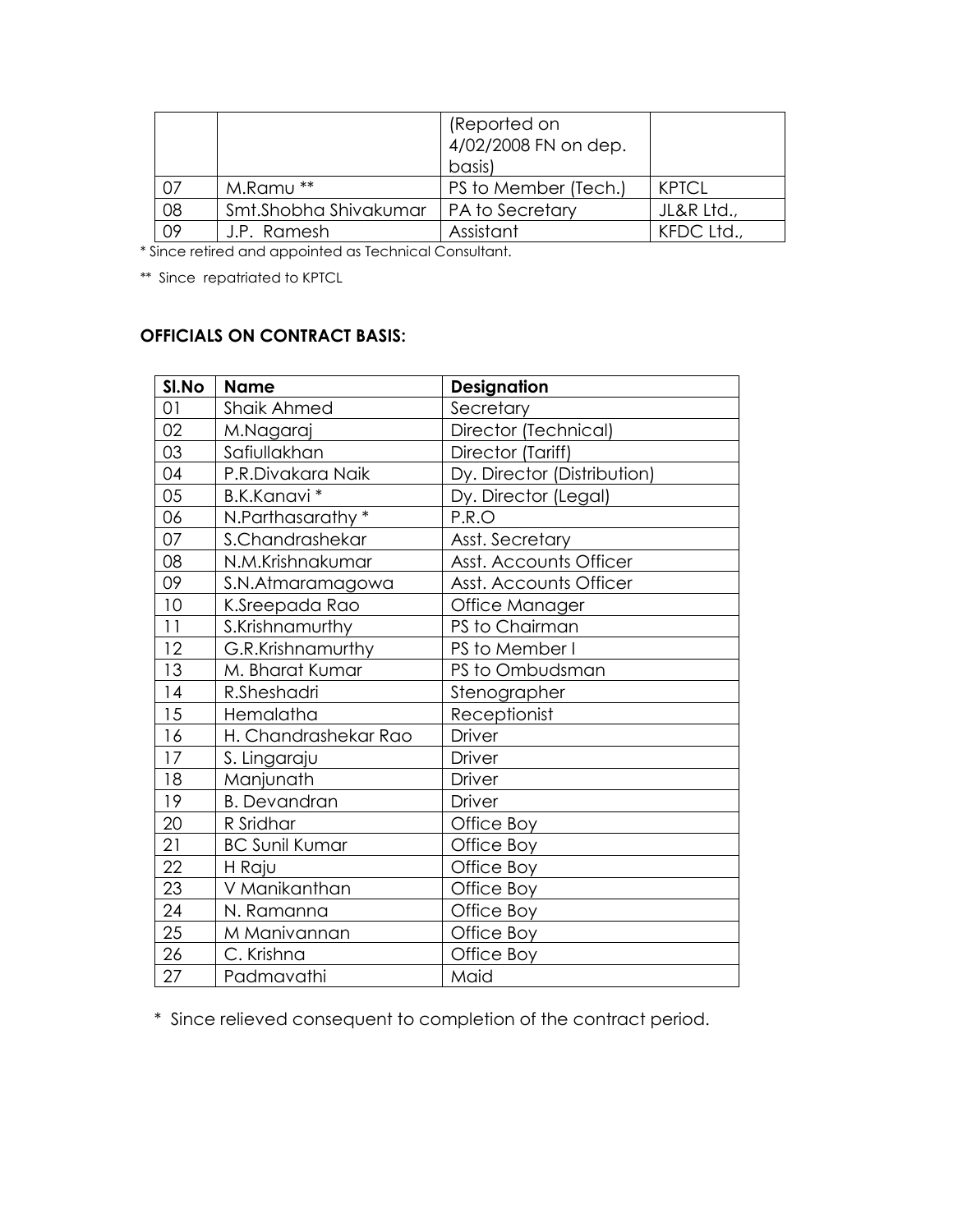#### **CONSULTANTS:**

| SI.No.          | I Name              | Designation                    |  |
|-----------------|---------------------|--------------------------------|--|
| 01              | P.N.Lakshmana Reddy | Consultant (Technical)         |  |
| 02              | K.Suresh            | Consultant (Technical)         |  |
| $\overline{03}$ | Y.G.Muralidharan    | Consultant (Consumer Advocacy) |  |
| 04              | Dr. Chandrashekar   | <b>Medical Consultant</b>      |  |
| 05              | K.S.Satishchandra   | Consultant (Tech-2)            |  |

Shri. HS Subramanya, Hon"ble Member of the Commission demitted the office on the afternoon of  $11<sup>th</sup>$  March 2008 on attaining the age of 65 years. Sri. S.D.Ukkali, Hon"ble Member of the Commission demitted Office on the 13th July 2008 on completion of five years tenure in the Commission.

Shri. Safiulla Khan, Senior Financial Analyst has been appointed to the post of Director (Tariff) with effect from 4/05/2007 vide office order No. A/05/2/2552 dtd.3/05/2007 against the vacancy caused due to the unfortunate demise of Shri. G.S Shashidhar, Director (Tariff). The said appointment is on contract basis for a period of TWO years.

Shri. ML Shankaralingappa, Principal, Govt. PU College who was working as Kannada Translator in the Commission on deputation basis was repatriated and relieved of his duties on the afternoon of 29/06/2007 vide Office order No.E/44/0/2912 dtd.29/06/2007.

Service of Shri. Gajanana Sharma, Executive Engineer (Elecl)/TL&SS, MRS Division, KPTCL, Shimoga was placed at the disposal of the Commission on deputation basis vide KPTCL"s Office order No. KPTCL/SA3/5756/99-2000 dtd.18/01/2008. Shri. Gajanana Sharma has reported on the forenoon of 4/02/2008 against the vacancy of Kannada Translator, caused due to the repatriation of services of Shri. ML Shankaralingappa. Consequent upon withdrawal of his services from the Commission, he has since been repatriated to KPTCL on 18.06.2008.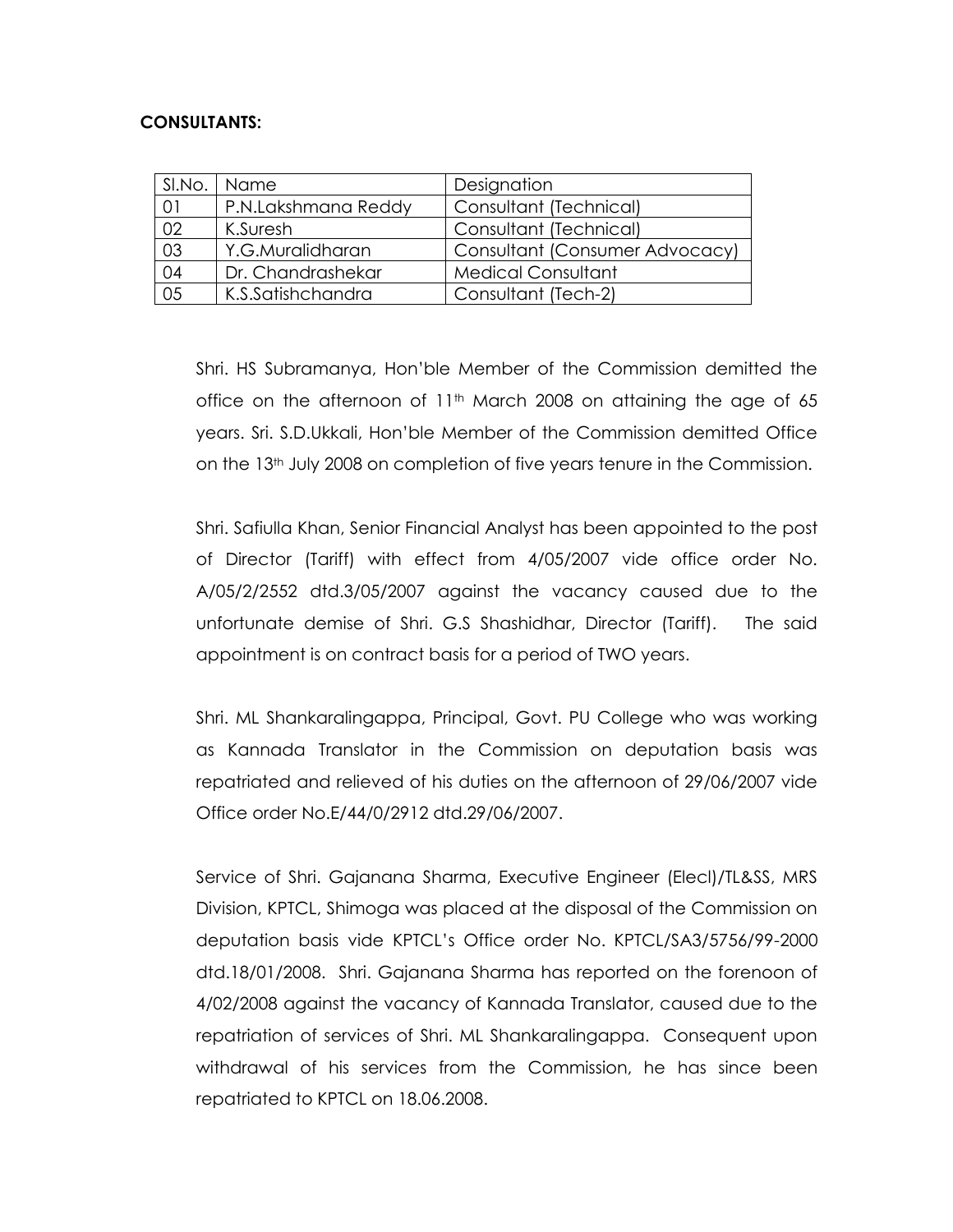Service of Shri. BS Rathnakumar, Data Entry Operator from TECSOK who was serving on deputation basis, has been absorbed in public interest vide official memorandum No.KERC/E/01/5/2633 dtd.11/05/2007.

The service of Shri. Kempaiah, Driver on contract basis was terminated with effect from 14/06/2007.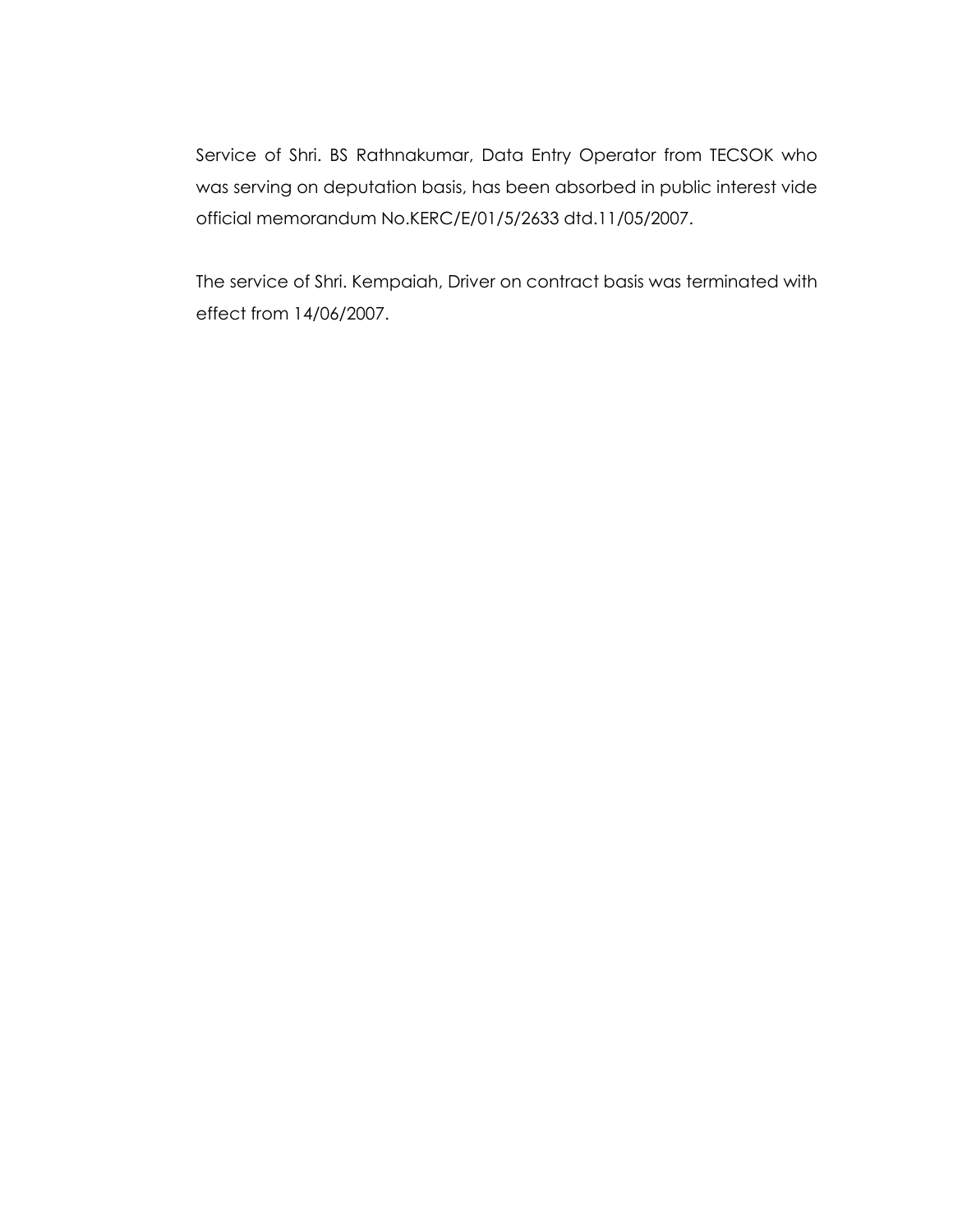# **10. FINANCE AND ACCOUNTS**

# **GRANTS RECEIVED FROM THE GOVERNMENT DURING FINANCIAL YEAR 2007- 08**

The State Government has provided and released Rs. 176 lakhs during the financial year 2007-08. The same has been drawn from the Government.

The following table shows the comparison of budget estimate and actual expenses for 2007-08.

|                                     | In Rs. Lakhs                                    |                                   |               |
|-------------------------------------|-------------------------------------------------|-----------------------------------|---------------|
| Major<br><b>Expenditure</b><br>Head | <b>Budget</b><br><b>Estimate for</b><br>2007-08 | <b>Expenditure for</b><br>2007-08 | Variation     |
| Establishment expenses              | 108.52                                          | 121.51                            | 12.99<br>÷.   |
| Office Expenses                     | 163.47                                          | 140.84                            | $(+)$ 22.63   |
| Office set up Expenses              | 29.65                                           | 9.74                              | 19.91<br>$+$  |
| TOTAL                               | 301.64                                          | 272.09                            | 29.55<br>$+1$ |

The expenditure of Rs 272.09 lakhs was met out of Government grants and License /Tariff Application fees.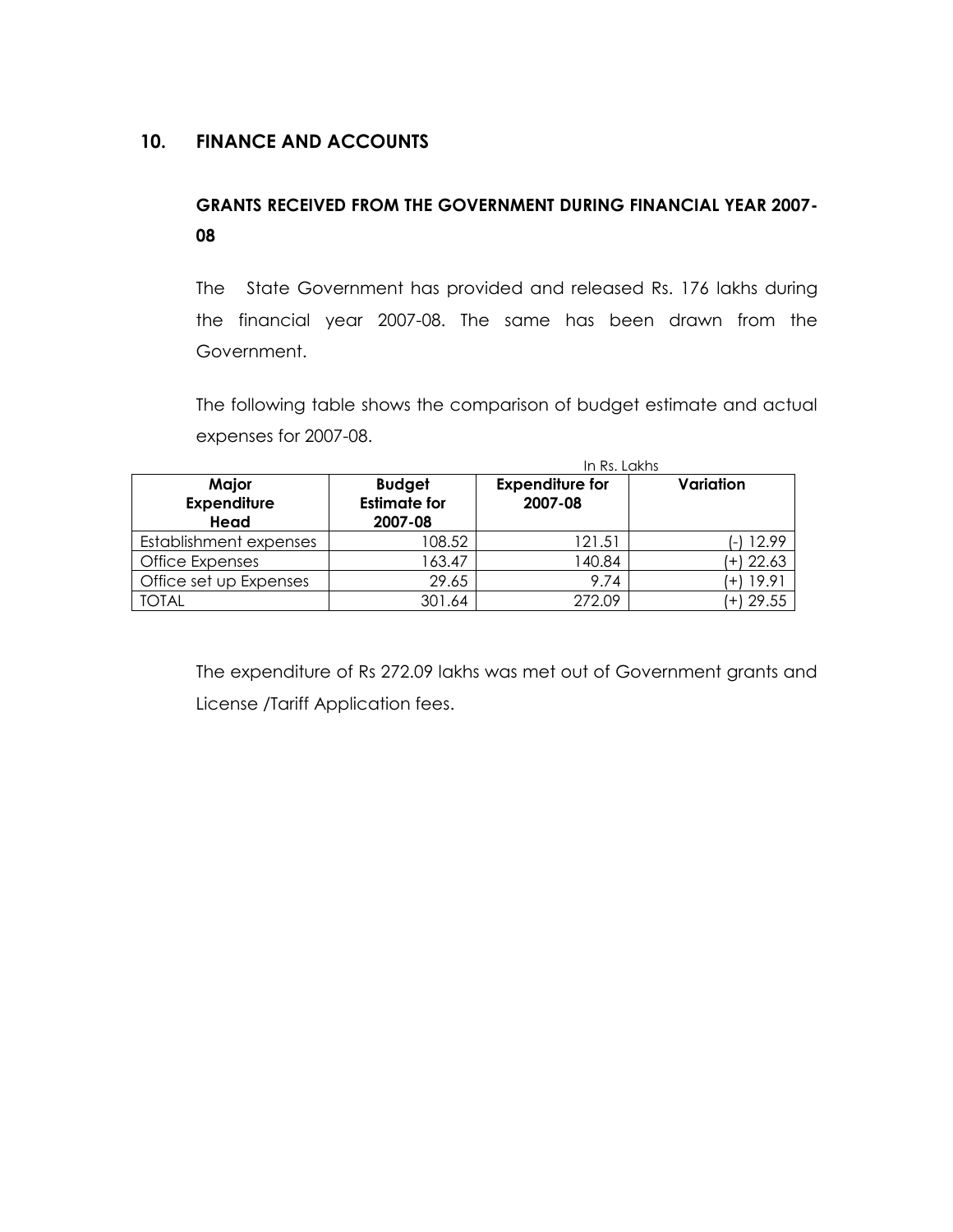#### **11. PROGRAMMES FOR THE YEAR AHEAD (FY 09)**

The following is the proposed action plan for FY09:

#### **1. Regulations on Determination of Tariff of generating stations**

Regulation on determination of tariff for generation: Draft Regulations on Terms and Conditions of Generation Tariff are under preparation and the Commission hopes to finalize the same during FY09

#### **2. Annual Review of Performance of KPTCL/ESCOMs**

As per the MYT Tariff Regulations, the Licensees are required to file applications for Annual Review of Performance with reference to the approved ERCs. Commission will carry out Annual Review of Performance of KPTCL/ESCOMs on various key parameters subject to KPTCL/ESCOMs filing necessary applications in this regard. The review will enable analysis of actual performance vis-à-vis the targets/benchmarks fixed by the Commission in its MYT order. This analysis will facilitate providing incentives for any over performance or imposing penalties for any under performance.

#### **3. Evaluating Quality of Power Supply of ESCOMs**

Clause 5.13.2 of the National Electricity Policy issued by GoI on 12th Feb, 2005 specifies that "*Reliability Index of supply of power to consumers should be indicated by the distribution licensees A road map for declaration of RI for all the cities and towns upto the district headquarters*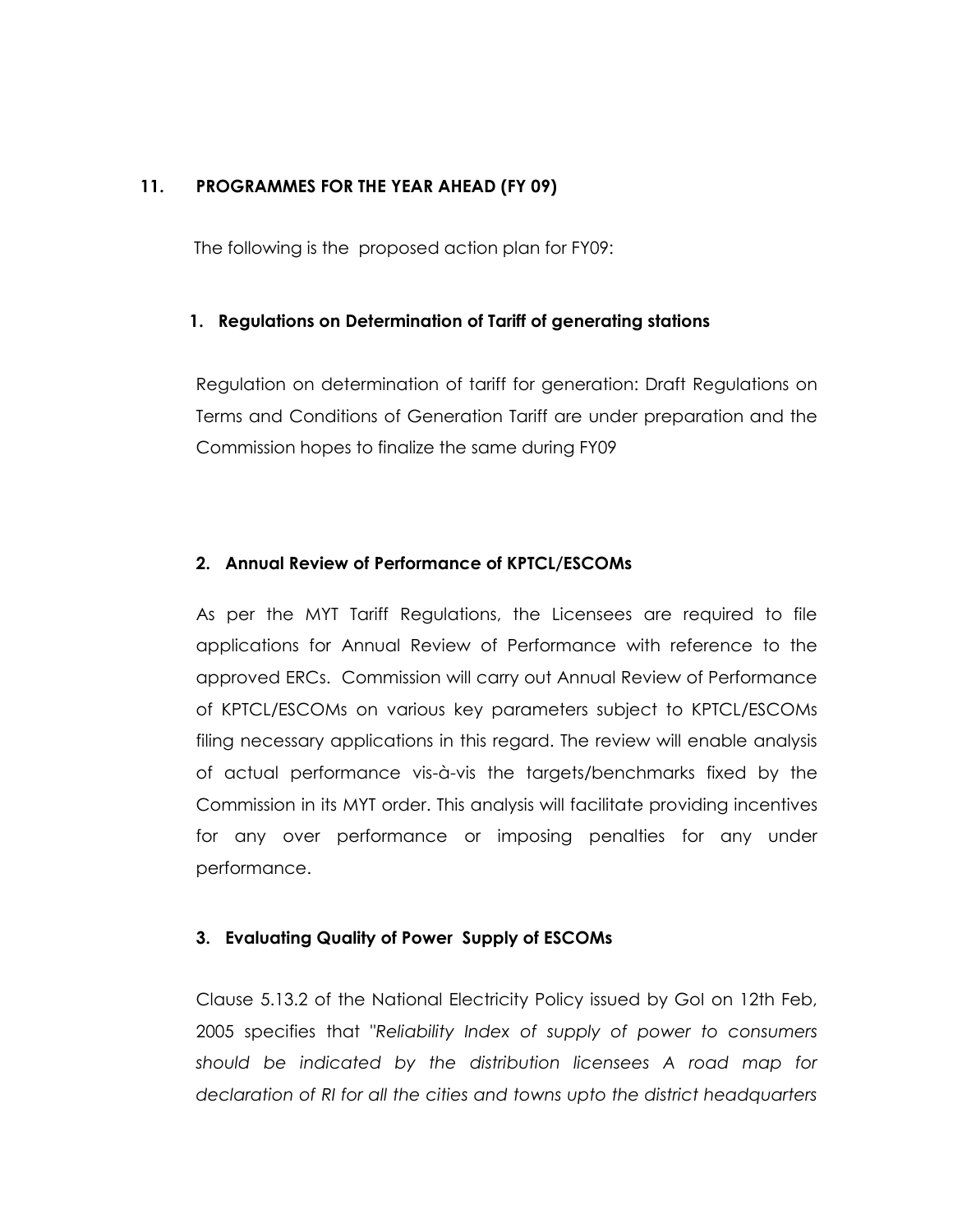*towns as also for rural areas, should be drawn up by SERCs. The data of RI should be compiled and published by CEA*."

The Commission vide its earlier order dated 2nd August, 2002 had directed BESCOM to calculate monthly data on customer interruption duration index in the first instance for Bangalore City. Further, after a trial of few months, the above procedure after modifications if necessary was proposed to be made applicable to all the other 46 towns and cities( now 53 towns and cities).

In the ensuing year, the Commission proposes to implement the guidelines mentioned in the NEP and draw a road map on declaration of Reliability Index for all the towns and cities and rural areas as well in all the ESCOMs.

#### **4. Segregation of Technical & Commercial Losses**

In accordance with clause no. 5.4.6 of the National Electricity Policy, the Commission is required to draw a time bound programme for segregation of Technical & Commercial losses through energy audit. In this regard, the Commission has already directed the ESCOMs to undertake energy audit studies at distribution circles levels in future. Also, the ESCOMs have been directed to furnish monthly voltage wise-loss levels. The ESCOMs are also directed to segregate technical & commercial losses. The Commission will monitor this exercise and suitably benchmark loss levels for each ESCOM.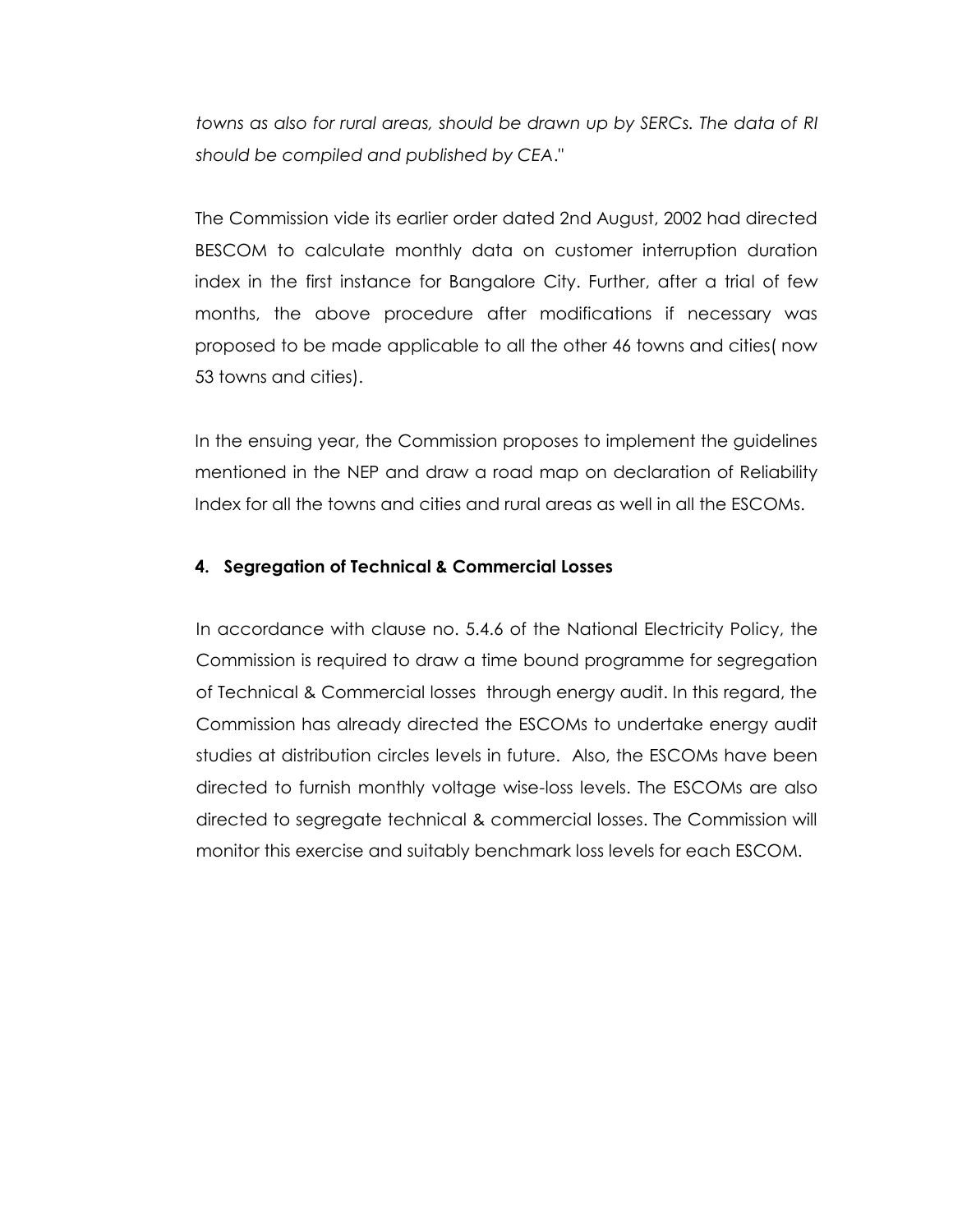# ಆಯೋಗದಲ್ಲಿ ಕನ್ನಡ

ಕರ್ನಾಟಕ ವಿದ್ಯುಚ್ಛಕ್ತಿ ನಿಯಂತ್ರಣ ಆಯೋಗವು ತನ್ನ ದಿನ  $\mathfrak{d}$ ತ್ಯದ ಪತ್ರ ವ್ಯವಹಾರದಲ್ಲಿ ಕನ್ನಡ ಮತ್ತು ಇಂಗ್ಲೀಷ್ ಅನ್ನು ಬಳಸುತ್ತಿದೆ. ಆಯೋಗದ ವಾರ್ಷಿಕ ವರದಿ ಮತ್ತು ಓಂಬಡ್ಸಮನ್ ಅವರ ಆದೇಶಗಳನ್ನು ಕನ್ನಡದಲ್ಲಿ ಪ್ರಕಟಿಸಲಾಗುತ್ತಿದೆ.ಆಯೋಗದ ಬಳಕೆದಾರರ ಕಛೇರಿಯು ತನ್ನ ಪತ್ರ ವ್ಯವಹಾರದಲ್ಲಿ ಕನ್ನಡ ಮತ್ತು ಇಂಗ್ಲೀಷ್ ಭಾಷೆಯನ್ನು ಬಳಸುತ್ತಿದೆ ಹಾಗೂ **ವಿದ್ಯುತ್ ಬಳಕೆದಾರ** ಎಂಬ ಕನ್ನಡ <mark>ಮಾಸಿಕ ಪತ್ರಿಕೆಯನ್ನು ಗ್ರಾಹಕರ ಅನುಕೂಲಕ್ಕಾ</mark>ಗಿ ಪ್ರಕಟಿಸುತ್ತಿದೆ. ಆಯೋಗದ ಬಳಕೆದಾರರ ಕಛೇರಿಯು ಗ್ರಾಹಕರ ಅನುಕೂಲಕ್ಕಾಗಿ **ಗ್ರಾಹಕರ ಮಾರ್ಗದರ್ಶಿ** ಎಂಬ ಹಸ್ತಪತ್ರಿಕೆಯನ್ನು ಕನ್ನಡದಲ್ಲಿ ಪ್ರಕಟಿಸುತ್ತಿದೆ.

ಆಯೋಗವು ತನ್ನ ಕಛೇರಿಯಲ್ಲಿ ಇನ್ನೂ ಹೆಚ್ಚಿನ ಹ್ರಮಾಣದಲ್ಲಿ ಕನ್ನಡವನ್ನು ಬಳಸಲು ಪ್ರಯತ್ನಗಳನ್ನು ನಿರಂತರವಾಗಿ ಮಾಡುತ್ತಿದೆ.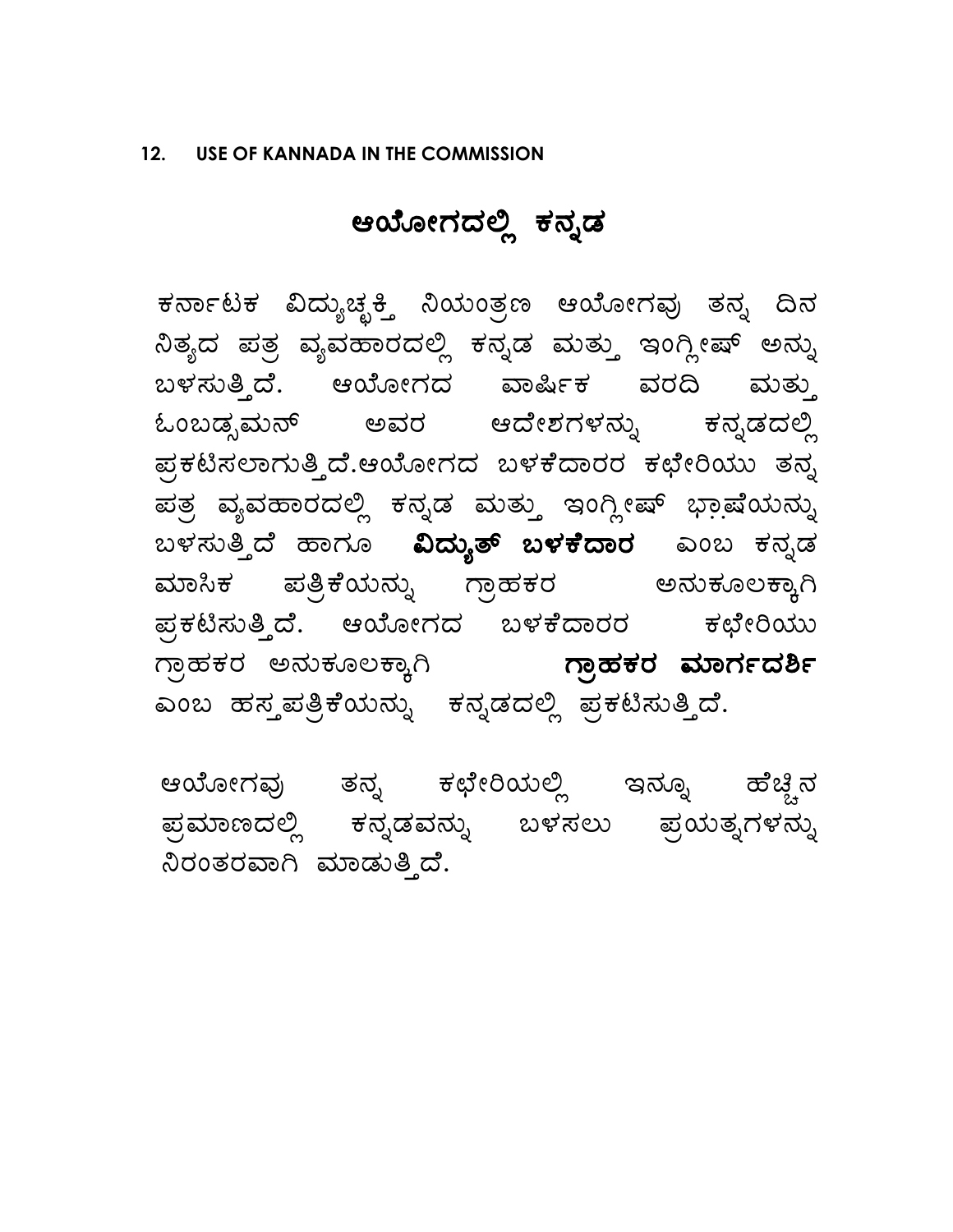# **Annex - 1.1 Organisational Chart**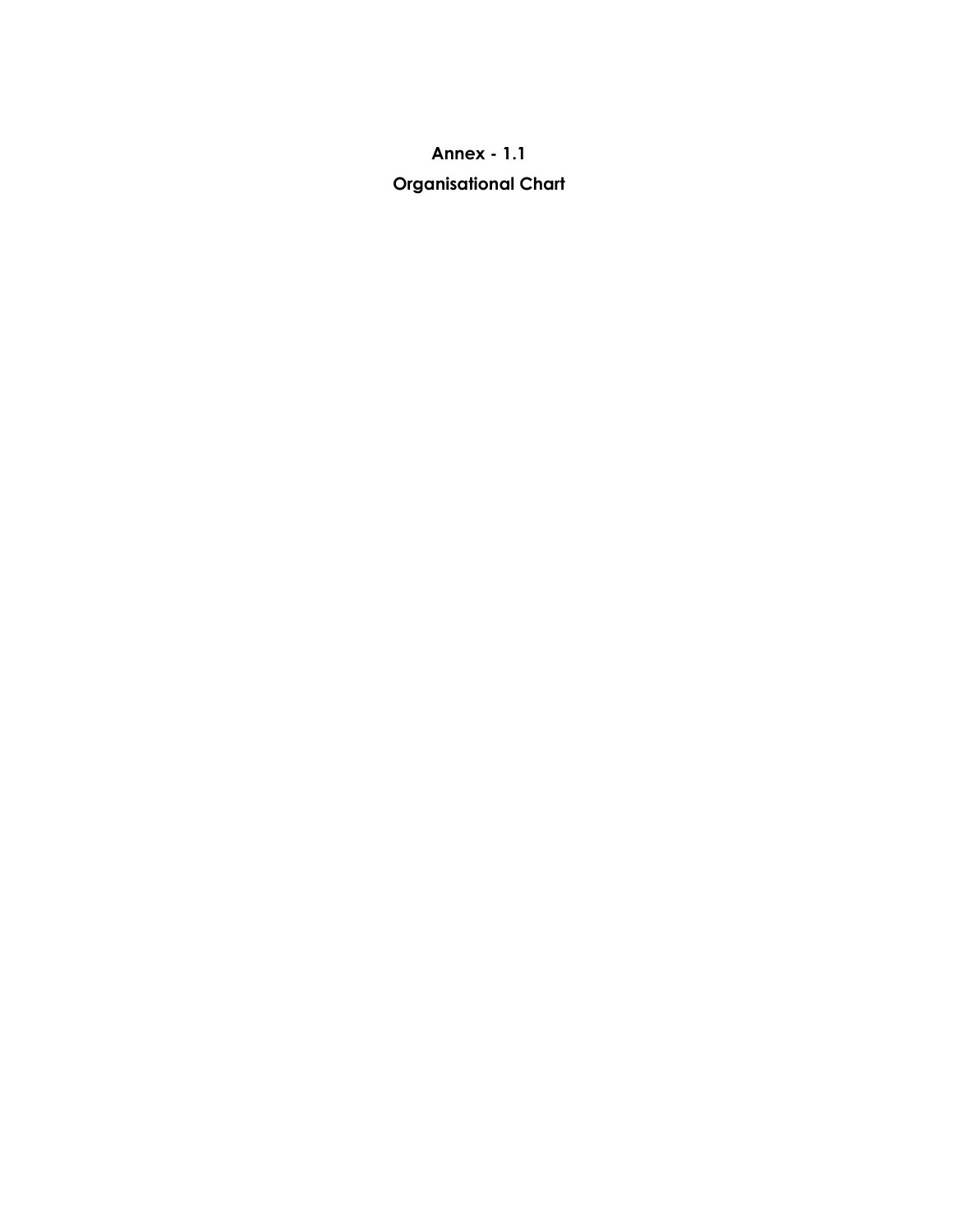#### **Annex - 2.1**

# **List of PPAs Approved by the Commission**

### **BESCOM Wind Power Projects**

| $\overline{\mathsf{SI}}$ .<br>no | <b>Name of the</b><br>developer        | <b>Location of the proposed</b><br>project/                                  | <b>Capacity</b><br>in MW | <b>KERC letter no in</b><br>which PPA is<br>approved |
|----------------------------------|----------------------------------------|------------------------------------------------------------------------------|--------------------------|------------------------------------------------------|
| $\mathbf{1}$                     | Ranka-N-Ranka                          | Ganjikatte & Jogimatti villages<br>in Chitradurga District                   | 5.00                     | S/03/3/3951 dated<br>06.03.2008                      |
| $\overline{2}$                   | <b>Triveni Enterprises</b>             | Ramanahalli Village<br>Chikkanayakanahalli Taluk<br><b>Tumkur District</b>   | 0.8                      | S/03/3/3968 dated<br>11.03.2008                      |
| $\overline{3}$                   | <b>Texmo Precision</b><br>castings     | Ganatanahalli Village<br>Chikkanayakanahalli Taluk<br><b>Tumkur District</b> | 1.6                      | S/03/3/3968 dated<br>11.03.2008                      |
| $\overline{4}$                   | Sree devi Chemicals                    | Balekona Village Village<br>Chikkanayakanahalli Taluk<br>Tumkur District     | 0.8                      | S/03/3/3968 dated<br>11.03.2008                      |
| $\overline{5}$                   | Rangamma steels &<br><b>Malleables</b> | Balekona Village<br>Chikkanayakanahalli Taluk<br><b>Tumkur District</b>      | 0.8                      | S/03/3/3968 dated<br>11.03.2008                      |
| 6                                | U.D. Foundation                        | Ramanahalli Village<br>Chikkanayakanahalli Taluk<br><b>Tumkur District</b>   | 0.8                      | S/03/0/4068 dated<br>26.03.2008                      |
| $\overline{7}$                   | L.S. Lad & Sons                        | Nagathibassapura &<br>Shivalinganahalli Villages Bellary<br><b>District</b>  | 3.75                     | S/03/0/4069 dated<br>26.03.2008                      |
| $\overline{8}$                   | <b>Texonic Instruments</b>             | Ganatanahalli Village<br>Chikkanayakanahalli Taluk<br><b>Tumkur District</b> | 0.8                      | S/03/0/4067 dated<br>26.03.2008                      |
| $\overline{9}$                   | V.X.L. Systems                         | Siddanakatte Village<br>Chikkanayakanahalli Taluk<br><b>Tumkur District</b>  | 0.8                      | S/03/0/4072 dated<br>27.03.2008                      |
| 10                               | <b>Happy Valley</b><br>Developers      | Balekona Village<br>Chikkanayakanahalli Taluk<br><b>Tumkur District</b>      | 0.8                      | S/03/0/4073 dated<br>27.03.2008                      |
| 11                               | Protectron Electromech<br>Pvt Ltd      | Ramanahalli Village<br>Chikkanayakanahalli Taluk<br><b>Tumkur District</b>   | 0.8                      | S/03/0/4071 dated<br>27.03.2008                      |
|                                  | <b>Total Wind Mill</b><br>Projects(11) |                                                                              | 16.75                    |                                                      |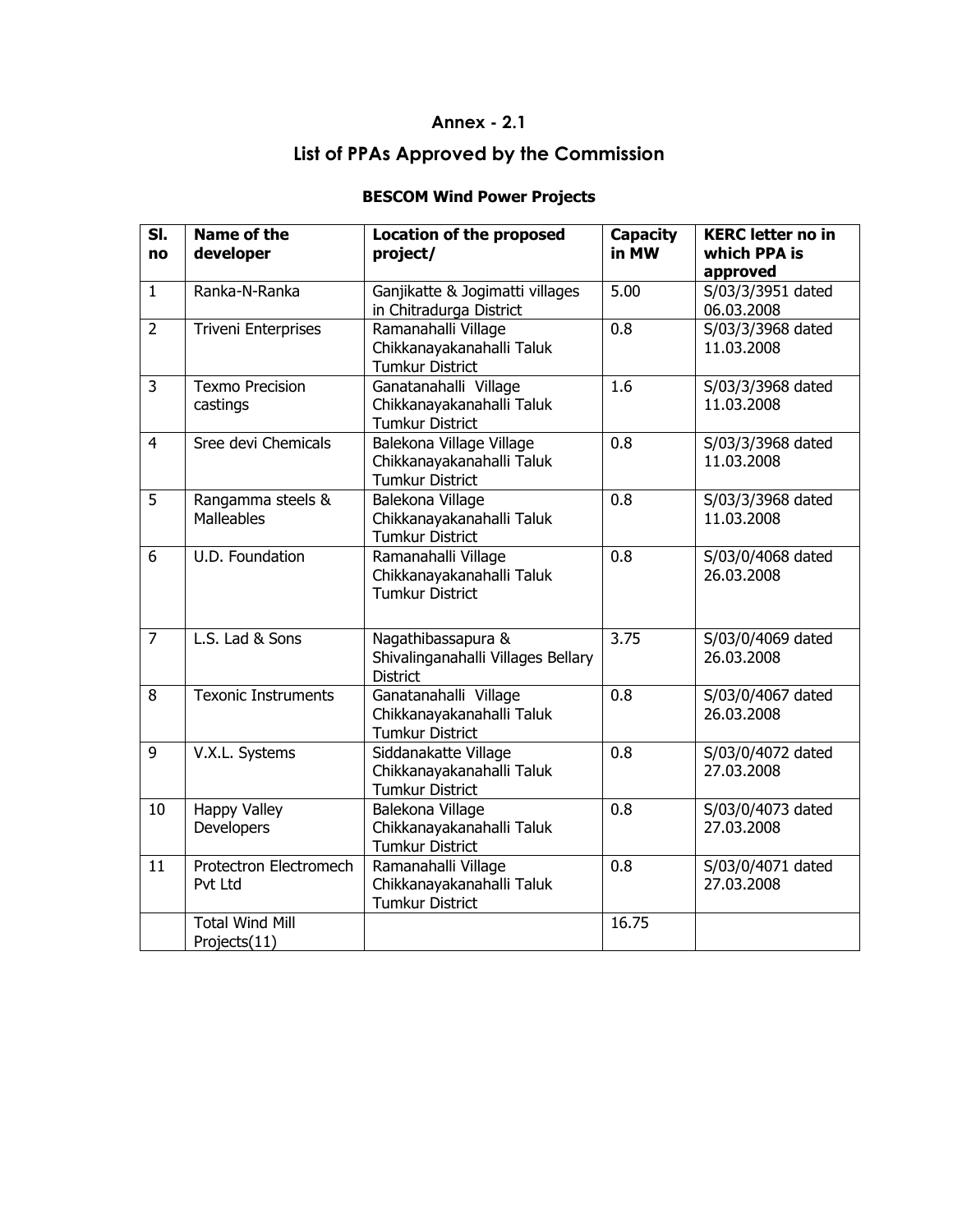#### **BESCOM Mini-Hydel Projects**

| SI.<br>No      | Name of the<br><b>Developer</b>       | <b>Location of the</b><br>proposed project                                   | <b>Capacity in MW</b> | <b>KERC</b> letter no in<br>which PPA is<br>approved |
|----------------|---------------------------------------|------------------------------------------------------------------------------|-----------------------|------------------------------------------------------|
| $\mathbf{1}$   | <b>Trinetra Energy</b><br>Convertions | Mundaje Village<br>Charmudi Ujre<br>Mangalore District                       | 4.5                   | S/03/0/4075 dated<br>27.03.2008                      |
| 2              | Dishaa Power<br>Corporation Pvt Ltd   | Gundia River<br>Hasamatha Village<br>Puttur taluk<br>Mangalore District      | 3.6                   | S/03/0/4077 dated<br>27.03.2008                      |
| $\overline{3}$ | Prasanna Power Ltd                    | Aniyur village<br>Belathanagady taluk<br>Dakshina Kannada<br><b>District</b> | 6.0                   | S/03/0/4078 dated<br>27.03.2008                      |
|                | Total Mini_Hydel<br>Projects-3        |                                                                              | 14.1                  |                                                      |

### **CESC Wind Power Projects**

| SI.<br>no      | Name of the<br>developer                     | <b>Location of the proposed</b><br>project/                                          | Capacity<br>in MW | <b>KERC</b> letter no in<br>which PPA is<br>approved |
|----------------|----------------------------------------------|--------------------------------------------------------------------------------------|-------------------|------------------------------------------------------|
| $\mathbf{1}$   | Renaissance Holdings<br>& developers (P) Ltd | Aidahalli Kavalu &<br>Nayakanakere Kavalu Villages<br>Belur taluk<br>Hassan District | 3.00              | S/03/3/3979 dated<br>11.03.2008                      |
| $\overline{2}$ | Keerthi Industries<br>Ltd.                   | Koppalahalli Village Hassan<br>taluk<br>Hassan District                              | 1.50              | S/03/3/3979 dated<br>11.03.2008                      |
| 3              | Walden Properties Ltd                        | Rangapura Kavalu Village<br>Arasikere Taluk<br>Hassan District                       | 1.50              | S/03/0/3978 dated<br>12.03.2008                      |
| $\overline{4}$ | Nutech Prasiddhi<br>Consortium               | Rangapura Kavalu Village<br>Arasikere Taluk<br>Hassan District                       | 1.50              | S/03/0/3978 dated<br>12.03.2008                      |
| 5              | Sapthagiri distilleries<br>Ltd               | Rangapura Kavalu Village<br>Arasikere Taluk<br>Hassan District                       | 3.0               | S/03/0/3978 dated<br>12.03.2008                      |
| 6              | <b>Nu-Tech Associates</b>                    | Rangapura Kavalu Village<br>Arasikere Taluk<br>Hassan District                       | 1.50              | S/03/0/4079 dated<br>27.03.2008                      |
| $\overline{7}$ | Renaissance Holdings<br>& developers (P) Ltd | Aidahalli Village<br><b>Belur Taluk</b><br>Hassan District                           | 3.0               | S/03/0/4080 dated<br>27.03.2008                      |
| 8              | Energy Development<br>Company                | Rangapura Kaval Village<br><b>Hassan Taluk</b><br>Hassan District                    | 1.50              | S/03/0/4080 dated<br>27.03.2008                      |
|                | <b>Total Wind Mill</b><br>Projects -8        |                                                                                      | 16.5              |                                                      |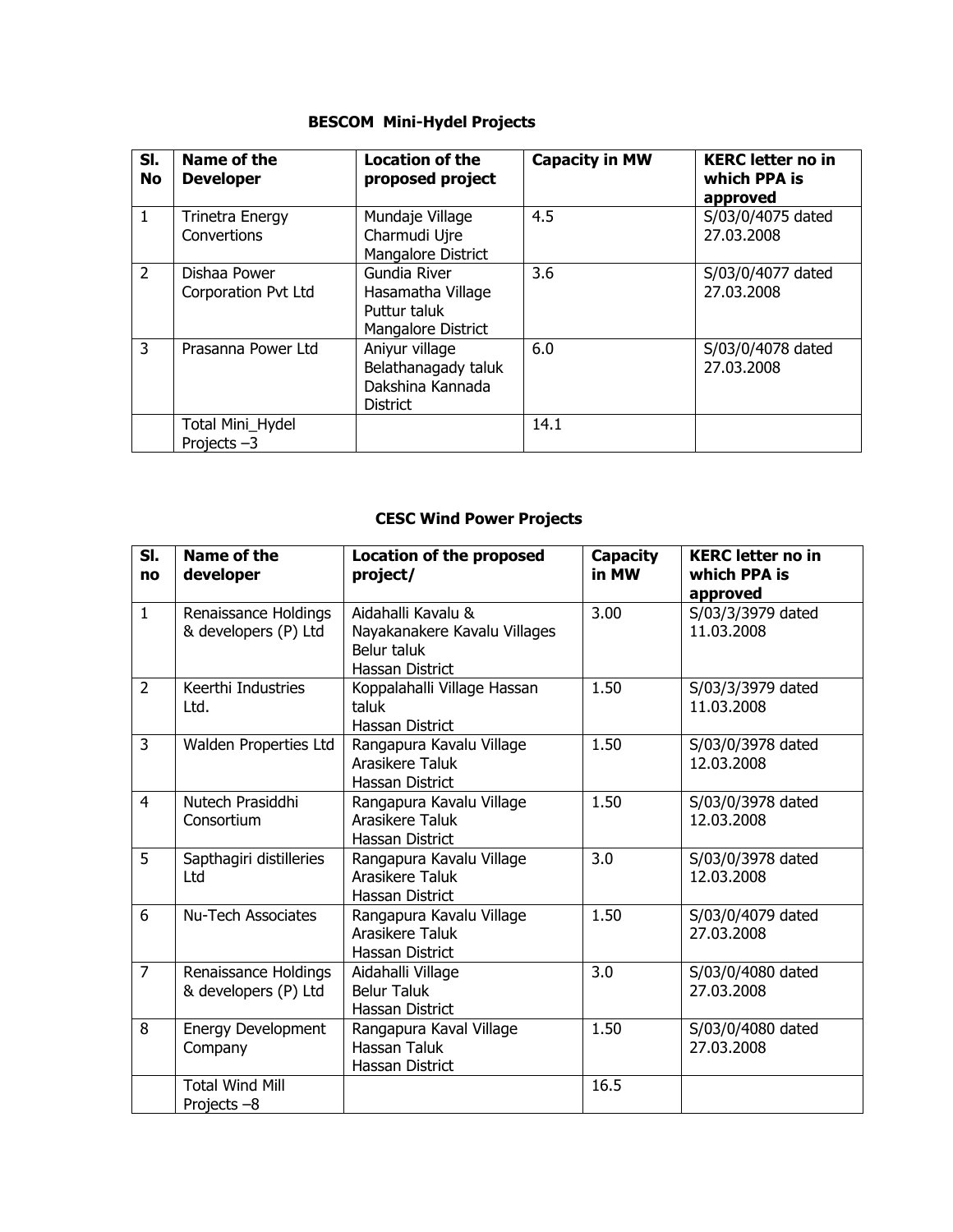### **CESC Co-generation Projects**

| SI.<br>no | Name of the<br>developer | <b>Location of the proposed</b><br>project/ | <b>Capacity</b><br>in MW | <b>KERC</b> letter no in<br>which PPA is<br>approved |
|-----------|--------------------------|---------------------------------------------|--------------------------|------------------------------------------------------|
|           | The Mysore sugar Co.     | Mandya Town                                 | 30.00/19.22              | S/03/3/2572 dated                                    |
|           | Ltd.                     | Mandya District                             | Exportable               | 03.05.2007                                           |

# **HESCOM - Wind Power Projects**

| SI.<br>no      | Name of the developer                    | Location of the proposed project<br>and capacity                                              | <b>Capacit</b><br>y in<br><b>MW</b> | <b>KERC letter no in</b><br>which PPA is<br>approved |
|----------------|------------------------------------------|-----------------------------------------------------------------------------------------------|-------------------------------------|------------------------------------------------------|
| $\mathbf{1}$   | Kashyap J Majethia                       | Harugeri Village Mundaragi Taluk<br>Gadag district                                            | 1.25                                | S/03/0/2417 dated<br>04.04.2007                      |
| $\overline{2}$ | B.S.K. Trading Inc.                      | Musticoppa Village Mundaragi Taluk<br>Gadag district                                          | 1.25                                | S/03/0/2417 dated<br>04.04.2007                      |
| $\overline{3}$ | Shakambari Enterprises                   | Mustikoppa Village Mundaragi Taluk<br>Gadag district                                          | 1.25                                | S/03/0/2417 dated<br>04.04.2007                      |
| $\overline{4}$ | Jindal steels                            | Harugeri Village Mundaragi Taluk<br>Gadag district                                            | 1.25                                | S/03/0/2417 dated<br>04.04.2007                      |
| 5              | V.R.L. Logistics Ltd Ph III              | Hatrugeri Village Mundaragi Taluk<br>Gadag district                                           | 5.00                                | S/03/0/2417 dated<br>04.04.2007                      |
| 6              | V.R.L. Logistics Ltd Ph IV               | Hirevadatti, Kelur & Chikkavadatti<br>Villages Mundaragi Taluk Gadag<br>district              | 15.00                               | S/03/0/2417 dated<br>04.04.2007                      |
| $\overline{7}$ | V.R.L. Logistics Ltd Ph V                | Bagewadi Village Mundaragi Taluk<br>Gadag district                                            | 15.00.                              | S/03/0/2417 dated<br>04.04.2007                      |
| 8              | V.R.L. Logistics Ltd Ph VI               | Keluru Village Mundaragi Taluk<br>Gadag district                                              | 8.75                                | S/03/0/2417 dated<br>04.04.2007                      |
| 9              | Pragati Aroma Oil<br><b>Distilleries</b> | Kotehall Village Honnalli Chennagiri<br>Taluk,<br>Davanagere District                         | 1.20                                | S/03/0/2584 dated<br>04.05.2007                      |
| 10             | Saqnjay D. Ghodawath                     | Daginakatte, Hosakere & Horasagera<br>villages Chennagiri Taluk Davanagere<br><b>District</b> | 4.2                                 | S/03/0/2584 dated<br>04.05.2007                      |
| 11             | Agrotech Pvt Ltd                         | Majjur Village Gadag District                                                                 | 0.8                                 | S/03/0/2584 dated<br>04.05.2007                      |
| 12             | Protectron Electromech<br>Pvt Ltd        | Ranathur Village Gadag District                                                               | 0.8                                 | S/03/0/2584 dated<br>04.05.2007                      |
| 13             | <b>Vikram Traders</b>                    | Machinahalli Village Gadag District                                                           | $\overline{0.8}$                    | S/03/0/2584 dated<br>04.05.2007                      |
| 14             | Rahul Dravid                             | Majjur Village Gadag District                                                                 | 0.8                                 | S/03/0/2584 dated<br>04.05.2007                      |
| 15             | <b>Cauver Coffee Traders</b>             | Majjur Village Gadag District                                                                 | 0.8                                 | S/03/0/2584 dated<br>04.05.2007                      |
| 16             | <b>Vikram Traders</b>                    | Jalavadaga Village Mundaragi Taluk<br>Gadag District                                          | 1.5                                 | S/03/0/2981 dated<br>13.07.2007                      |
| 17             | Masc Charles (India) Ltd                 | Keluru Village Mundaragi Taluk<br>Gadag district                                              | 1.5                                 | S/03/0/2981 dated<br>13.07.2007                      |
| 18             | Sapthagiri Distilleries                  | Keluru Village Mundaragi Taluk                                                                | 3.00                                | S/03/0/2584 dated                                    |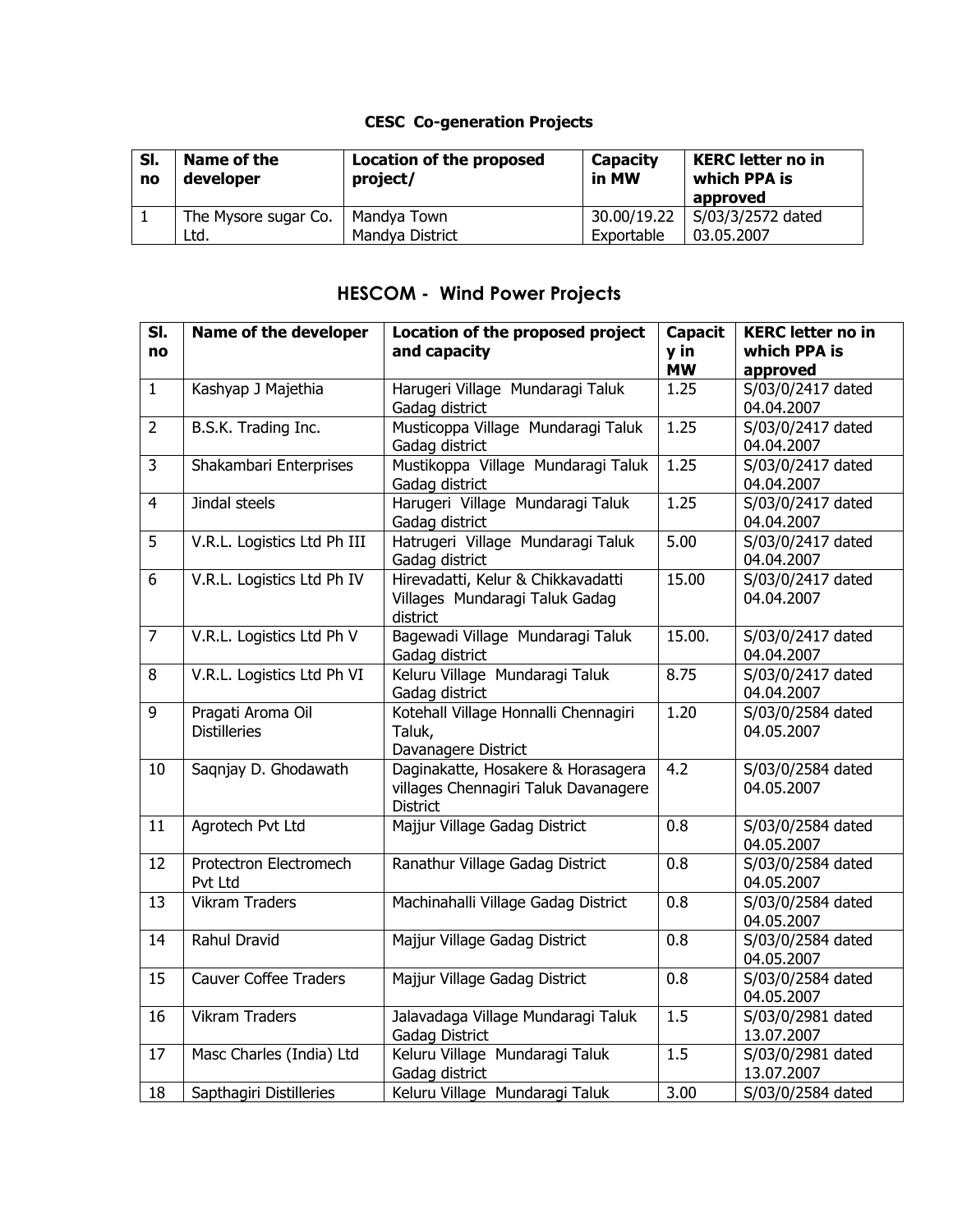| SI. | Name of the developer          | Location of the proposed project                  | <b>Capacit</b> | <b>KERC letter no in</b> |
|-----|--------------------------------|---------------------------------------------------|----------------|--------------------------|
| no  |                                | and capacity                                      | y in           | which PPA is             |
|     |                                |                                                   | <b>MW</b>      | approved                 |
|     |                                | Gadag District                                    |                | 04.05.2007               |
| 19  | <b>MMTC Ltd</b>                | Vadegola & Rajur Villages Rona                    | 4.80           | S/03/0/3018 dated        |
|     |                                | Taluk, Gadag District                             |                | 23.07.2007               |
| 20  | <b>MMTC Ltd</b>                | Unachgere & Rajur Villages Rona                   | 4.80           | S/03/0/3018 dated        |
|     |                                | Taluk, Gadag District                             |                | 23.07.2007               |
| 21  | <b>MMTC Ltd</b>                | Gowdagere & Unachagere Villages                   | 3.00           | S/03/0/3018 dated        |
|     |                                | Rona Taluk, Gadag District                        |                | 23.07.2007               |
|     |                                |                                                   |                |                          |
|     |                                |                                                   |                |                          |
| 22  | <b>MMTC Ltd</b>                | Kuntoji Village Rona Taluk, Gadag                 | 2.4            | S/03/0/3018 dated        |
|     |                                | <b>District</b>                                   |                | 23.07.2007               |
| 23  | Sanjay D Ghodawat              | Vadegola & Rajur Villages Rona                    | 5.40           | S/03/0/3172 dated        |
|     |                                | Taluk, Gadag District                             |                | 21.08.2007               |
| 24  | Lovely Fragrances              | Vadegola & Rajur Villages Rona                    | 0.60           | S/03/0/3172 dated        |
|     |                                | Taluk, Gadag District                             |                | 21.08.2007               |
| 25  | Pragathi Aroma Oil             | Vadegola & Rajur Villages Rona                    | 5.40           | S/03/0/3172 dated        |
|     | Distilleries Pvt Ltd           | Taluk, Gadag District                             |                | 21.08.2007               |
| 26  | Sanjay D Ghodawat              | Vadegola & Rajur Villages Rona                    | 5.40           | S/03/0/3172 dated        |
|     |                                | Taluk, Gadag District                             |                | 21.08.2007               |
| 27  | Mangal S Angadi                | Sirund Village Gadag Taluk Gadag                  | 0.25           | S/03/0/3176 dated        |
|     |                                | district                                          |                | 24.08.2007               |
| 28  | Suresh C angadi                | Sirund Village Gadag Taluk Gadag                  | 0.25           | S/03/0/3176 dated        |
|     |                                | district                                          |                | 24.08.2007               |
| 29  | Fasteners and Allied           | Sirund Village Gadag Taluk Gadag                  | 0.25           | S/03/0/3176 dated        |
|     | Products Pvt Ltd               | district                                          |                | 24.08.2007               |
| 30  | Mysore Engineers (India)       | Sirund Village Gadag Taluk Gadag                  | 0.25           | S/03/0/3176 dated        |
|     | Pvt Ltd                        | district                                          |                | 24.08.2007               |
| 31  | Swani Corporation              | Sirund Village Gadag Taluk Gadag                  | 0.25           | S/03/0/3176 dated        |
|     |                                | district                                          |                | 24.08.2007               |
| 32  | C.R. Rajesh Nair               | Sirund Village Gadag Taluk Gadag                  | 0.75           | S/03/0/3176 dated        |
|     |                                | district                                          |                | 24.08.2007               |
| 33  | Maurya Steels Pvt Ltd          | Hanumanthahalli Village                           | 0.8            | S/03/0/3195 dated        |
|     |                                | Cikkanayakanahalli Taluk Tumkur                   |                | 28.08.2007               |
|     |                                | District                                          |                |                          |
| 34  | <b>International Conveyers</b> | Purushanahahalli Village                          | 0.8            | S/03/0/3195 dated        |
|     | Ltd                            | Cikkanayakanahalli Taluk Tumkur                   |                | 28.08.2007               |
| 35  | S. Kumar                       | District<br>Balekona i Village Cikkanayakanahalli | 0.8            | S/03/0/3195 dated        |
|     |                                | <b>Taluk Tumkur District</b>                      |                | 28.08.2007               |
| 36  | Shilpa Medicare Ltd            | Hanumanthahalli Village                           | 1.60           | S/03/0/3195 dated        |
|     |                                | Cikkanayakanahalli Taluk Tumkur                   |                | 28.08.2007               |
|     |                                | <b>District</b>                                   |                |                          |
| 37  | Shoe Exports                   | Hanumanthahalli Village                           | 0.8            | S/03/0/3195 dated        |
|     |                                | Cikkanayakanahalli Taluk Tumkur                   |                | 28.08.2007               |
|     |                                | District                                          |                |                          |
| 38  | Chandulal Surajmal             | Purushanahahalli Village                          | 0.8            | S/03/0/3195 dated        |
|     |                                | Cikkanayakanahalli Taluk Tumkur                   |                | 28.08.2007               |
|     |                                | District                                          |                |                          |
| 39  | Compucom software              | Hanumanthahalli Village                           | 0.8            | S/03/0/3195 dated        |
|     |                                | Cikkanayakanahalli Taluk Tumkur                   |                | 28.08.2007               |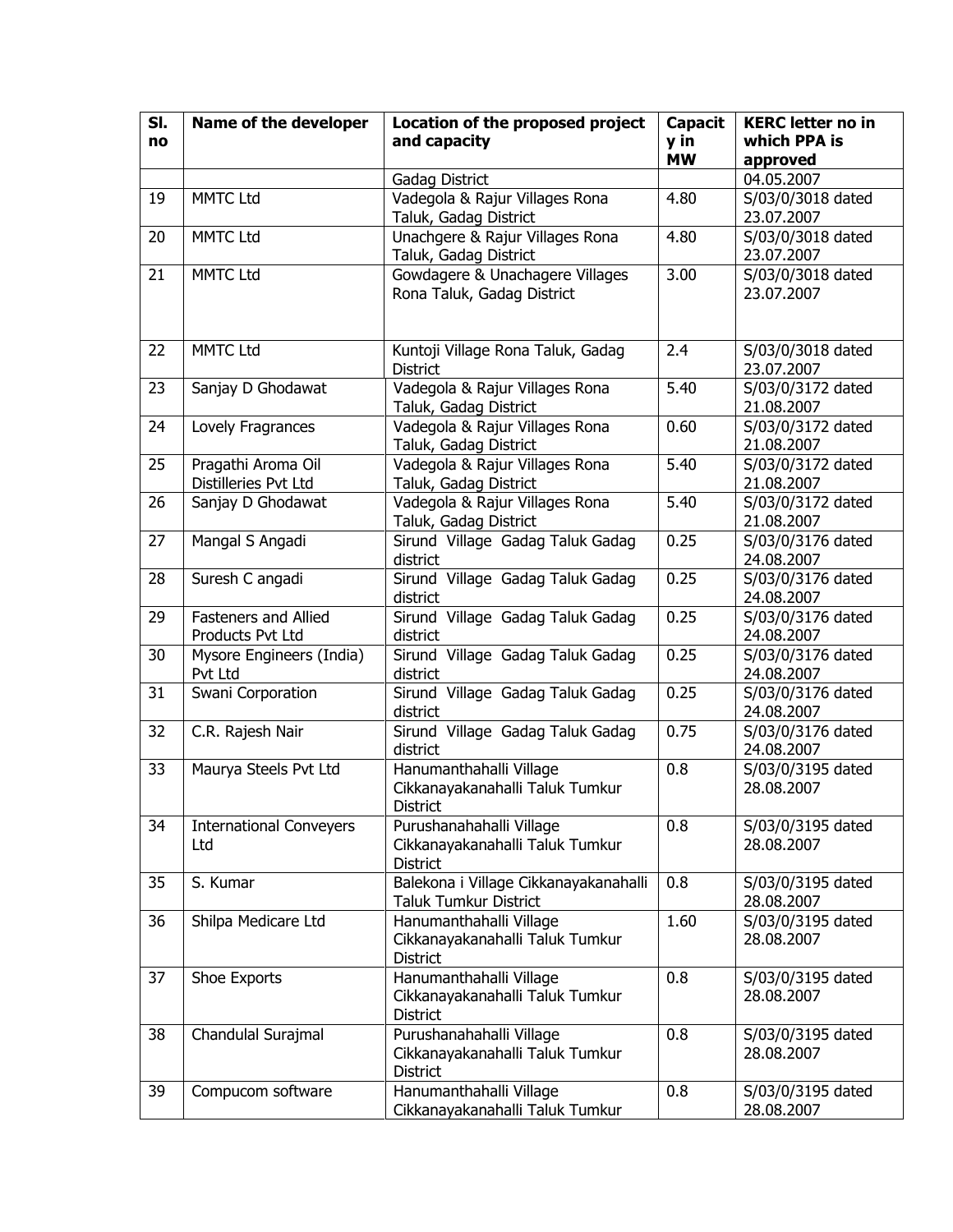| SI.<br>no | Name of the developer                       | Location of the proposed project<br>and capacity                                        | <b>Capacit</b><br>y in<br><b>MW</b> | <b>KERC</b> letter no in<br>which PPA is<br>approved |
|-----------|---------------------------------------------|-----------------------------------------------------------------------------------------|-------------------------------------|------------------------------------------------------|
|           |                                             | <b>District</b>                                                                         |                                     |                                                      |
| 40        | Vikram traders                              | Purushanahahalli Village<br>Cikkanayakanahalli Taluk Tumkur<br><b>District</b>          | 0.8                                 | S/03/0/3195 dated<br>28.08.2007                      |
| 41        | I.G.E. India Ltd                            | Hanumanthahalli Village<br>Cikkanayakanahalli Taluk Tumkur<br><b>District</b>           | 0.8                                 | S/03/0/3195 dated<br>28.08.2007                      |
| 42        | Arts & Crafts Itd                           | Purushanahahalli Village<br>Cikkanayakanahalli Taluk Tumkur<br><b>District</b>          | 0.80                                | S/03/0/3195 dated<br>28.08.2007                      |
| 43        | Shreeram capacitors                         | Balekona and ramanahalli Villages<br>Cikkanayakanahalli Taluk Tumkur<br><b>District</b> | 1.60                                | S/03/0/3195 dated<br>28.08.2007                      |
| 44        | R.B. Sheth Sriram<br>Narasingadas           | Hanumanthahalli Village<br>Cikkanayakanahalli Taluk Tumkur<br><b>District</b>           | 0.8                                 | S/03/0/3195 dated<br>28.08.2007                      |
| 45        | Generacion Eolica India<br>Pvt Itd          | Harti, Kurtakoti & Malasamudra<br>Villages Gadag Taluk, Gadag District                  | 31.20                               | S/03/0/3683 dated<br>01.01.2008                      |
| 46        | Hindustan Zinc Ltd                          | Kurtakoti & Malasamudra Villages<br>Gadag Taluk, Gadag District                         | 34.40                               | S/03/0/3683 dated<br>01.01.2008                      |
| 47        | <b>Vikram Traders</b>                       | Keluru Village Mundaragi Taluk<br>Gadag District                                        | 1.50                                | S/03/0/4076 dated<br>27.03.2008                      |
| 48        | <b>Bharath Petroleum</b><br>corporation Itd | Jalavadagi & Bidanahal Villages<br>Mundaragi Taluk Gadag District                       | 5.0                                 | S/03/0/4076 dated<br>27.03.2008                      |
| 59        | B.D. Patil & co.                            | Jalavadagi Village Mundaragi Taluk<br><b>Gadag District</b>                             | 1.25                                | S/03/0/4076 dated<br>27.03.2008                      |
| 50        | Indian designs                              | Keluru Village Mundaragi Taluk<br>Gadag District                                        | 1.50                                | S/03/0/4076 dated<br>27.03.2008                      |
|           |                                             | <b>TOTAL</b>                                                                            | 184.65                              |                                                      |

# **HESCOM - Mini-Hydel Projects**

| SI.<br>no | Name of the<br>developer | Location of the proposed project<br>and capacity | Capacity<br>in MW | <b>KERC letter no</b><br>in which PPA is<br>approved |
|-----------|--------------------------|--------------------------------------------------|-------------------|------------------------------------------------------|
|           | Energy Development       | Hulugunda Village Somwarpet taluk                | 6.00              | S/03/0/2672                                          |
|           | Company Ltd              | Kodagu District                                  |                   | dated 16.05.2007                                     |

### **GESCOM - Wind-mill Projects**

| SI. | Name of the    | <b>Location of the proposed</b> | <b>Capacity in</b> | <b>KERC letter no in which</b> |
|-----|----------------|---------------------------------|--------------------|--------------------------------|
| no  | developer      | project                         | <b>MW</b>          | <b>PPA</b> is approved         |
|     | Magma Leasing  | Devanakatti Village             | 4.95               | S/03/0/2850 dated              |
|     | Ltd            | Belagaum District               |                    | 15.06.2007                     |
|     | Walden         | Devanakatti Village             | 1.65               | S/03/0/2850 dated              |
|     | Properties Ltd | Belagaum District               |                    | 15.06.2007                     |
|     | Magnum         | Hirevadatti Village             | 1.25               | S/03/0/3005 dated              |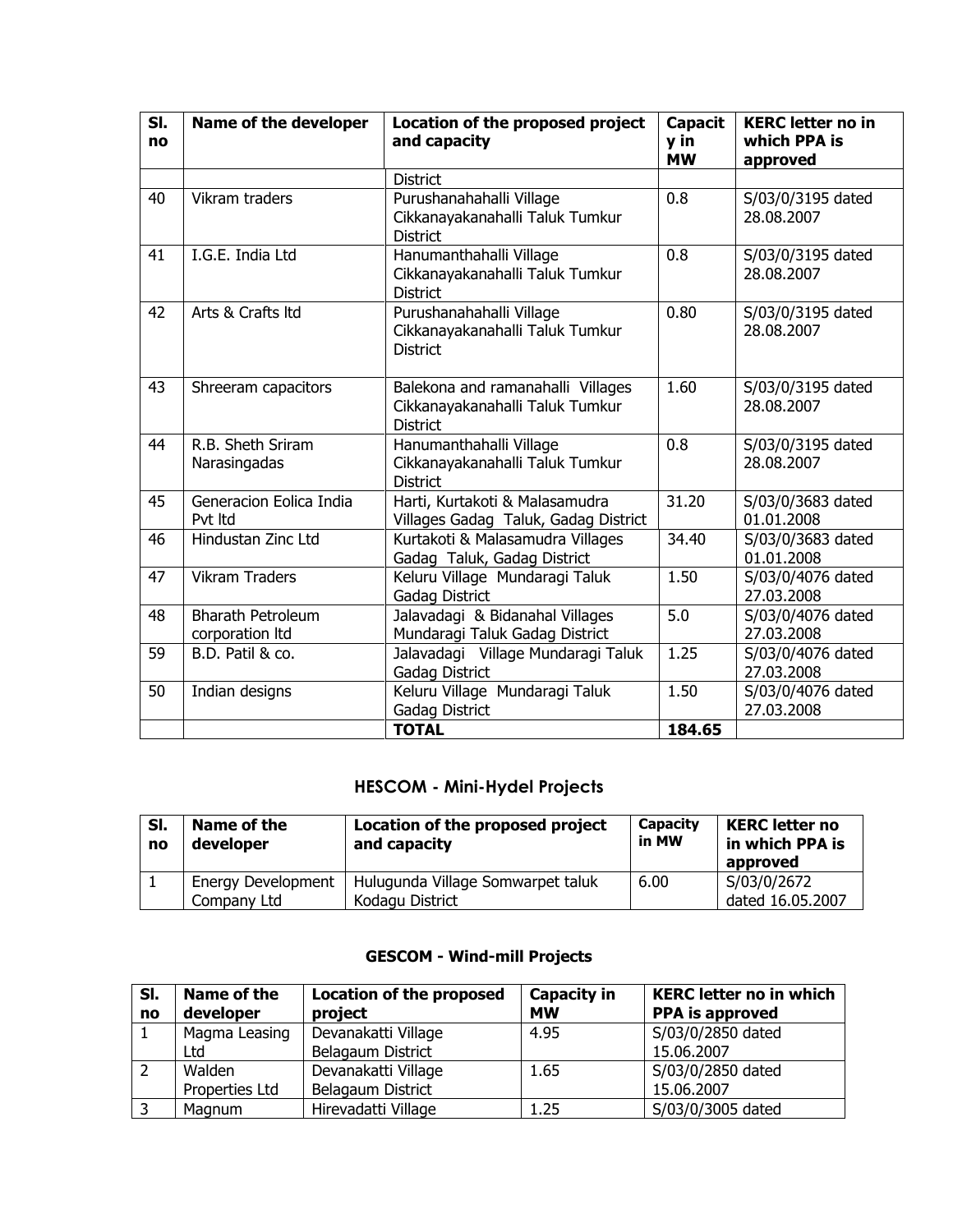| SI.<br>no      | <b>Name of the</b><br>developer                 | <b>Location of the proposed</b><br>project                                              | <b>Capacity in</b><br><b>MW</b> | <b>KERC letter no in which</b><br><b>PPA is approved</b> |
|----------------|-------------------------------------------------|-----------------------------------------------------------------------------------------|---------------------------------|----------------------------------------------------------|
|                | Intergrafiks (P)<br>Ltd                         | Mundaragi Taluk<br>Gadag District                                                       |                                 | 16.07.2007                                               |
| $\overline{4}$ | Revathi raju                                    | Bagewadi Village<br>Mundaragi Taluk<br>Gadag District                                   | 1.25                            | S/03/0/3005 dated<br>16.07.2007                          |
| $\overline{5}$ | <b>Vinay Patil</b>                              | Hirevadatti Village<br>Mundaragi Taluk<br>Gadag District                                | 1.25                            | S/03/0/3005 dated<br>16.07.2007                          |
| 6              | Arathi V Patil                                  | Hirevadatti Village<br>Mundaragi Taluk<br>Gadag District                                | 1.25                            | S/03/0/3005 dated<br>16.07.2007                          |
| $\overline{7}$ | V.M. Salgaocar<br>& Bro Pvt Ltd                 | Hadagali, Banikoppa &<br>Bagewadi Villages Village<br>Mundaragi Taluk<br>Gadag District | 10.00                           | S/03/0/3005 dated<br>16.07.2007                          |
| 8              | V.M. Salgaocar<br><b>Sales</b><br>International | Bagewadi Village<br>Mundaragi Taluk<br>Gadag District                                   | 3.75                            | S/03/0/3005 dated<br>16.07.2007                          |
| 9              | Surana telecom<br>Ltd                           | Keluru Village<br>Mundaragi Taluk<br>Gadag District                                     | 1.25                            | S/03/0/3005 dated<br>16.07.2007                          |
| 10             | Manoj V.<br>Telisara                            | Jalavadagi Village<br>Mundaragi Taluk<br>Gadag District                                 | 1.25                            | S/03/0/3005 dated<br>16.07.2007                          |
| 11             | Bhagyanagar<br>India Pvt Ltd<br>$Ph-3$          | Jalavadagi & Bidanal Villages<br>Mundaragi Taluk<br>Gadag District                      | 2.5                             | S/03/0/3005 dated<br>16.07.2007                          |
| 12             | Bhagyanagar<br>India Pvt Ltd<br>$Ph-5$          | Jalavadagi Village<br>Mundaragi Taluk<br>Gadag District                                 | 1.5                             | S/03/0/3005 dated<br>16.07.2007                          |
| 13             | Bharath P.<br>Holkunde                          | Harugeri Village<br>Mundaragi Taluk<br>Gadag District                                   | 1.25                            | S/03/0/3005 dated<br>16.07.2007                          |
| 14             | Mac Charles (<br>India Ltd)                     | Keluru Village<br>Mundaragi Taluk<br>Gadag District                                     | 1.50                            | S/03/0/3768 dated<br>24.01.2008                          |
|                |                                                 | <b>TOTAL</b>                                                                            | 34.6                            |                                                          |

# **GESCOM Mini Hydel Projects**

| SI.<br>no | Name of the<br>developer | <b>Location of the proposed</b><br>project | <b>Capacity in</b><br><b>MW</b> | <b>KERC letter no in which</b><br><b>PPA</b> is approved |
|-----------|--------------------------|--------------------------------------------|---------------------------------|----------------------------------------------------------|
|           | Nirmala Power            | Siraguppa taluk                            | 4.50                            | S/03/0/2442 dated                                        |
|           | Pvt Ltd                  | Bellary district                           |                                 | 05.4.2007                                                |
| 2         | Khadaleru                | Right Bank canal of                        | 1.40                            | S/03/0/3768 dated                                        |
|           | Power company            | Tungabhadra River                          |                                 | 24.01.2008                                               |
|           | Ltd                      | Hospet taluk                               |                                 |                                                          |
|           |                          | Bellary district                           |                                 |                                                          |
|           |                          | <b>TOTAL</b>                               | 5.9                             |                                                          |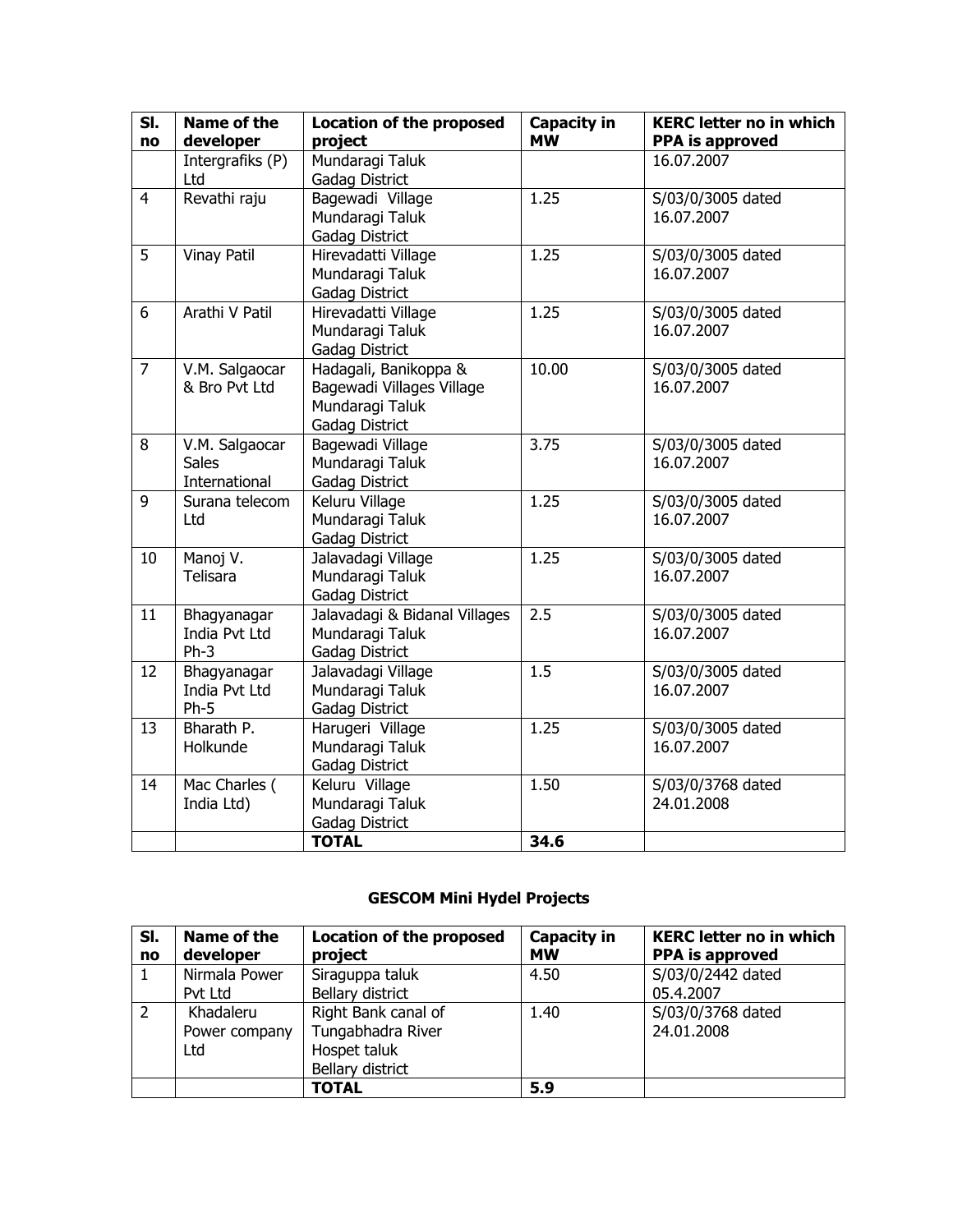# **Annexe – 3.1**

# **Details of Petitions / Review Petitions received in the Commission**

| SI.<br>No. | Case No. | Date of<br><b>Filing</b> | <b>Name of the Pitioners</b>                                                                 | Subject in<br><b>Brief</b>                                                  | <b>KERC</b><br><b>Order</b><br><b>Date</b> | <b>Brief Details</b>         |
|------------|----------|--------------------------|----------------------------------------------------------------------------------------------|-----------------------------------------------------------------------------|--------------------------------------------|------------------------------|
| 1.         | OP 10/07 | 13/04/07                 | Karanja Industries, Bidar,<br>Vs. MD, GESCOM and<br>others                                   | <b>BBC</b>                                                                  | 13/04/07                                   | Petition was<br>disposed off |
| 2.         | OP 11/07 | 24/04/07                 | Reliance Energy, Mumbai<br>Vs. MD, KPTCL and<br>another                                      | PPA                                                                         | 06/03/08                                   | Petition was<br>allowed      |
| 3.         | OP 12/07 | 25/06/07                 | <b>SCM Sugars Vs. KPTCL</b><br>and another                                                   | <b>Tariff</b>                                                               | Pending                                    | $\blacksquare$               |
| 4.         | OP 13/07 | 26/07/07                 | Koppal Green Power,<br>Hyderabad Vs. MD, KPTCL<br>and another                                | <b>Tariff</b>                                                               | 23/08/07                                   | Petition was<br>disposed off |
| 5.         | OP 14/07 | 25/07/07                 | Davangere Sugars Vs. MD,<br>KPTCL and another                                                | PPA                                                                         | Pending                                    | $\frac{1}{2}$                |
| 6.         | OP 15/07 | 24/09/07                 | <b>International Power</b><br>Corpn., Bangalore Vs.<br>KPTCL and another                     | PPA                                                                         | Pending                                    | $\overline{\phantom{a}}$     |
| 7.         | OP 16/07 | 15/10/07                 | Hassan Biomas Vs. KPTCL<br>and another                                                       | <b>Tariff</b>                                                               | Pending                                    | $\frac{1}{2}$                |
| 8.         | OP 17/07 | 26/10/07                 | Bannariamman Sugars Vs.<br>KPTCL and another                                                 | PPA                                                                         | Pending                                    | $\blacksquare$               |
| 9.         | OP 18/07 | 20/11/07                 | Mysore Grahakara Parishat<br>Vs. Principal Secy. To<br>Govt. Energy Dept., GoK<br>and others | Non-<br>establishment<br>of Coal based<br>power<br>projects in<br>Karnataka | 03/04/08                                   | Petition was<br>disposed off |
| 10.        | OP 19/07 | 22/11/07                 | Topaz Investments Vs.<br>KPTCL and another                                                   | <b>PPA</b>                                                                  | 10/04/08                                   | Petition was<br>disposed off |
| 11.        | OP 01/08 | 26/11/07                 | Prabhakara Acharya and<br>others Vs. MDs of all<br><b>ESCOMs</b>                             | 3 MMD                                                                       | 27/03/08                                   | Petition was<br>disposed off |
| 12.        | OP 02/08 | 04/01/08                 | CEPCO Industries, New<br>Delhi Vs. KPTCL and<br>another                                      | PPA                                                                         | Pending                                    | $\blacksquare$               |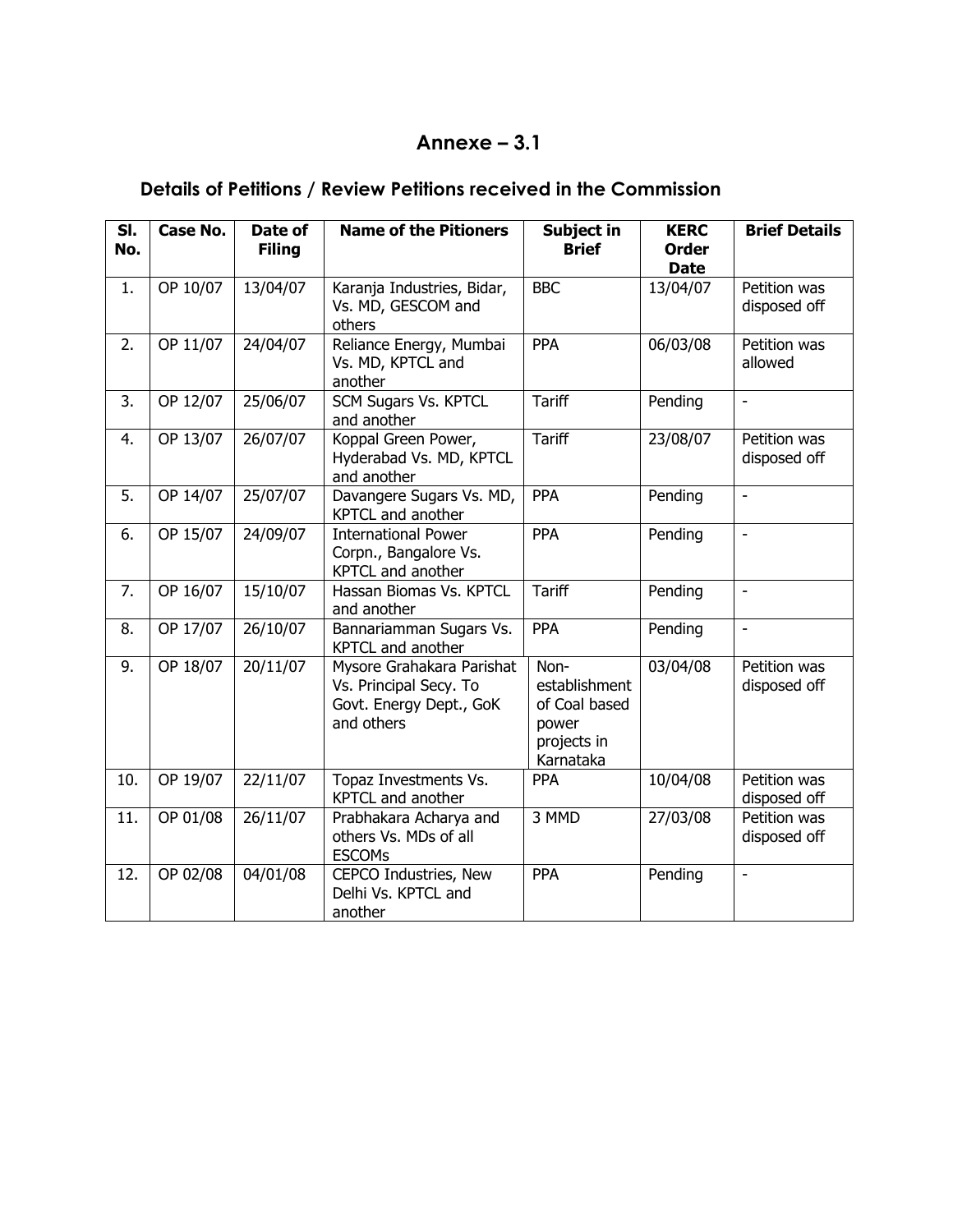#### **Review Petitions**

| SI.<br>No. | Case<br>No.  | Date of<br><b>Filing</b> | <b>Name of the Pitioners</b>                      | Subject in<br><b>Brief</b> | <b>KERC</b><br><b>Order</b><br><b>Date</b> | <b>Brief</b><br><b>Details</b>                  |
|------------|--------------|--------------------------|---------------------------------------------------|----------------------------|--------------------------------------------|-------------------------------------------------|
| 1.         | RP.<br>01/07 | 15/10/07                 | Srinivasamurthy and two others<br>Vs. MD, BESCOM  | Compen-<br>sation          | 10/01/08                                   | Petition was<br>inadmissible                    |
| 2.         | RP.<br>01/08 | 04/01/08                 | Raja Bhaskar Vs. KPTCL                            | <b>PPA</b>                 | 03/04/08                                   | Petition was<br>disposed off<br>as<br>withdrawn |
| 3.         | RP.<br>02/08 | 04/01/08                 | Santhoshimatha Vs. KPTCL                          | <b>PPA</b>                 | 03/04/08                                   | Petition was<br>disposed off<br>as<br>withdrawn |
| -4.        | RP.<br>03/08 | 28/02/08                 | Dheeru Power Projects,<br>Hyderabad Vs. MD, KPTCL | <b>PPA</b>                 | Pending                                    | ۰                                               |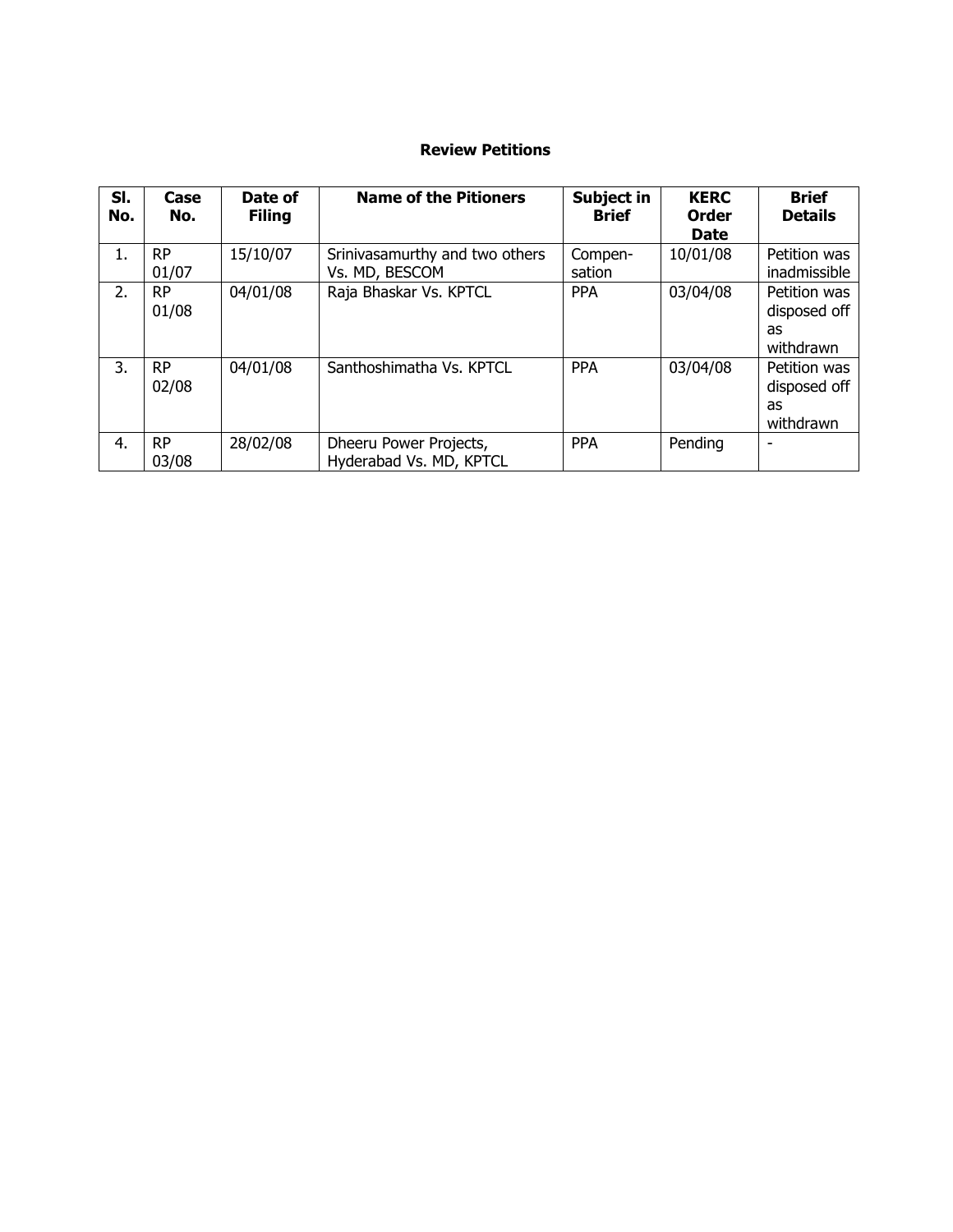#### **Annex – 3.2**

#### **LIST OF PENDING CASES AT HIGH COURT & SUPREME COURT WHERE THE KERC IS A PARTY**

| SI.<br>No. | No.                                                                                        | <b>Between</b>                                                                                                                                                                                                                                                                                                                                                                                                                                                 | In the matter of                                                                                                                                               | <b>Remarks</b>                                                                                                                                                        |
|------------|--------------------------------------------------------------------------------------------|----------------------------------------------------------------------------------------------------------------------------------------------------------------------------------------------------------------------------------------------------------------------------------------------------------------------------------------------------------------------------------------------------------------------------------------------------------------|----------------------------------------------------------------------------------------------------------------------------------------------------------------|-----------------------------------------------------------------------------------------------------------------------------------------------------------------------|
| 1.         | <b>WP No.2000</b><br>$C/W$ ,<br>30627/2000,<br>30628/2000<br>and<br>30629/2000<br>(GM-KEB) | i) in WP No.30649/2000<br>Kirloskar Electric Co. Ltd.<br>ii) In WP No.30627/2000<br>Goetze (India) Financial<br>Services Ltd.<br>iii) In WP No.30628/2000<br>Jindal Alluminium Ltd.<br>iv) In WP No.30629/2000<br>Indowind Energy Ltd. Vs.<br>i) State of Karnataka, Dept.<br>of Energy<br>ii) KPTCL<br>iii) KERC<br>iv) KREDL<br>v) Union of India, Ministry of<br>Non-Conventional Energy<br>Sources (Respondents are all<br>common in all the above<br>WPs) | Against KPTCL's letter<br>dated 2.9.2000<br>regarding increasing<br>the wheeling<br>charges from 2 % to<br>20 % of the energy<br>generated and<br>transmitted. | Pending<br>before<br>the High Court                                                                                                                                   |
| 2.         | <b>WP No.12426</b>                                                                         | Shri G.P.Shivaprakash Vs.<br>1) The State of Karnataka,<br>Dept. of Energy, 2)KERC,<br>3) KPTCL, 4) Suptd. Engineer,<br>Bangalore Circle (North),<br>KPTCL, B'lore.                                                                                                                                                                                                                                                                                            | <b>Declaring Section</b><br>9.02 and 9.04 of the<br>ES & D Code as<br>unconstitutional.<br>Direct Respondent 3<br>& 4 to accept the<br>development<br>charge.  | Hon'ble<br>High<br>Court in its Order<br>Dt.17.10.07<br>referred<br>the<br>matter<br>to<br>Lokadalath.<br>The<br>matter<br>İS<br>pending<br>before<br>the said court. |
| 3.         | <b>MFA</b><br>No.4795/02<br>SLP No.<br>23793/04<br>& SLP No.<br>18607/04                   | M/s Jindal Thermal Power<br>Co. Ltd. Vs. 1) KPTCL, 2) Govt.<br>of Karnataka, Energy<br>department                                                                                                                                                                                                                                                                                                                                                              | <b>PPA</b>                                                                                                                                                     | before<br>Pending<br>the<br>Supreme<br>Court.                                                                                                                         |
| 4.         | MFA No.<br>1557/03                                                                         | <b>BESCOM Vs. KERC</b>                                                                                                                                                                                                                                                                                                                                                                                                                                         | Special Scheme                                                                                                                                                 | The<br>matter<br>is<br>before<br>pending<br>the High Court.                                                                                                           |
| 5.         | MFA 3457/2003                                                                              | KPTCL and other four<br>Companies Vs. KERC                                                                                                                                                                                                                                                                                                                                                                                                                     | Challenging the<br>Order of the<br>Commission in RP<br>No.3/2003 dated<br>9.5.2003.                                                                            | matter<br><b>The</b><br>is i<br>pending<br>before<br>the High Court.                                                                                                  |
| 6.         | MFA No.<br>3169/03 (RES)                                                                   | Shri C.V. Gopala Krishna Vs.<br><b>KERC</b>                                                                                                                                                                                                                                                                                                                                                                                                                    | Setting aside the<br>order dated<br>10.3.2003                                                                                                                  | matter<br>The<br>is<br>pending<br>before<br>the High Court.                                                                                                           |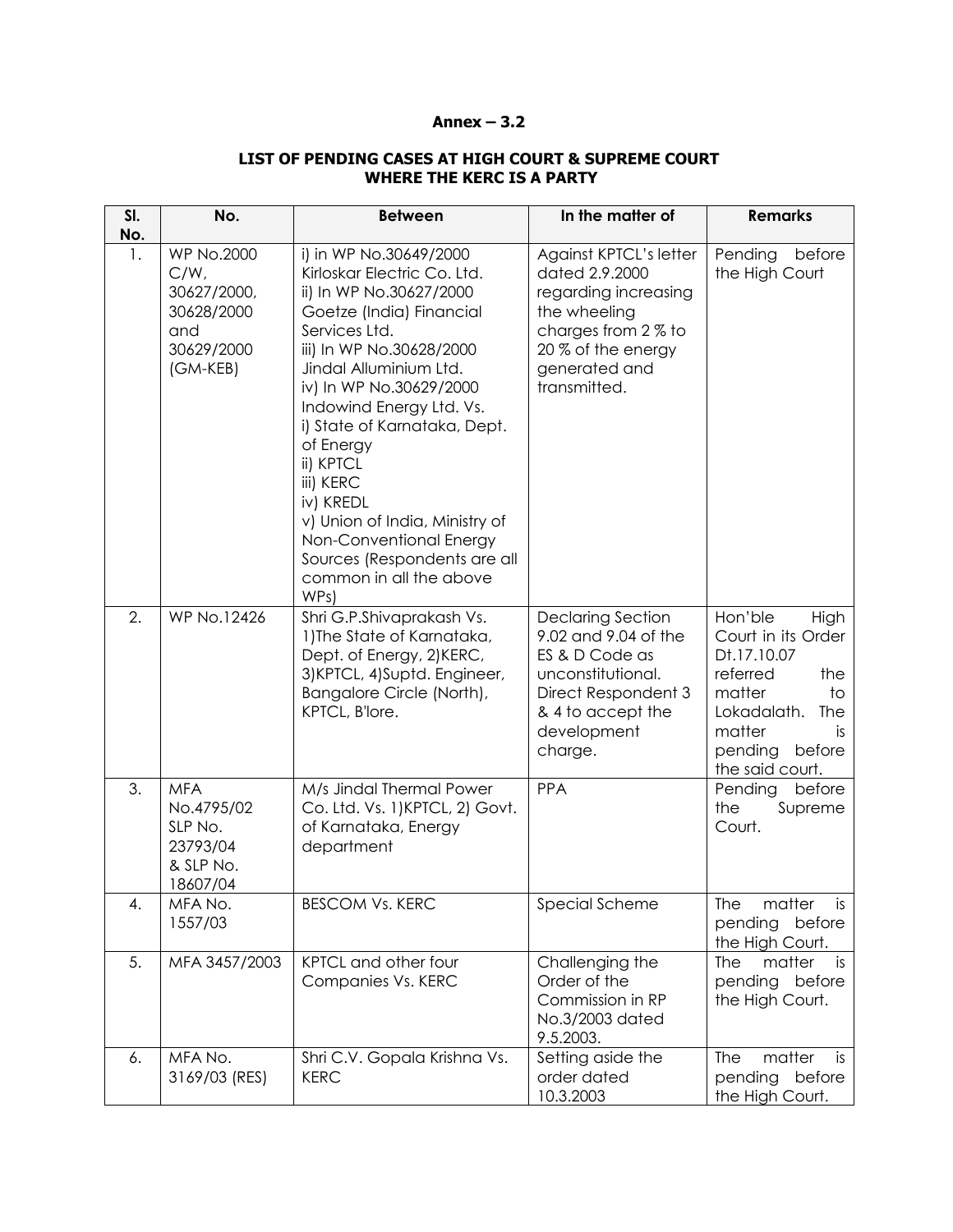| 7.  | MFA No.<br>3725/03 (RES-)                               | KPTCL Vs. Shri<br>Y.G.Muralidharan,<br>Consultant (CA), KERC,<br><b>Bangalore</b>                                                | Setting aside the<br>order dated<br>27.3.2003 passed in<br>OP 24/2002.                                                                                             | matter<br>The<br>is<br>pending before<br>the High Court.           |
|-----|---------------------------------------------------------|----------------------------------------------------------------------------------------------------------------------------------|--------------------------------------------------------------------------------------------------------------------------------------------------------------------|--------------------------------------------------------------------|
| 8.  | <b>MFA</b><br>No.8675/2003<br>(KERC)                    | MD, BESCOM Vs SBI,<br>Bangalore and another                                                                                      | Setting aside the<br>order dt. 7.11.2003<br>passed in OP<br>No.35/2003                                                                                             | matter<br><b>The</b><br>is<br>pending before<br>the High Court.    |
| 9.  | <b>MFA</b><br>No.6891/2002<br>(RES)                     | Shri Narasimha Nayak,<br>Secretary, Thirthahalli Tq.<br>Niravari Pump set<br>Balakedarara Sangha Vs.<br><b>KPTCL and another</b> | Setting aside the<br>Tariff Order 2000<br>dated 8.5.2002                                                                                                           | <b>The</b><br>matter<br>is<br>pending before<br>the High Court.    |
| 10. | MFA 5640/2003<br>(RES)                                  | <b>Bhoruka Power Corporation</b><br>Vs KERC and others                                                                           | Determination of<br>wheeling charges at<br>para 13.24.2 of Tariff<br>Order 2003                                                                                    | <b>The</b><br>matter<br>is<br>pending<br>before<br>the High Court. |
| 11. | <b>MFA</b><br>No.7220/02 &<br><b>MFA</b><br>No.5588/03  | Bharatiya Kisan Sangha, U.K.<br>& another Vs. KERC & others                                                                      | Set aside the Tariff<br>Order 2002 & 2003                                                                                                                          | matter<br>The<br>is<br>pending<br>before<br>the High Court.        |
| 12. | WP No.3224-<br>3226/05 (GM-<br>KEB)                     | Shri R. Nagaraj Shetty &<br>others                                                                                               | Quash and Struck<br>down regulations<br>framed by the<br>Respondent called<br><b>KERC</b> (Recovery of<br>Expd. for supply of<br>Electricity)<br>Regulations 2004. | matter<br><b>The</b><br>is<br>pending before<br>the High Court.    |
| 13. | W.P. No:<br>3565/06                                     | MD, BESCOM Vs, Mittal<br>Towers, Bangalore and<br>another.                                                                       | Quash & Stay of<br>Annexure dated 2-2-<br>06 made in Op No.<br>12/05                                                                                               | matter<br><b>The</b><br>is<br>pending<br>before<br>the High Court. |
| 14. | <b>APPEAL No:</b><br>41/06                              | M/s. Hassan Biomass V/s.<br>MD, KPTCL and others                                                                                 |                                                                                                                                                                    | Pending<br>before<br>Electricity<br>Tribunal, Delhi.               |
| 15. | Appeal No:<br>84/06                                     | <b>BESCOM &amp; Others Vs. KERC</b>                                                                                              | Tariff Order 2006-07.<br>Tariff Order stayed.                                                                                                                      | Pending<br>before<br>Electricity<br>Tribunal, Delhi.               |
| 16. | Appeal No.:<br>100/07                                   | <b>KPTCL Vs. KERC</b>                                                                                                            | Supplemental Tariff<br>Order for FY 08-10                                                                                                                          | Pending<br>before<br>Electricity<br>Tribunal, Delhi.               |
| 17. | Appeal<br>Petition Nos.:<br>15, 20, 21, 22 &<br>23/2008 | All ESCOMs Vs. KERC                                                                                                              | <b>MYT</b>                                                                                                                                                         | Pending<br>before<br>ATE.                                          |
| 18. | Appeal No.:<br>09/08                                    | <b>KPTCL Vs. KERC</b>                                                                                                            | <b>MYT</b>                                                                                                                                                         | Pending<br>before<br>ATE.                                          |
| 19. | WP No.: 18215/<br>07                                    | <b>ESCOMS Vs. KERC</b>                                                                                                           | 3 MMD                                                                                                                                                              | Pending<br>before<br>High Court.                                   |
| 20. | Appeal No.:<br>38/08                                    | <b>ESCOMS Vs. KERC</b>                                                                                                           | <b>MYT</b>                                                                                                                                                         | Pending<br>before<br>ATE.                                          |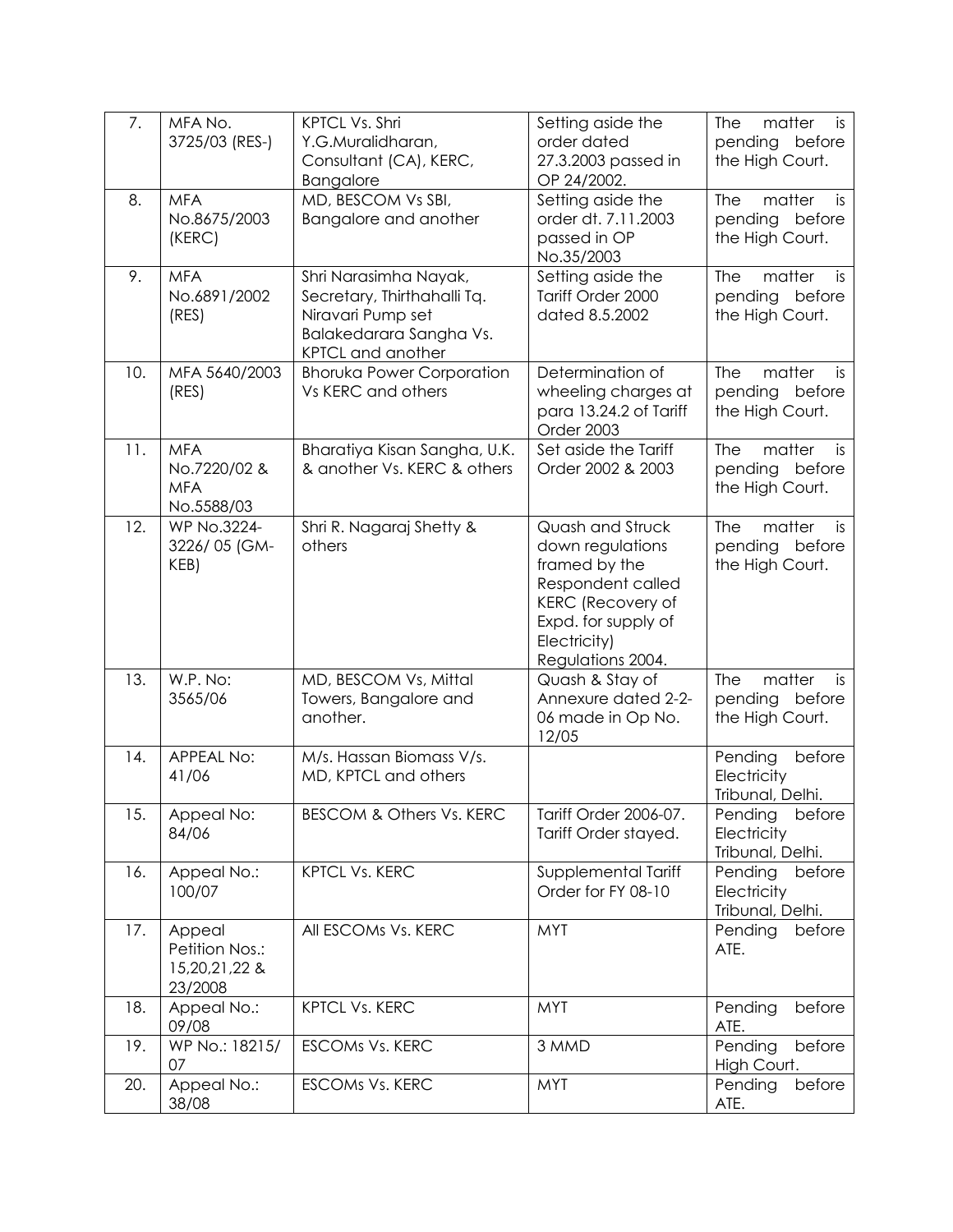## **Annex - 4.1**

## **List of members of Commission Advisory Committee, KERC**

| The Managing Director                                                                                                                                            | The Managing Director                                                                                                                                                           |
|------------------------------------------------------------------------------------------------------------------------------------------------------------------|---------------------------------------------------------------------------------------------------------------------------------------------------------------------------------|
| Karnataka Power Transmission Corpn. Ltd.                                                                                                                         | Karnataka Power Corporation Ltd.                                                                                                                                                |
| Cauverry Bhawan, Kempegowda Road                                                                                                                                 | Shakthi Bhawan, Race Course Road                                                                                                                                                |
| BANGALORE - 560 009                                                                                                                                              | <b>BANGALORE - 560 001</b>                                                                                                                                                      |
| Ph.: 080-22214342 / 22244556                                                                                                                                     | Ph.: 080-22255606 / 22204153                                                                                                                                                    |
| Sri B. Sathyanarayana Udupa                                                                                                                                      | The President, KEB Engineers Association                                                                                                                                        |
| Secretary, Bharatiya Kissan Sangha                                                                                                                               | 28, Race Course Cross Road                                                                                                                                                      |
| 1st Floor, Vasuki Towers                                                                                                                                         | <b>Anand Rao Circle</b>                                                                                                                                                         |
| Near Taluk Office                                                                                                                                                | <b>BANGALORE - 560 001</b>                                                                                                                                                      |
| <b>UDUPI</b>                                                                                                                                                     | Ph.: ()080-22281049/22217227                                                                                                                                                    |
| Ph.: 0820-2536450 / 94488-43888                                                                                                                                  | (R) 080-25542787 / 98454-21111                                                                                                                                                  |
| Sri M.G. Prabhakar                                                                                                                                               | Sri K.N. Venkatagiri Rao                                                                                                                                                        |
| 79,, 14th Cross, 20th Main, Il Phase J.P. Nagar                                                                                                                  | Consumers Forum, Brasam Buildings                                                                                                                                               |
| BANGALORE - 560 078                                                                                                                                              | Nehru Maidan                                                                                                                                                                    |
| Ph.: (O) 080-26321054 / (R) 080-26594249                                                                                                                         | $S A G A R - 577 401$                                                                                                                                                           |
| Sri G.M. Pastapur                                                                                                                                                | The Managing Director                                                                                                                                                           |
| Chairman - CGRF, GESCOM, Main Road                                                                                                                               | Bhoruka Power Corporation Ltd.                                                                                                                                                  |
| <b>GULBARGA - 585 102</b>                                                                                                                                        | 48, Lavelle Road, BANGALORE - 560 001                                                                                                                                           |
| Ph.: 08472-2555046 / 228100, (M) 94487-49783                                                                                                                     | Ph.: 080-22272271                                                                                                                                                               |
| Sri Raghavendra Raju<br>S/o Sri Venkatanarayana Raju<br>574, 8th Cross, 9th 'C' Main, RPC Layout<br>Il Stage, Vijayanagar BANGALORE - 560 040<br>(M) 98450-44291 | The Chief Engineer (electrical)<br>South-Western Railway<br>HQ Office-Electrical Branch<br>1st Floor, DRM Office Building H U B L I - 580<br>020<br>Ph.: 0836-2235212 / 2235213 |
| Sri A.S. Kulkarni                                                                                                                                                | The Secretary                                                                                                                                                                   |
| 'SAMADHAN', Behind Commerce College                                                                                                                              | Dept. of Food & Civil Supplies &                                                                                                                                                |
| Hostel, Vidyanagar, HUBLI-580 021                                                                                                                                | Consumer Affairs, GoK, M.S. Building                                                                                                                                            |
| Ph.: 98809 50001                                                                                                                                                 | <b>BANGALORE - 560 001</b>                                                                                                                                                      |
| The Managing Director                                                                                                                                            | The Managing Director                                                                                                                                                           |
| BESCOM,                                                                                                                                                          | GESCOM,                                                                                                                                                                         |
| K.R. Circle,                                                                                                                                                     | Main Road,                                                                                                                                                                      |
| <b>BANGALORE - 560 001</b>                                                                                                                                       | <b>BANGALORE - 560 001</b>                                                                                                                                                      |